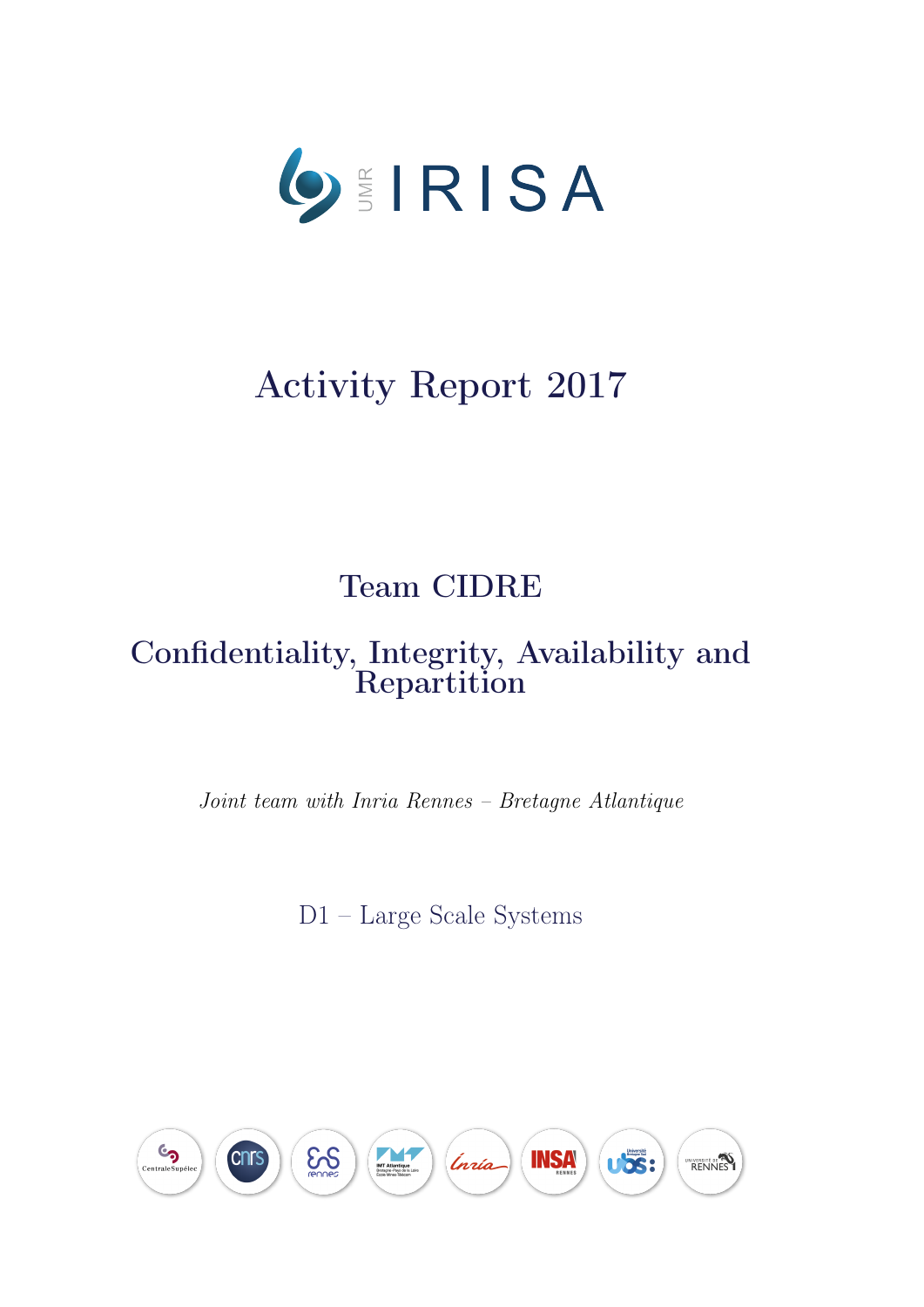Team CIDRE IRISA Activity Report 2017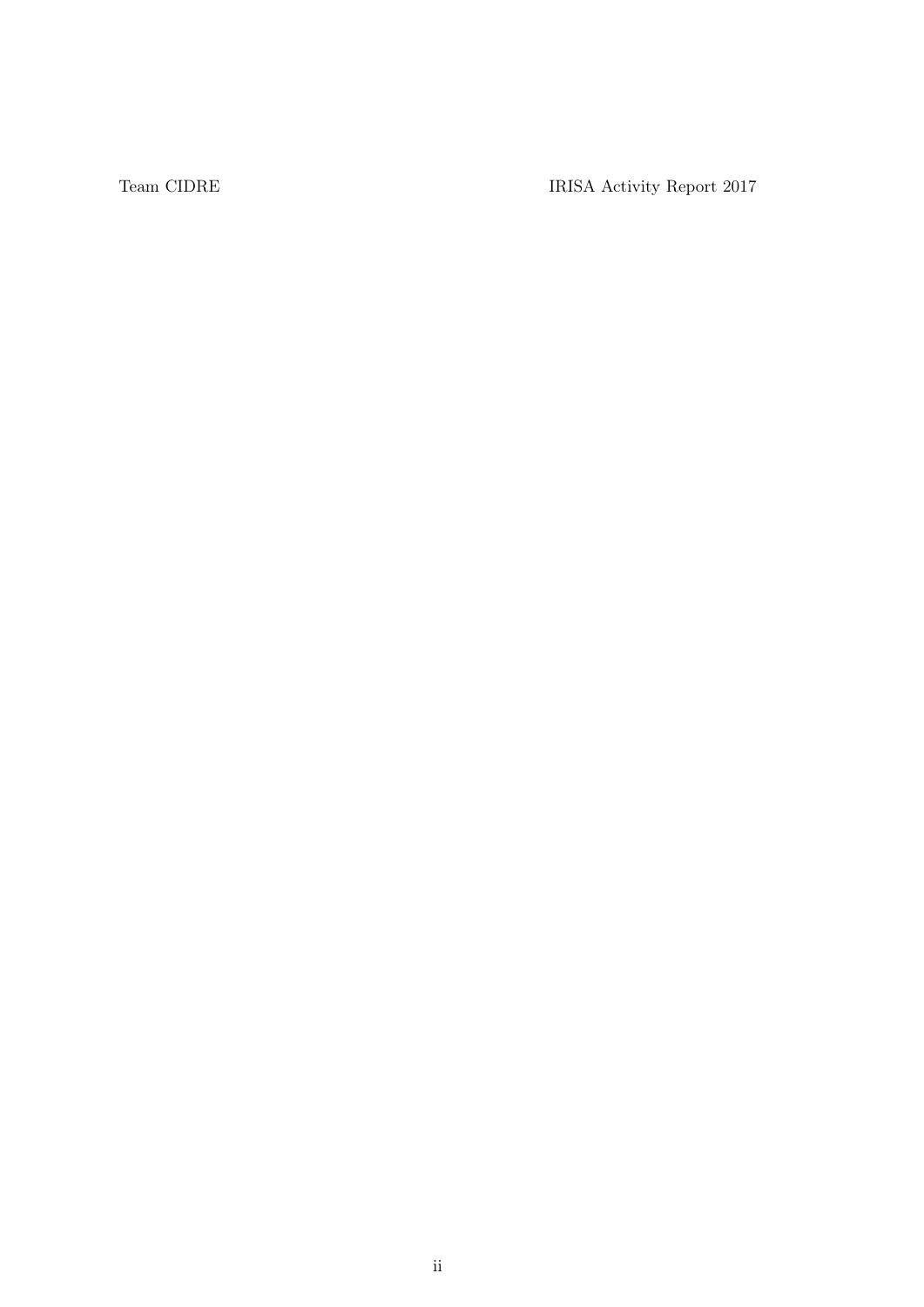## Table of contents

| 1.  | Personnel                                                                                                                                                                                                                      |                |
|-----|--------------------------------------------------------------------------------------------------------------------------------------------------------------------------------------------------------------------------------|----------------|
| 2.  |                                                                                                                                                                                                                                |                |
| 3.  | Research Program (a) and the contract of the contract of the contract of the contract of the contract of the contract of the contract of the contract of the contract of the contract of the contract of the contract of the c |                |
|     | 3.1.<br>Our perspective                                                                                                                                                                                                        | 2              |
|     | 3.2.<br>Intrusion Detection / Security Events Monitoring and Management                                                                                                                                                        | 3              |
|     | 3.3.<br>Privacy                                                                                                                                                                                                                | $\overline{4}$ |
| 4.  |                                                                                                                                                                                                                                |                |
| 5.  |                                                                                                                                                                                                                                |                |
| 6.  | New Software and Platforms (and the context of the context of the state of the state of the state of the state of the state of the state of the state of the state of the state of the state of the state of the state of the  |                |
|     | 6.1.<br><b>Blare</b>                                                                                                                                                                                                           | 6              |
|     | 6.2.<br><b>GNG</b>                                                                                                                                                                                                             | $\overline{7}$ |
|     | GroddDroid<br>6.3.                                                                                                                                                                                                             | $\overline{7}$ |
|     | 6.4.<br>Kharon                                                                                                                                                                                                                 | 8              |
|     | 6.5.<br>StarLord                                                                                                                                                                                                               | 8              |
|     | 6.6.<br>SpecCert                                                                                                                                                                                                               | 8              |
|     | 6.7.<br>HardBlare                                                                                                                                                                                                              | 9              |
|     | 6.8.<br>Conductor                                                                                                                                                                                                              | 9              |
|     | 6.9.<br>Platforms                                                                                                                                                                                                              | 9              |
| 7.  | <b>New Results</b>                                                                                                                                                                                                             | 10             |
|     | 7.1.<br><b>Intrusion Detection</b>                                                                                                                                                                                             | 10             |
|     | 7.1.1.<br>Intrusion Detection in Distributed Systems                                                                                                                                                                           | 10             |
|     | <b>Illegal Information Flow Detection</b><br>7.1.2.                                                                                                                                                                            | 11             |
|     | Intrusion Detection in Low-Level Software Components<br>7.1.3.                                                                                                                                                                 | 12             |
|     | 7.1.4.<br>Vizualization                                                                                                                                                                                                        | 13             |
|     | 7.2. Privacy                                                                                                                                                                                                                   | 14             |
|     | Security of Communicating and Distributed Systems<br>7.3.                                                                                                                                                                      | 14             |
|     | Routing Protocol for Tactical Mobile Ad Hoc Networks<br>7.3.1.                                                                                                                                                                 | 14             |
|     | 7.3.2. Decentralized Cryptocurrency Systems                                                                                                                                                                                    | 14             |
|     | <b>Large Scale Systems</b><br>7.3.3.                                                                                                                                                                                           | 15             |
| 8.  | Bilateral Contracts and Grants with Industry (and according to the control of the state of the state of the state of the state of the state of the state of the state of the state of the state of the state of the state of t | <b>16</b>      |
|     | 8.1.<br><b>Bilateral Contracts with Industry</b>                                                                                                                                                                               | 16             |
|     | 8.2.<br><b>Bilateral Grants with Industry</b>                                                                                                                                                                                  | 16             |
| 9.  | Partnerships and Cooperations (and according to the cooperations) and cooperations (and according to the cooperations)                                                                                                         | 17             |
|     | 9.1.<br><b>Regional Initiatives</b>                                                                                                                                                                                            | 17             |
|     | <b>National Initiatives</b><br>9.2.                                                                                                                                                                                            | 19             |
|     | <b>International Initiatives</b><br>9.3.                                                                                                                                                                                       | 19             |
|     | <b>International Research Visitors</b><br>9.4.                                                                                                                                                                                 | 20             |
| 10. |                                                                                                                                                                                                                                | 20             |
|     | 10.1. Promoting Scientific Activities                                                                                                                                                                                          | 20             |
|     | 10.1.1. Scientific Events Organisation                                                                                                                                                                                         | 20             |
|     | 10.1.1.1. General Chair, Scientific Chair                                                                                                                                                                                      | 20             |
|     | 10.1.1.2. Member of the Organizing Committees                                                                                                                                                                                  | 20             |
|     | 10.1.2. Scientific Events Selection                                                                                                                                                                                            | 20             |
|     | 10.1.2.1. Member of the Conference Program Committees                                                                                                                                                                          | 20             |
|     | 10.1.2.2. Reviewer                                                                                                                                                                                                             | 21             |
|     | 10.1.3. Journal                                                                                                                                                                                                                | 21             |
|     | 10.1.3.1. Member of the Editorial Boards                                                                                                                                                                                       | 21             |
|     | 10.1.3.2. Reviewer - Reviewing Activities                                                                                                                                                                                      | 21             |
|     | 10.1.4. Invited Talks                                                                                                                                                                                                          | 21             |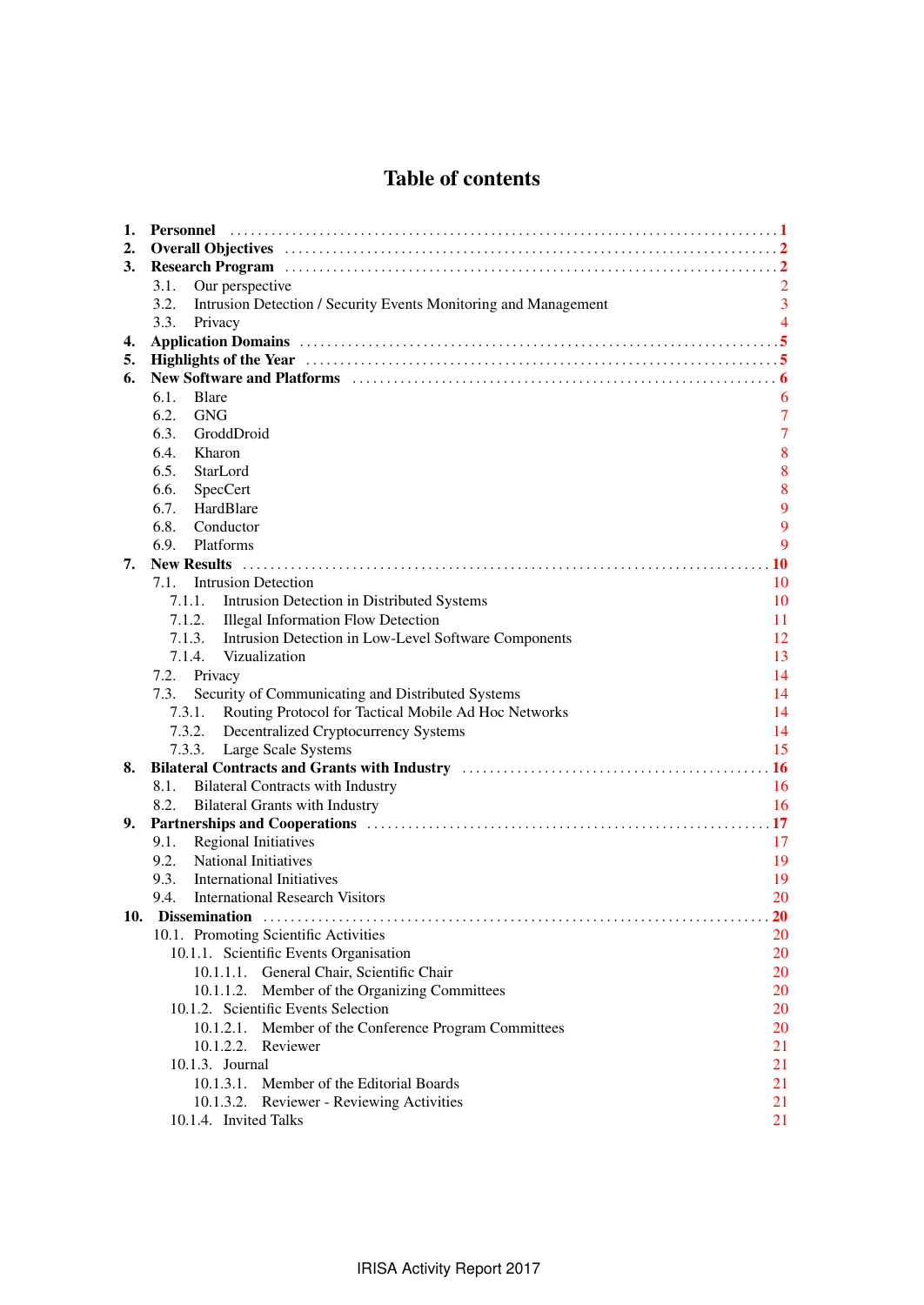| 10.1.5. Leadership within the Scientific Community | 22 |
|----------------------------------------------------|----|
| 10.1.6. Research Administration                    | 22 |
| 10.2. Teaching - Supervision - Juries              | 22 |
| 10.2.1. Certification                              | 22 |
| 10.2.2. Teaching                                   | 22 |
| 10.2.3. Supervision                                | 27 |
| $10.2.3.1$ . Theses defended in 2017               | 27 |
| 10.2.3.2. Theses in progress                       | 27 |
| 10.2.3.3. Supervision of external PhD candidates   | 28 |
| 10.2.4. Juries                                     | 28 |
| 10.3. Popularization                               | 29 |
| 11.<br><b>Bibliography</b>                         |    |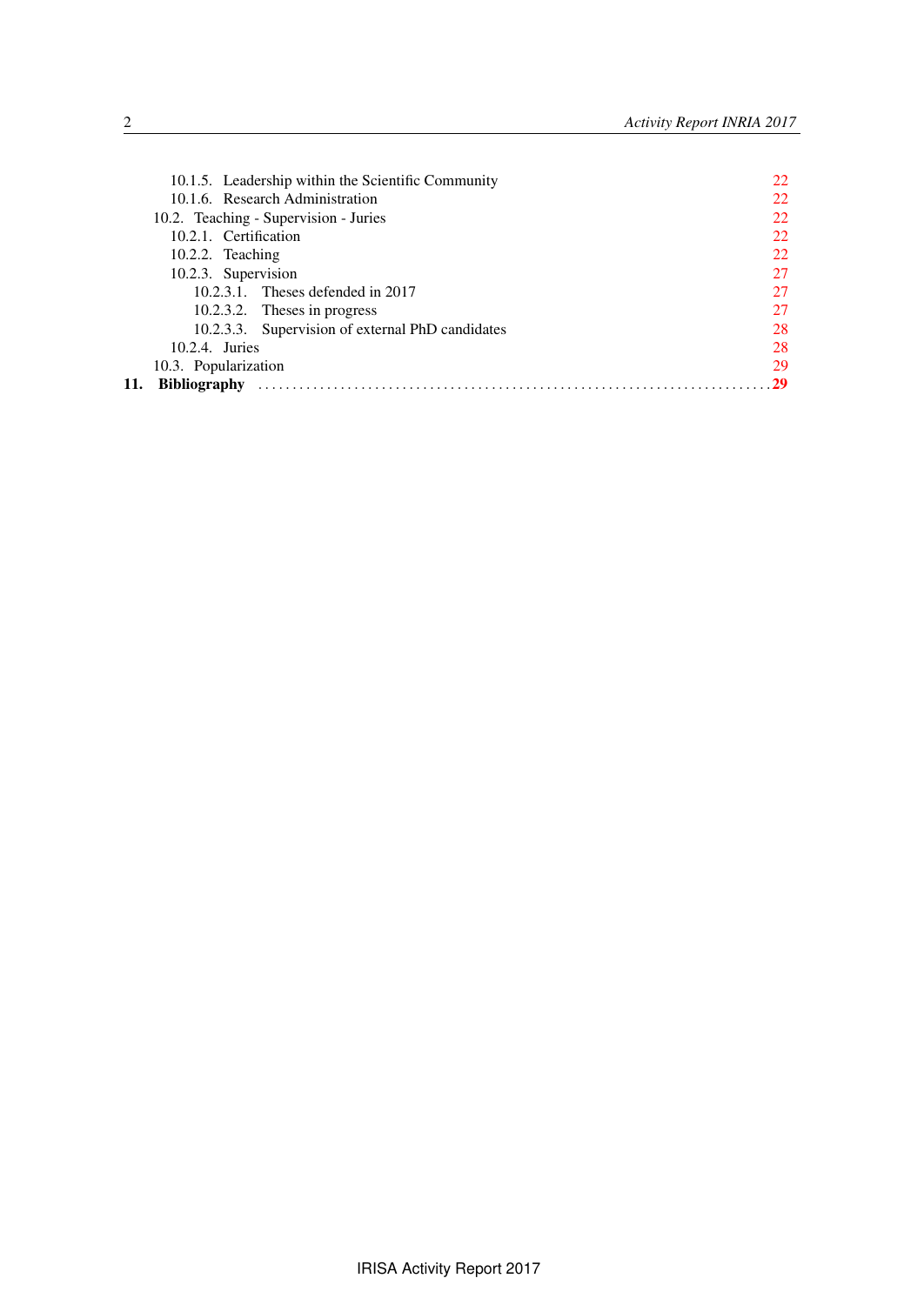## Project-Team CIDRE

*Creation of the Project-Team: 2011 July 01*

#### Keywords:

#### Computer Science and Digital Science:

A1.2.8. - Network security A1.3. - Distributed Systems A3.3.1. - On-line analytical processing A3.5.2. - Recommendation systems A4.1.1. - Malware analysis A4.1.2. - Hardware attacks A4.4. - Security of equipment and software A4.8. - Privacy-enhancing technologies A4.9.1. - Intrusion detection A4.9.2. - Alert correlation A7.1. - Algorithms

### Other Research Topics and Application Domains:

B6.5. - Information systems B9.8. - Privacy

## 1. Personnel

#### Research Scientists

Emmanuelle Anceaume [CNRS, Researcher] Michel Hurfin [Inria, Researcher, HDR] Mohamed Kasraoui [Univ de Rennes I, Researcher, until Aug 2017]

#### Faculty Members

Christophe Bidan [Team leader, CentraleSupélec, Professor, HDR] Gilles Guette [Univ de Rennes I, Associate Professor] Guillaume Hiet [CentraleSupélec, Associate Professor] Jean-François Lalande [CentraleSupélec, Associate Professor, from Sep 2017, HDR] Ludovic Mé [CentraleSupélec, Professor, HDR] Guillaume Piolle [CentraleSupélec, Associate Professor] Eric Totel [CentraleSupélec, Professor, HDR] Frédéric Tronel [CentraleSupélec, Associate Professor] Valérie Viet Triem Tong [CentraleSupélec, Associate Professor, HDR]

#### PhD Students

Solenn Brunet [Orange Labs, until Oct 2017] Vasile Cazacu [CNRS, from Feb 2017] Ronny Chevalier [Hewlet Packard France] Kun He [IMT Atlantique, until Sep 2017] Deepak Subramanian [IMT Atlantique, until Sep 2017] Damien Crémilleux [CentraleSupélec] Aurélien Dupin [Thales] Laurent Georget [Univ de Rennes I, until Sep 2017]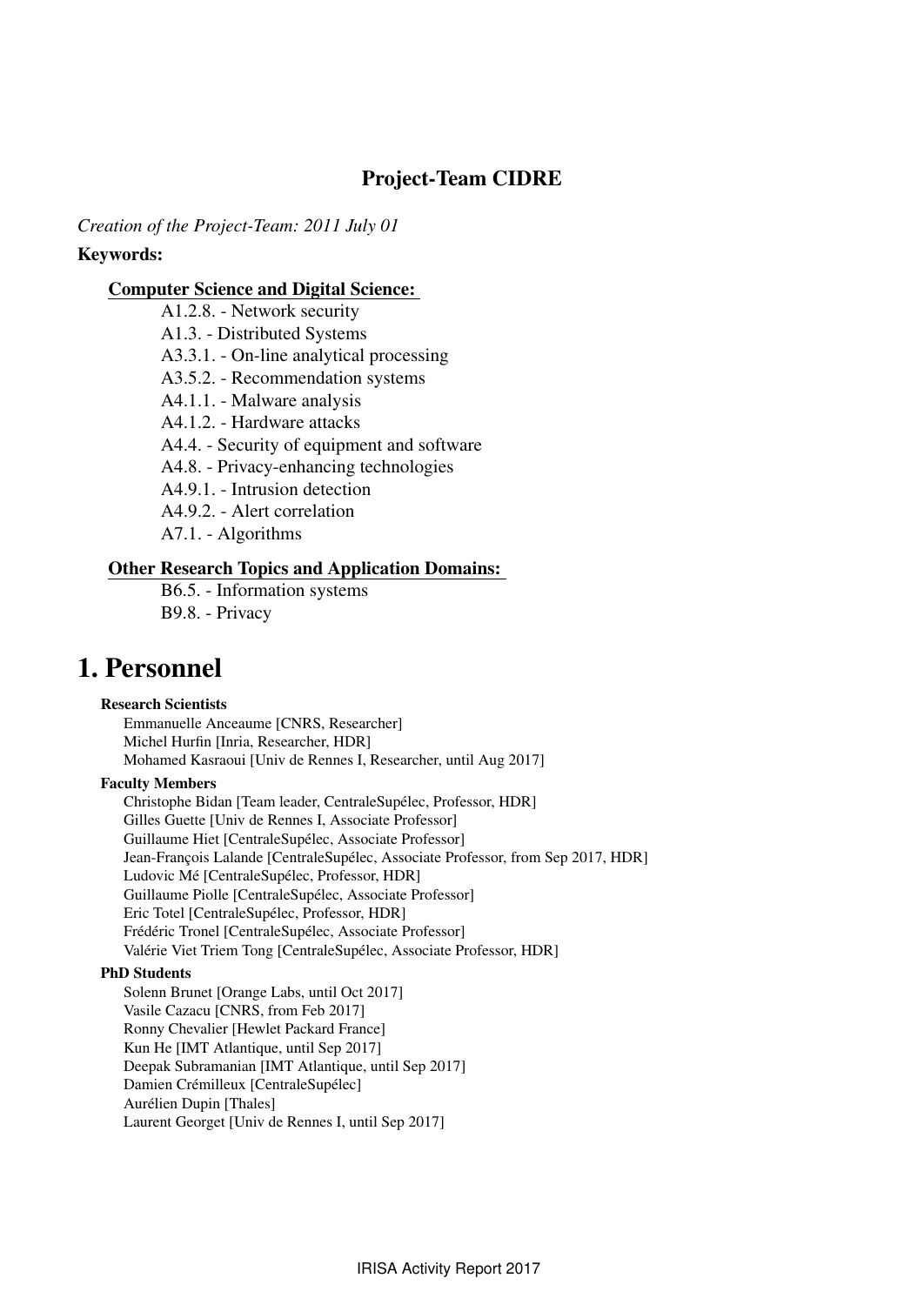Florian Grandhomme [Univ de Rennes I, until Sep 2017] Pierre Graux [Inria, from Oct 2017] David Lanoé [Inria] Laetitia Leichtnam [Ministère de la Défense] Mourad Leslous [Inria] Thomas Letan [ANSSI, until Sep 2017] Pernelle Mensah [Bell Labs (Nokia)] Mounir Nasr Allah [CentraleSupélec] Aurélien Trulla [Inria] Charles Arya Xosanavongsa [Thales]

Technical staff

Antoine Guellier [CNRS, from Jun 2017] Christopher Humphries [Inria, until Aug 2017]

#### Interns

Minh Anh Dang [CNRS, from Jun 2017 until Aug 2017] Boris Martin [from Mar 2017 until Oct 2017] Leopold Ouairy [Univ de Rennes I, from Apr 2017 until Aug 2017] Jianqiao Xu [CentraleSupélec, until Jan 2017]

### Administrative Assistant

Lydie Mabil [Inria]

#### External Collaborators

Frédéric Majorczyk [DGA] Sébastien Gambs [UQAM]

## 2. Overall Objectives

## 2.1. CIDRE in Brief

Our long term ambition is to contribute to the building of distributed systems that are trustworthy and respectful of privacy, even when some nodes in the system have been compromised.

With this objective in mind, the CIDRE team focuses mainly on the two following topics: Intrusion Detection and Privacy Protection.

## 3. Research Program

### 3.1. Our perspective

For many aspects of our everyday life, we heavily rely on information systems, many of which are based on massively networked devices that support a population of interacting and cooperating entities. While these information systems become increasingly open and complex, accidental and intentional failures get considerably more frequent and severe.

Two research communities traditionally address the concern of accidental and intentional failures: the distributed computing community and the security community. While both communities are interested in the construction of systems that are correct and secure, an ideological gap and a lack of communication exist between them that is often explained by the incompatibility of the assumptions each of them traditionally makes. Furthermore, in terms of objectives, the distributed computing community has favored systems availability while the security community has focused on integrity and confidentiality, and more recently on privacy.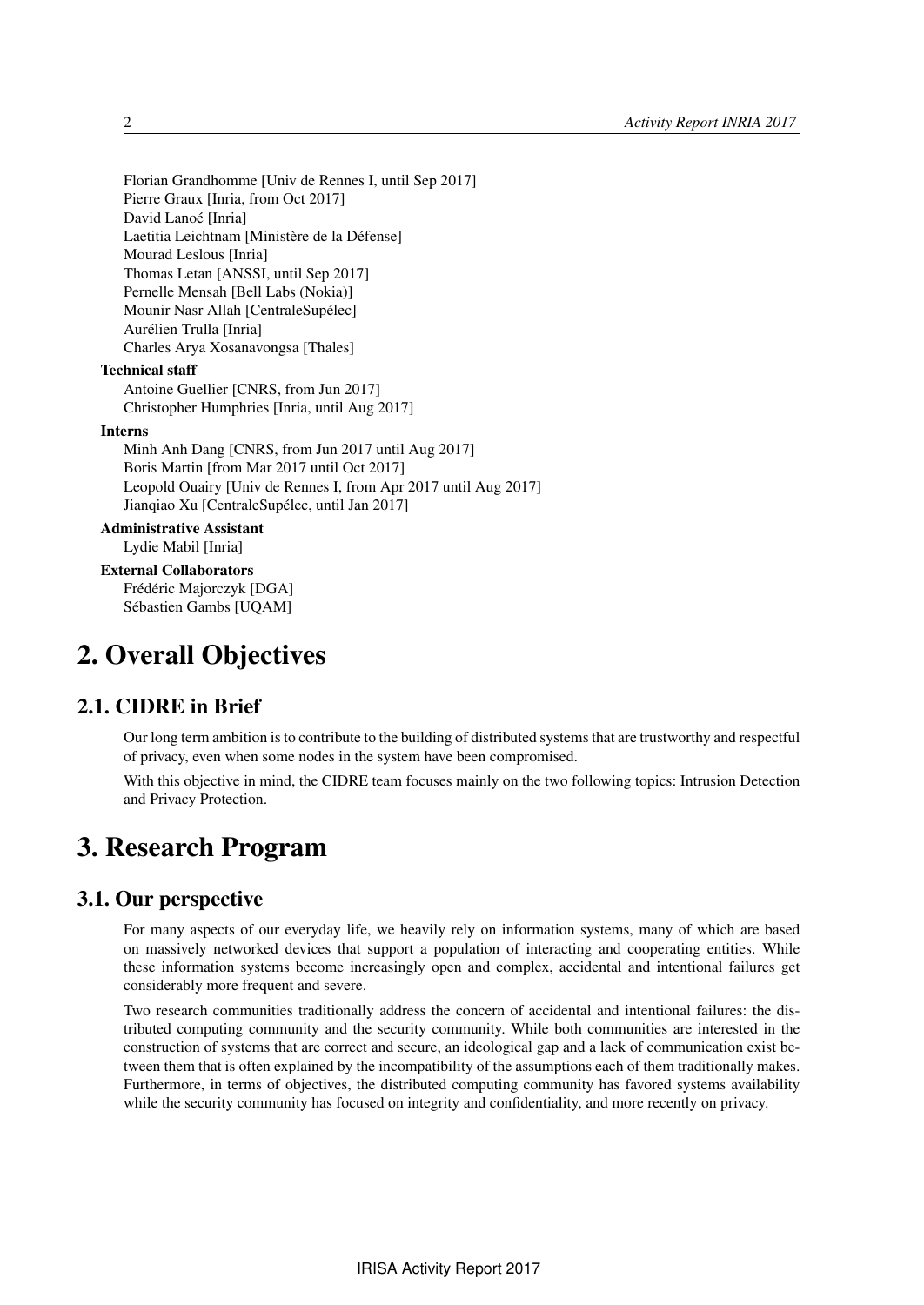Our long term ambition is to contribute to the building of distributed systems that are trustworthy and respectful of privacy, even when some nodes <sup>1</sup> in the system have been compromised. For that purpose, we are convinced that combining classical security approaches and distributed computing paradigms is an interesting way to enforce the security of large-scale distributed systems. More specifically, since a distributed system is composed of nodes, we assert that the security of large-scale distributed systems has to be addressed at three complementary levels:

- the level of each node: each standalone node has to enforce its own security;
- the level of an *identified* set of *trusted* nodes: the *trusted* nodes can *collaborate* to enforce together their security;
- the level of fully open large-scale distributed and dynamic systems: distributed computing paradigms such as consensus algorithms can be applied to cope with the possible presence of malicious nodes.

Notice that using a distributed architecture can also be an approach allowing the nodes to enforce their security without the need of a trusted third party.

The research activities of the CIDRE project-team focus mainly on the two following research axis:

- Intrusion Detection System: the objective is to detect any suspicious events with regard to the security by analyzing some data generated on the monitored system.
- Privacy-preserving Services: the objective is to ensure users' privacy even when this property seems incompatible with the provided services, like social networks or location-based services.

In all our studies, we consider a priori that the attacker is omnipotent. He can acts as he wants. Nevertheless, since our team is not specialized in cryptography, we consider that we can rely on strong unbroken cryptosystems.

### 3.2. Intrusion Detection / Security Events Monitoring and Management

Today, we have not yet fully entered into a world of "security by design". Security remains often a property that is considered a posteriori, when the system is deployed, which often results in applying patches when vulnerabilities are discovered (also called a "patch and pray" approach). Unfortunately, despite patching, the number of vulnerabilities remains high, as evidenced by the number of vulnerabilities published each year in the Common Vulnerabilities and Exposures (CVE) system. Thus, it is important to be able to early detect cyber-attacks, especially when they exploit vulnerabilities that are unknown. However, the efficiency of security events monitoring and management systems (including the IDS - Intrusion Detection Systems) is still an open issue today. Indeed, they are often unable to effectively deal with huge numbers of security events, and they usually produce too many false alarms yet missing some attacks. So one of the main research challenges in IT security remains the definition of efficient security events monitoring systems, i.e., that enable both to process a huge number of security events and to detect any attacks without flooding the security analysts with false alarms.

By exploiting vulnerabilities in operating systems, applications, or network services, an attacker can defeat preventive security mechanisms and violate the security policy of the whole system. The goal of an Intrusion Detection Systems (IDS) is to detect such violations by analyzing some *security events* generated on a monitored system. Ideally, the IDS should produce an alert for any violation (no *false negative*), and only for violations (no *false positive*).

To produce alerts, two detection techniques exist: the misuse based detection and the anomaly based detection. A misuse based detection is actually a signature based detection approach : it allows to detect only the attacks whose signature is available. From our point of view, while useful in practice, misuse detection is intrinsically limited. Indeed, it requires to update in real-time the database of signatures, similarly to what has to be done for antivirus tools. The CIDRE project-team follows the alternative approach, namely the anomaly approach, which consists in detecting a deviation from a referenced behavior. Our contributions on anomaly-based IDS follow three axis:

<sup>&</sup>lt;sup>1</sup>The term node either refers to a device that hosts a network client or service or to the process that runs this client or service.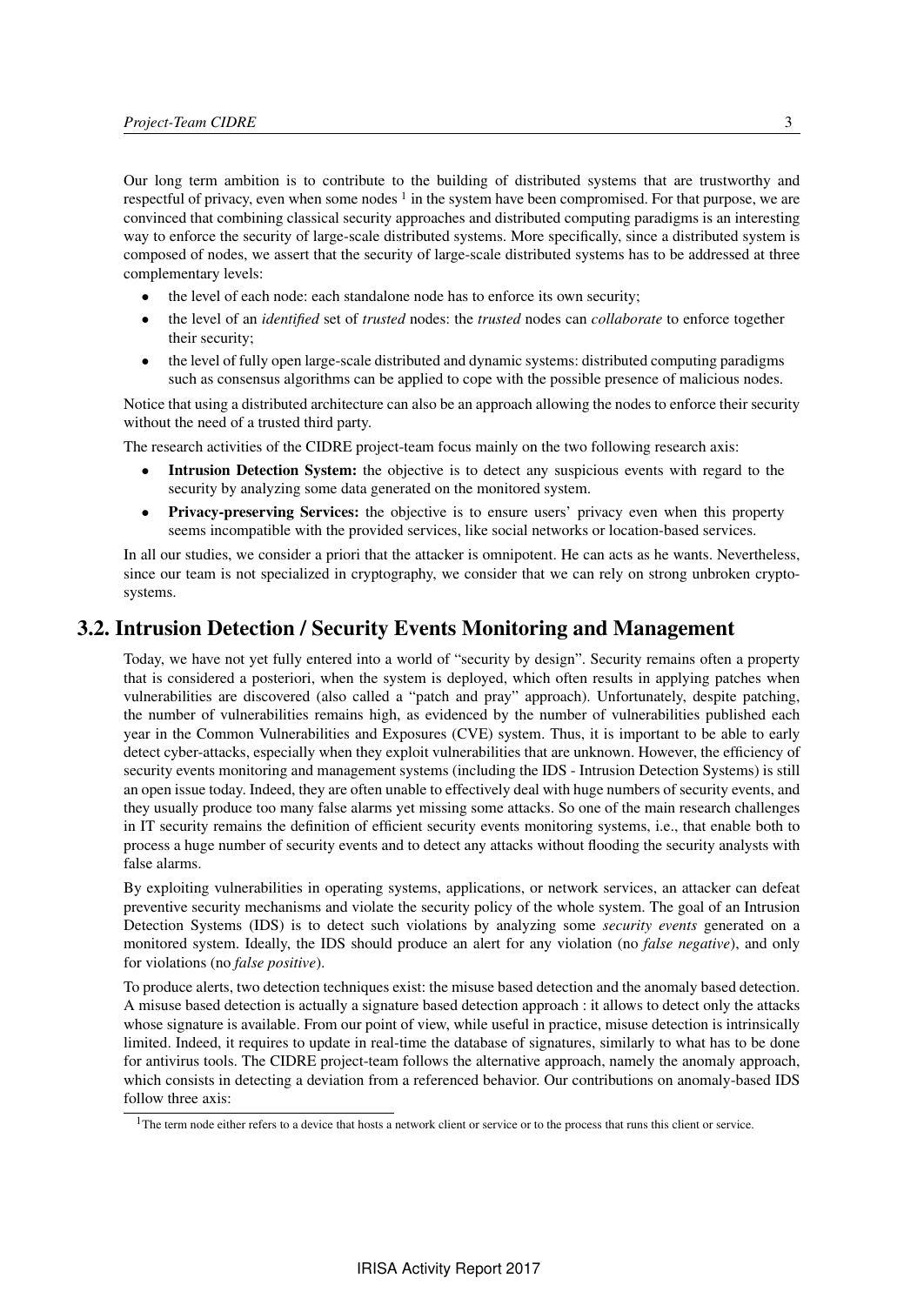- Illegal Information Flow Detection: our goal is to detect information flows in the monitored system (either a node or a set of trusted nodes) that are allowed by the access control mechanism, but are illegal from the security policy point of view. This approach is particularly appealing to detect intrusions in a standalone node, such as a smartphone.
- Anomaly-Based Detection in Distributed Applications: our goal is to specify the normal behavior based on either a formal specification of the distributed application, or previous executions. This approach is particularly appealing to detect intrusions in industrial control systems since these systems exhibit well-defined behaviors at different levels: network level (network communication patterns, protocol specifications, etc.), control level (continue and discrete process control laws), or even the state of the local resources (memory or CPU).
- Online data analytics: our goal is to estimate on the fly different statistics or metrics on distributed input streams to detect abnormal behavior with respect to a well-defined criterion such as the distance between different streams, their correlation or their entropy.

Beside the anomaly-based IDS, we have also led research work on alert correlation and visualisation of security events. Indeed, in large systems, multiple (host and network) IDS and many sensors are deployed and they continuously and independently generate notifications (event's observations, warnings and alerts). To cope with this huge amount of collected data, we have studied two different approaches, each with specific goal:

- Alert Correlation System: the alerts of *low level* IDSes can be viewed as *security events* of a *high level* IDS whose goal is to correlate these alerts. An alert correlation system aims at exploiting the known relationships between some elements that appear in the flow of low level notifications to generate high semantic meta-alerts. The main goal is to reduce the number of alerts (and especially, false positive) returned to the security analysts and to allow a higher level analysis of the situation (situational awareness).
- Visualization Tools: a visualization tools aims at relying on the capacity of human beings to detect patterns and outliers in datasets when these datasets are properly visually represented. Human beings also know pieces of contextual information that are very difficult to formalize so as to make them usable by a computer. Visualization is therefore a very useful complementary tool to detect abnormal events in real time (monitoring), to search for malicious events in log files (data exploration and forensics) and to communicate results (reporting).

## 3.3. Privacy

In a world of ubiquitous technologies, each individual constantly leaves digital traces related to his activities and interests. The current business plan of many web services such as social networks, is based on the sale of these digital traces. Of course, this is usually done in a legal way, the license of use clearly stating that the user gives the right to the service provider for using his personal data. However, on the one hand, users generally do not read these licenses, and on the other hand, these licenses are usually very vague on the use of personal data <sup>2</sup>. In addition these digital traces can potentially be stolen and maliciously used, they must therefore be protected. In this context, users' privacy is now recognized as a fundamental individual right. Any new IT service should thus follow the *privacy-by-design* approach: privacy issues have to be studied from the earliest phase of a project by taking into account the multi-stakeholders and transdisciplinary aspects in order to ensure proper, end-to-end private data protection properties.

In the CIDRE project, we mainly focus on domains in which privacy issues collide with provided services. Here are some concrete examples of such domains:

- Location-based services: the challenge is to design services that depend on the user's location while preserving the privacy of his location;
- Social networks: the challenge is to demonstrate that it is possible to design social networks respectful of users' privacy;

<sup>&</sup>lt;sup>2</sup>Besides, it has been shown that service providers do not necessarily comply with their own license.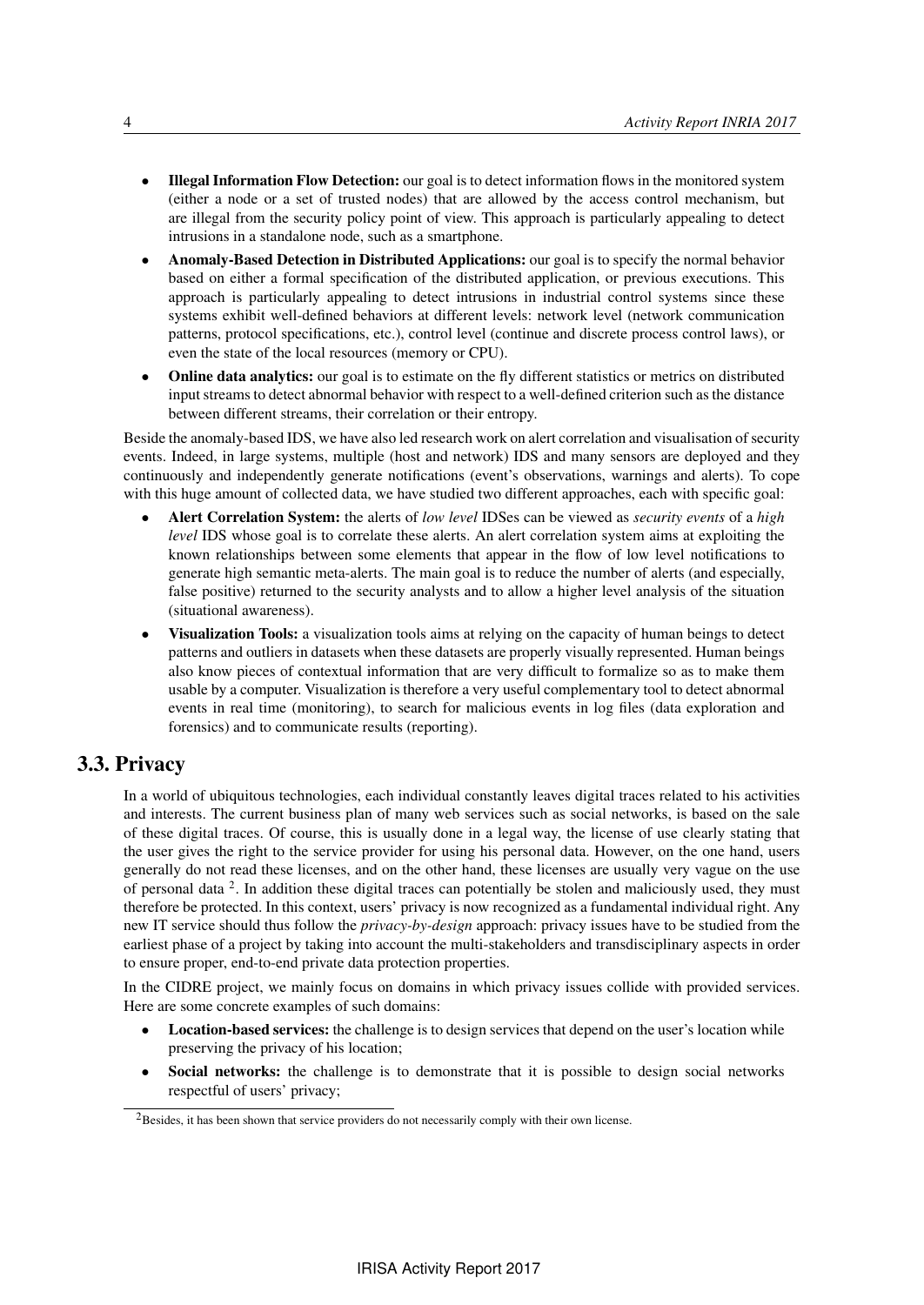- Mobile services: given that such services are based on user's identity, the challenge is to design mobile services while preserving the users' anonymity;
- Ad-hoc netwoks: in ad-hoc networks, any participant can potentially know the relative location of the other participants. Thus, the issue is to allow nodes to forward messages while preserving the privacy of the communications.

For all of these domains, we have proposed new Privacy-Enhancing Techniques (PETs) based on a mix of different foundations such as cryptographic techniques, security policies and access control mechanisms, just to name a few. More generally, we think that a major option to protect users' privacy consists in using a decentralized architecture that enables to transfer control and services from the service providers to the users.

The concept of IDS seems to be in contradiction with the users' privacy. Indeed, an IDS is a monitoring system that needs to collect and analyze information coming from different levels such as network, applications and OS, this information being able to include users' personal data. However, we are confident that IDS and privacy are not completely antagonist. In particular, integrating some privacy features inside an IDS to build a privacypreserving IDS may allow to limit the amount of information that can leak if one of the nodes within the system is compromised. On the other hand, enabling IDS to detect attacks against privacy as well as security violations can extend the range of their applicability.

## 4. Application Domains

## 4.1. Security is Required Everywhere

With the infiltration of computers and software in almost all aspects of our modern life, security can nowadays be seen as an absolutely general concern. As such, the results of the research targeted by CIDRE apply to a wide range of domains. It is clear that critical systems, in which security (and safety) is a major concern, can benefit from ideas such as dynamic security policy monitoring. On the other hand, systems used by the general public (basically, the internet and services such as web or cloud services, social networks, locationbased services, etc.) can also benefit from results obtained by CIDRE, in particular to solve some of the privacy issues raised by these systems that manipulate huge amount of personal data. In addition, systems are getting more and more complex, decentralized, distributed, or spontaneous. Cloud computing, in particular, brings many challenges that could benefit from ideas, approaches and solutions studied by CIDRE in the context of distributed systems.

Industrial Control Systems (ICS) and in particular Supervisory Control and Data Acquisition are also new application domains for intrusion detection. The Stuxnet attack has emphasized the vulnerability of such critical systems which are not totally isolated anymore. Securing ICS is challenging since modifications of the systems, for example to patch them, are often not possible. High availability requirements also often conflict with preventive approaches. In this case, security monitoring is appealing to protect such systems against malicious activities. Intrusion detection in ICS is not fundamentally different from traditional approaches. However, new hypotheses and constraints need to be taken into account, which also bring interesting new research challenges.

## 5. Highlights of the Year

## 5.1. Highlights

This year, the CIDRE team would like to emphasize the following publications that appeared in major academic venues:

• Formal verification of an information flow monitor, presented at SEFM'17 [11]. See below (5.1.1) for a more complete description of this work.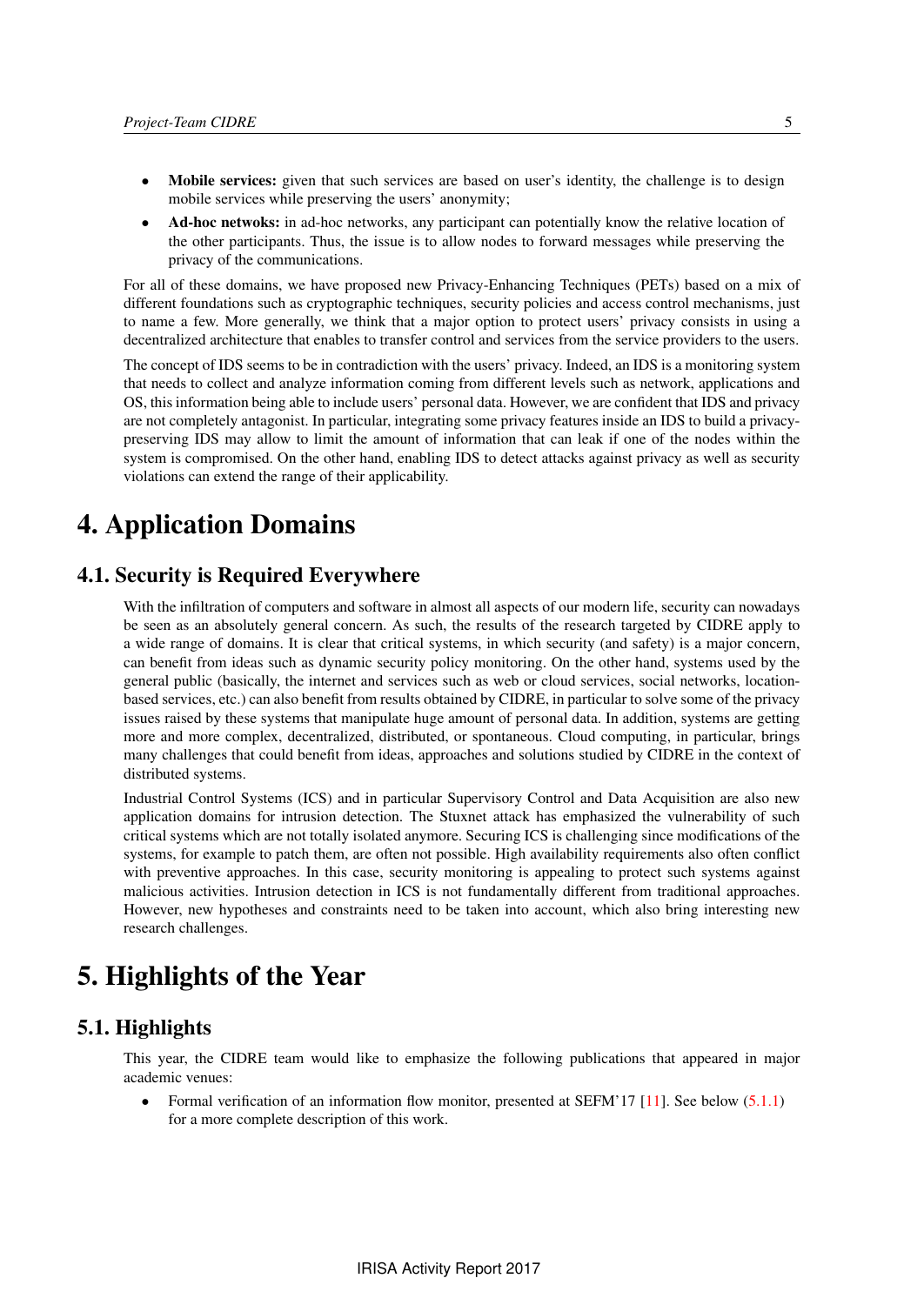- Automated quantitative information flow analysis for imperative deterministic programs, presented at POPL'17 [8].
- Reconstruction of connectivity graph for cloud infrastructures, presented at NCA'2017 [17]
- Co-processor-based Behavior Monitoring: Application to the Detection of Attacks Against the SMM, presented at ACSAC'17<sup>[10]</sup>

#### *5.1.1. Awards*

Laurent Georget, Mathieu Jaume (LIP6), Guillaume Piolle, Frédéric Tronel and Valérie Viet Triem Tong received the best paper award at the SEFM'17 conference , which is a well established conference focused on the link between software development and formal methods. This publication is based on the work realized by Laurent Georget during his PhD. It focuses on the automated verification of the correctness of an information flow monitor that operates at the kernel level (Linux kernel). This information flow monitor relies on the Linux Security Module (LSM hereafter) framework. This framework has been designed for mandatory access control. This work tries to answer the question of its correctness when used for information flow monitoring. The verification is operated by a GCC plugin during the compilation phase of a full Linux kernel. Based on an ad-hoc static analysis, it can determine if the LSM hooks are correctly placed with respect to a property of complete mediation of systems calls. Each system call that is known to generate an information flow during its execution (34 system calls on a grand total of 340) is analyzed to determine if the LSM framework through the hooks it provides can intercept each execution that potentially generates an information flow. We have demonstrated that for 4 system calls, the hooks are not well placed, and discovered that 4 systems calls are simply lacking LSM hooks. A patch has been produced to improve this situation.

BEST PAPER AWARD:

#### [11]

L. GEORGET, M. JAUME, G. PIOLLE, F. TRONEL, V. VIET TRIEM TONG. *Information Flow Tracking for Linux Handling Concurrent System Calls and Shared Memory*, in "15th International Conference on Software Engineering and Formal Methods (SEFM 2017)", Trento, Italy, A. CIMATTI, M. SIRJANI (editors), LNCS, Springer International Publishing, September 2017, pp. 1-16 [*DOI :* 10.1007/978-3-319-66197- 1\_1], http://hal.upmc.fr/hal-01535949

## 6. New Software and Platforms

## 6.1. Blare

*To detect intrusion using information flows*

KEYWORDS: Cybersecurity - Intrusion Detection Systems (IDS) - Data Leakage Protection SCIENTIFIC DESCRIPTION: Blare implements our approach of illegal information flow detection for a single node (Android and Linux kernel, JVM) and a set of nodes (monitoring of flows between linux machines). FUNCTIONAL DESCRIPTION: Blare IDS is a set of tools that implements our approach to illegal information flow detection for a single node and a set of nodes.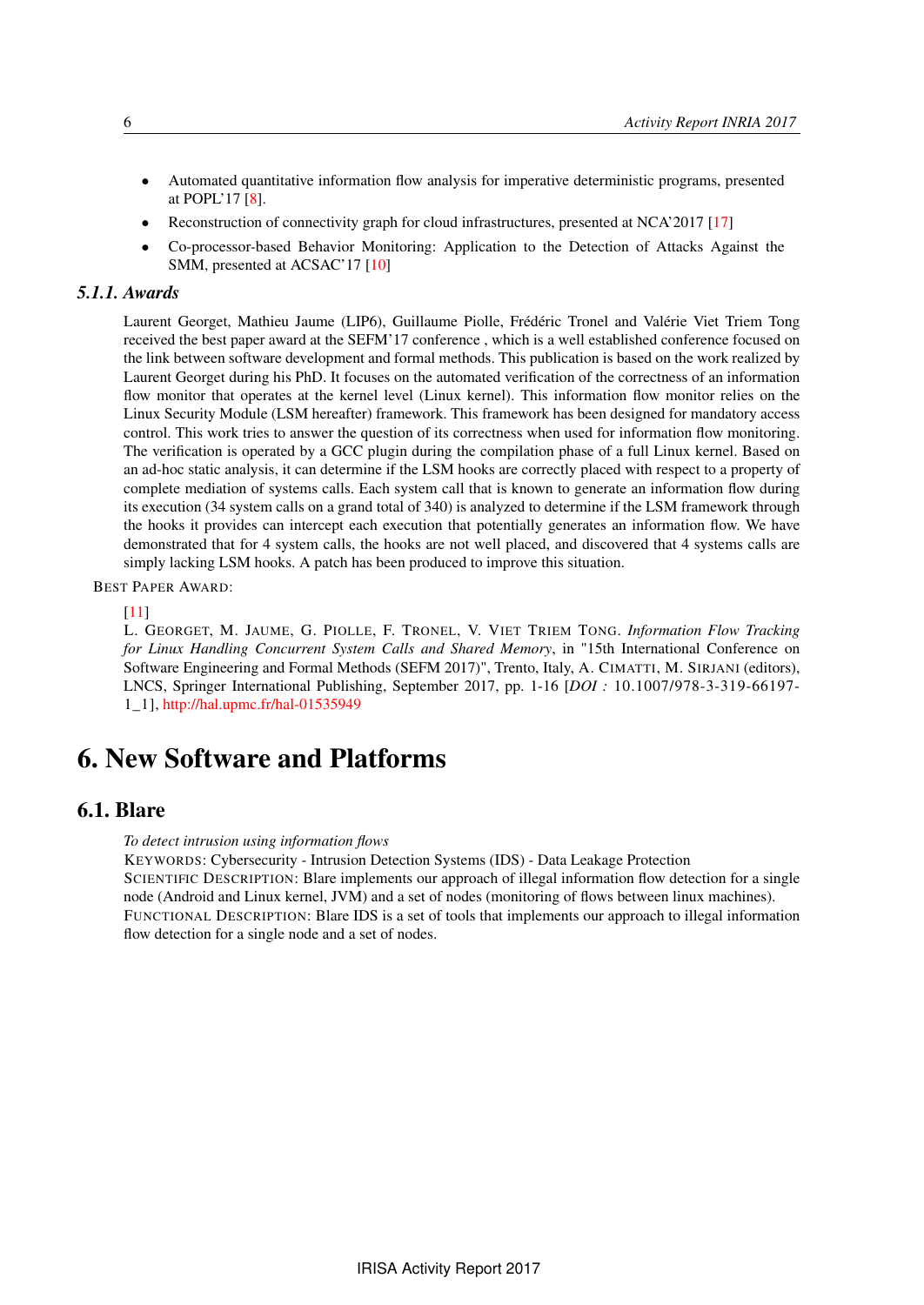NEWS OF THE YEAR: During this year, Laurent Georget has modified the implementation of Blare in order to correctly monitor the kernel system calls with LSM hooks. He add also ported this new version of Blare to the Lollipop Android emulator.

- Partner: CentraleSupélec
- Contact: Frédéric Tronel
- Publications: Information Flow Tracking for Linux Handling Concurrent System Calls and Shared Memory - Verifying the Reliability of Operating System-Level Information Flow Control Systems in Linux - Monitoring both OS and program level information flows to detect intrusions against network servers - Experimenting a Policy-Based HIDS Based on an Information Flow Control Model - Introducing reference flow control for intrusion detection at the OS level - Blare Tools: A Policy-Based Intrusion Detection System Automatically Set by the Security Policy - Diagnosing intrusions in Android operating system using system flow graph - Intrusion detection in distributed systems, an approach based on taint marking - BSPL: A Language to Specify and Compose Fine-grained Information Flow Policies - Information Flow Policies vs Malware - A taint marking approach to confidentiality violation detection - Designing information flow policies for Android's operating system - Information Flow Control for Intrusion Detection derived from MAC Policy - Flow based interpretation of access control: Detection of illegal information flows - A taint marking approach to confidentiality violation detection
- URL: http://www.blare-ids.org/

## 6.2. GNG

#### *Security Supervision by Alert Correlation*

KEYWORDS: Intrusion Detection Systems (IDS) - SIEM

SCIENTIFIC DESCRIPTION: GNG is an intrusion detection system that correlates different sources (such as different logs) in order to identify attacks against the system. The attack scenarios are defined using the Attack Description Langage (ADeLe) proposed by our team, and are internally translated to attack recognition automatons. GNG intends to define time efficient algorithms based on these automatons to recognize complex attack scenarios.

- Partner: CentraleSupélec
- Contact: Eric Totel
- Publication: A Language Driven Intrusion Detection System for Events and Alerts Correlation
- URL: http://www.rennes.supelec.fr/ren/perso/etotel/GNG/index.html

## 6.3. GroddDroid

KEYWORDS: Android - Detection - Malware

SCIENTIFIC DESCRIPTION: GroddDroid automates the dynamic analysis of a malware. When a piece of suspicious code is detected, groddDroid interacts with the user interface and eventually forces the execution of the identified code. Using Blare (Information Flow Monitor), GroddDroid monitors how an execution contaminates the operating system. The output of GroddDroid can be visualized in an web browser. GroddDroid is used by the Kharon software.

FUNCTIONAL DESCRIPTION: GroddDroid 1 - locates suspicious code in Android application 2 - computes execution paths towards suspicious code 3 - forces executions of suspicious code 4 - automate the execution of a malware or a regular Android application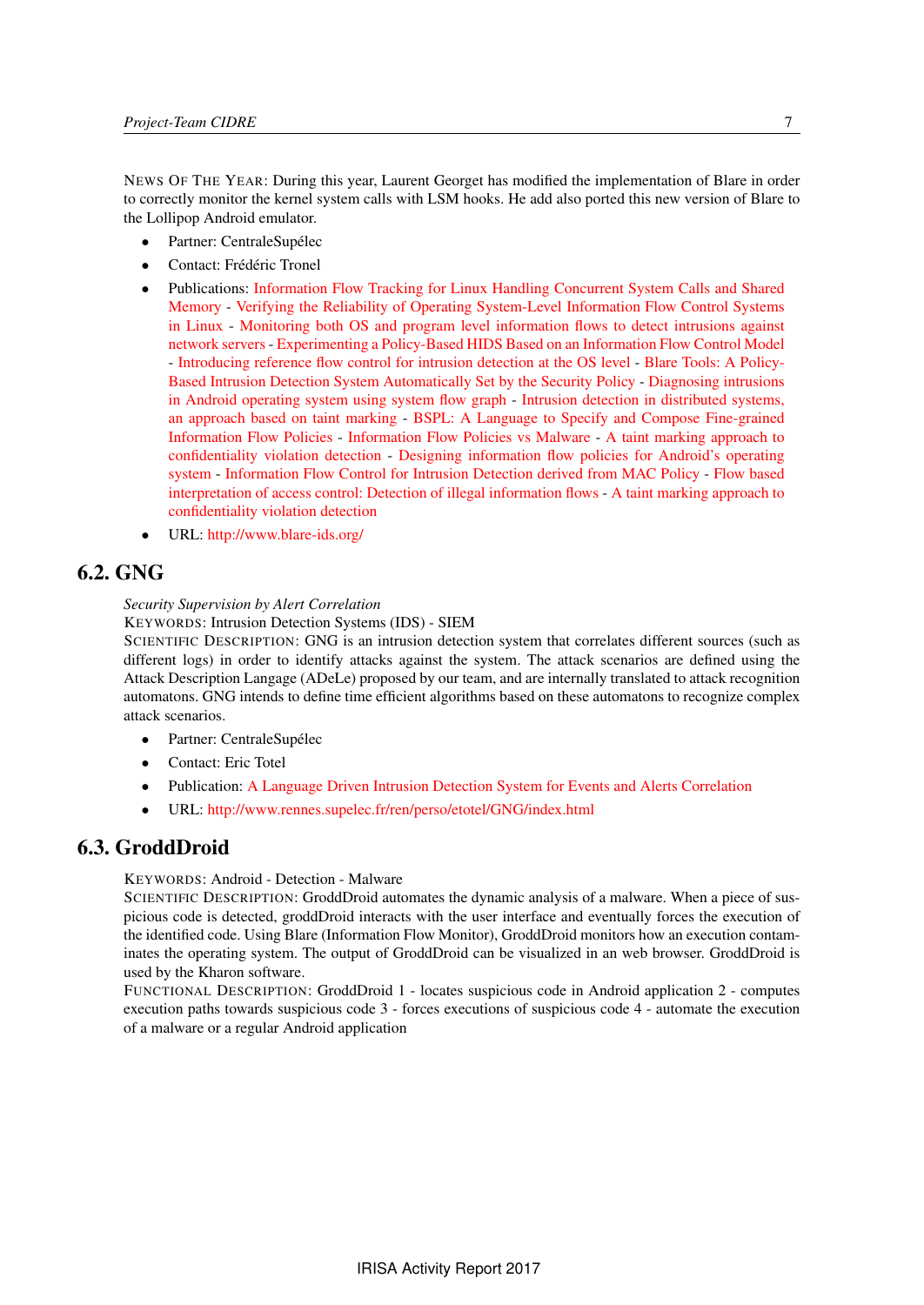NEWS OF THE YEAR: In 2017, GroddDroid has integrated the work of Mourad Leslous, who have implemented GFinder. GPFinder improves the computation of control flow paths by taking into account the Android framework. The end of the year has been used to clean the code and to improves the graphical interface.

- Partners: CentraleSupélec Insa Centre Val-de-Loire
- Contact: Valérie Viet Triem Tong
- Publications: Kharon dataset: Android malware under a microscope GroddDroid: a Gorilla for Triggering Malicious Behaviors - GPFinder: Tracking the Invisible in Android Malware - Information flows at OS level unmask sophisticated Android malware
- URL: http://kharon.gforge.inria.fr/grodddroid.html

### 6.4. Kharon

KEYWORDS: Android - Malware - Dynamic Analysis

FUNCTIONAL DESCRIPTION: Kharon is a software for managing Android application analysis. Kharon uses the results of the GroddDroid software. The user can submit one or several applications to Kharon and get a graph of the innformation flows that occured at system level and that have been caused by the application.

Kharon is used in the Kharon platform for the analysis of malicious applications. This platform is deployed at the high security laboratory (LHS) of Rennes.

- Author: Sébastien Campion
- Partners: CentraleSupélec Insa Centre Val-de-Loire
- Contact: Valérie Viet Triem Tong
- URL: http://kharon.gforge.inria.fr/

## 6.5. StarLord

KEYWORDS: Security - SIEM

FUNCTIONAL DESCRIPTION: In the domain of security event visualisation, we have developed a prototype called StarLord. Basically, this software is able to parse heterogeneous logs, and to extract from each line of logs a set of security objects. Moreover, some of these objects appears in several lines of different logs. These lines are thus linked by the sharing of one or more security objects. When we analyse the lines of logs, we are thus able to generate graphs that represents the links between the different objects discovered in the logs. These graphs are thus displayed in 3D in order for the administrator to investigate easily the relations between the logs and the relations between the logs and some particular indicators of compromission. The tool permits to discover visually the activity of an attacker on the supervised system.

- Authors: Ludovic Mé, Eric Totel, Nicolas Prigent and Laetitia Leichtnam
- Contact: Eric Totel
- Publication: STARLORD: Linked Security Data Exploration in a 3D Graph

## 6.6. SpecCert

#### KEYWORDS: Formal methods - Coq

FUNCTIONAL DESCRIPTION: SpecCert is a framework for specifying and verifying Hardware-based Security Enforcement (HSE) mechanisms against hardware architecture models. HSE mechanisms form a class of security enforcement mechanism such that a set of trusted software components relies on hardware functions to enforce a security policy.

- Participant: Thomas Letan
- Partners: ANSSI CentraleSupélec
- Contact: Guillaume Hiet
- Publications: SpecCert: Specifying and Verifying Hardware-based Security Enforcement SpecCert: Specifying and Verifying Hardware-based Software Enforcement
- URL: https://github.com/lethom/speccert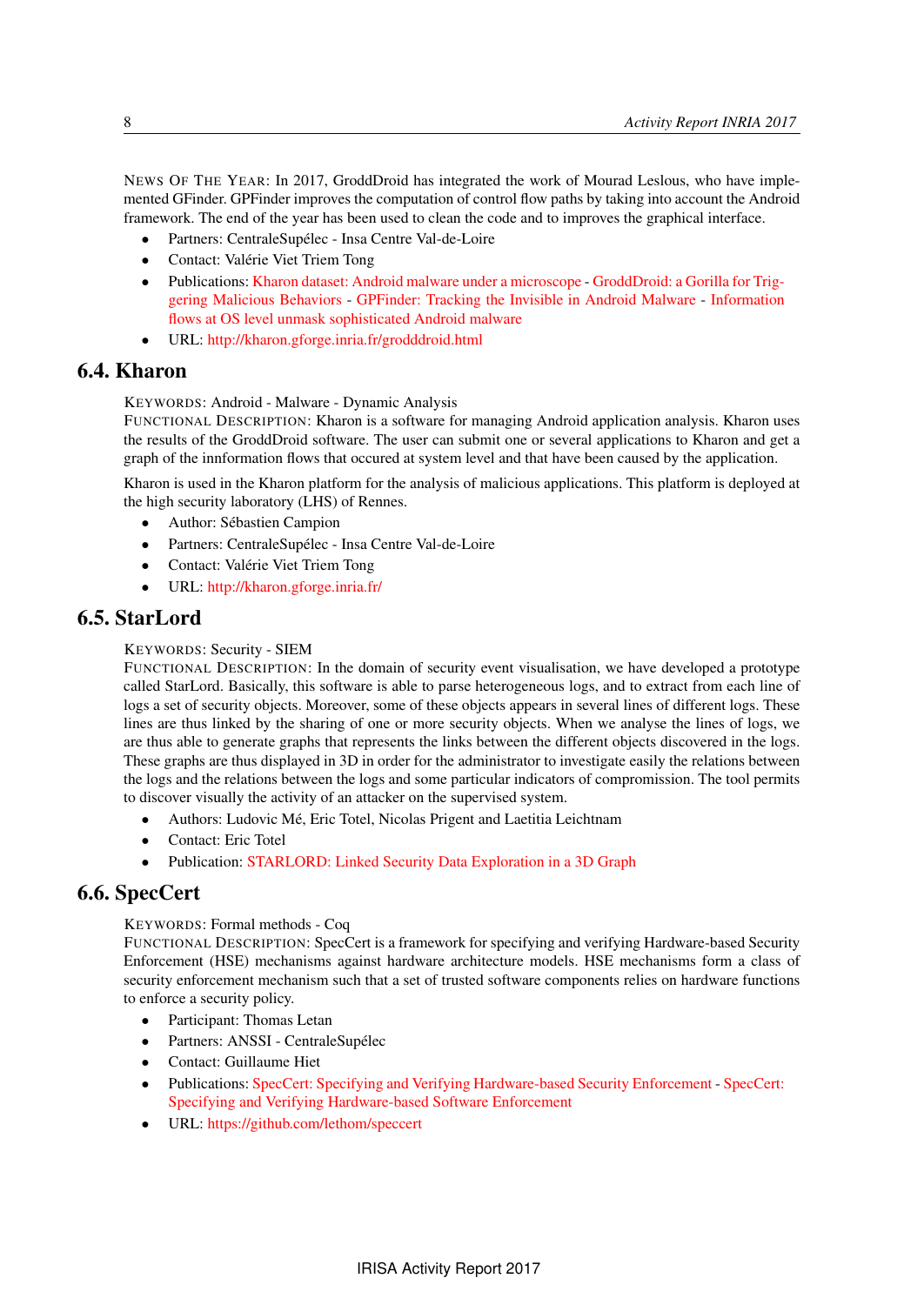### 6.7. HardBlare

KEYWORDS: Intrusion Detection Systems (IDS) - FPGA - Static analysis

FUNCTIONAL DESCRIPTION: HardBlare is a hardware/software framework to implement hardware DIFC on Xilinx Zynq Platform. HardBlare consists of three components : 1) the VHDL code of the coprocessor, 2) a modified LLVM compiler to compute the static analysis, and 3) a dedicated Linux kernel. This last component is a specific version of the Blare monitor.

- Partners: CentraleSupélec Lab-STICC
- Contact: Guillaume Hiet
- Publications: ARMHEx: A hardware extension for DIFT on ARM-based SoCs ARMHEx: a framework for efficient DIFT in real-world SoCs - ARMHEx: embedded security through hardwareenhanced information flow tracking - HardBlare: a Hardware-Assisted Approach for Dynamic Information Flow Tracking - A portable approach for SoC-based Dynamic Information Flow Tracking implementations - Towards a hardware-assisted information flow tracking ecosystem for ARM processors - HardBlare: an efficient hardware-assisted DIFC for non-modified embedded processors

## 6.8. Conductor

KEYWORDS: Intrusion Detection Systems (IDS) - Static analysis - Instrumentation

FUNCTIONAL DESCRIPTION: Conductor contains three main components: a static analysis to extract the expected behavior of the target, an instrumentation module to add instructions to the target's code in order to send messages to the co-processor, and an intrusion detection engine executed on the co-processor. The latter processes the messages sent by the instrumented target, describing its current behavior. This behavior is then compared against the expected behavior previously extracted by the static analysis.

- Participants: Ronny Chevalier, Guillaume Hiet, Maugan Villatel and David Plaquin
- Partners: CentraleSupélec HP Labs
- Contact: Ronny Chevalier
- Publication: Co-processor-based Behavior Monitoring: Application to the Detection of Attacks Against the System Management Mode

## 6.9. Platforms

#### *6.9.1. Kharon platform*

The Kharon platform is under development in the LHS of Rennes and should be ready to use in the beginning of 2018. This experimental platform aims to analyze Android malware using a set of software developed by the CIDRE team. Software that are involved are:

- The Blare IDS http://www.blare-ids.org/, and in particular the AndroBlare version, for tracking information flows of malware;
- The GroddDroid software http://kharon.gforge.inria.fr/grodddroid.html, for manipulating the malware statically and dynamically;
- The GPFinder software http://kharon.gforge.inria.fr/gpfinder.html, for computing paths in the malware's control flow;
- The kharon software that handles the orchestration of a bunch of malware, the server and a set of smartphones.

The Kharon platform will be used for analysing malware as soon as they appear in the wild. The analysis results will be stored for further experiments and statistics.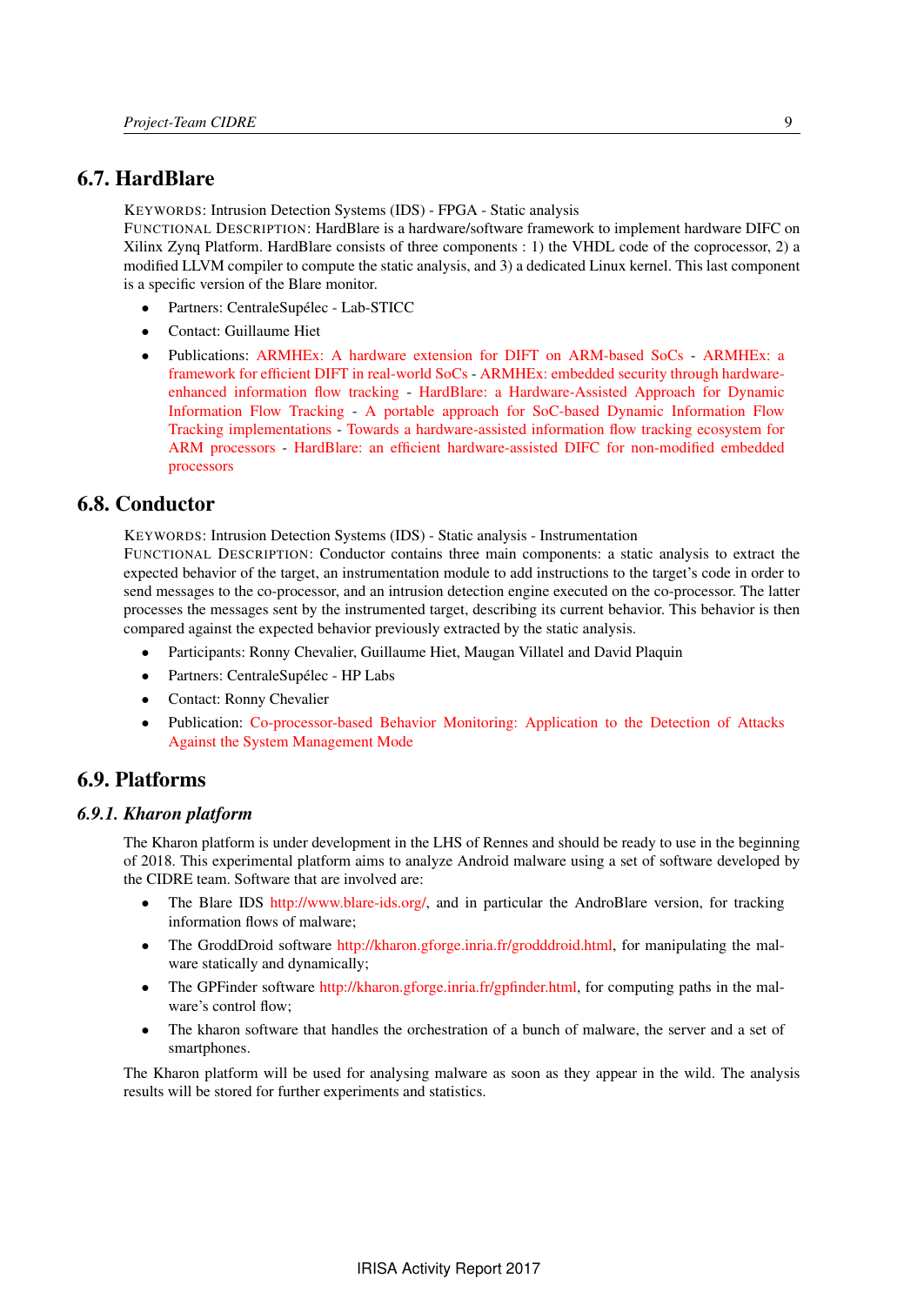## 7. New Results

## 7.1. Intrusion Detection

#### *7.1.1. Intrusion Detection in Distributed Systems*

Alert Correlation: In large systems, multiple (host and network) Intrusion Detection Systems (IDS) and many sensors are usually deployed. They continuously and independently generate notifications (event's observations, warnings and alerts). To cope with this amount of collected data, alert correlation systems have to be designed. An alert correlation system aims at exploiting the known relationships between some elements that appear in the flow of low level notifications to generate high semantic meta-alerts. The main goal is to reduce the number of alerts returned to the security administrator and to allow a higher level analysis of the situation. However, producing correlation rules is a highly difficult operation, as it requires both the knowledge of an attacker, and the knowledge of the functionalities of all IDSes involved in the detection process. In the context of the PhD of Erwan Godefroy, we focus on the transformation process that allows to translate the description of a complex attack scenario into correlation rules and its assessment. We show that, once a human expert has provided an action tree derived from an attack tree, a fully automated transformation process can generate exhaustive correlation rules that would be tedious and error prone to enumerate by hand. This is a topdown approach to correlation rule generation. With the PhD of Charles Xosanavongsa, we tackle the problem of a bottom-up approach that consists in discovering automatically the events or alerts that have been produced by the attacker activity. The objective is to classify automatically all suspicious entries in heterogeneous logs relative to a given attack. This requires to exhibit all log entries that are causally linked, and permits to produce a correlation rule that could detect later a new occurence of the attack.

Intrusion Detection in Cloud Infrastructure: Prior to detecting intrusion, it can be useful to know how the supervised system is vulnerable to attacks. Such result is obtained during a risk analysis phase in usual systems. In the PhD thesis of Pernelle Mensah, we try to automate the generation of the description of all possible attacks against a Cloud infrastructure. This work is divided in two separate steps: (1) We first discover the topology of the virtual machines executing in the cloud infrastructure  $[16]$ ,  $[17]$  and  $(2)$  Build in a second phase a topological attack graph that represents all possible known attacks on the virtual infrastructure. This graph will be later used either to adapt counter-measures to known attacks, or to generate automatically correlation rules to detect the described attacks.

Inferring the normal behavior of an application: We propose an approach to detect intrusions that affect the behavior of distributed applications. To determine whether an observed behavior is normal or not (occurence of an attack), we rely on a model of normal behavior. This model has been built during an initial training phase (machine learning approach). During this preliminary phase, the application is executed several times in a safe environment. The gathered traces (sequences of actions) are used to generate an automaton that characterizes all these acceptable behaviors. To reduce the size of the automaton and to be able to accept more general behaviors that are close to the observed traces, the automaton is transformed. These transformations may lead to introduce unacceptable behaviors. Our current work solves this problem by characterizing the acceptable behaviors with invariant properties that they must verify. During the PhD thesis of David Lanoe, we enhanced the model building. Moreover, we assess this solution, by applying it to a distributed file system called XtreemFS. We show that it is possible to build the model of this given application, and to detect attack against XtreemFS, without producing too much false positives.

This approach is particularly appealing to detect intrusions in industrial control systems since these systems exhibit well-defined behaviors at different levels: network level (network communication patterns, protocol specifications, etc.), control level (continue and discrete process control laws), or even the state of the local resources (memory or CPU). Industrial control systems (ICS) can be subject to highly sophisticated attacks which may lead the process towards critical states. Due to the particular context of ICS, protection mechanisms are not always practical, nor sufficient. On the other hand, developing a process-aware intrusion detection solution with satisfactory alert characterization remains an open problem. Sophisticated process-aware attacks targeting industrial control systems require adequate detection measures taking into account the physical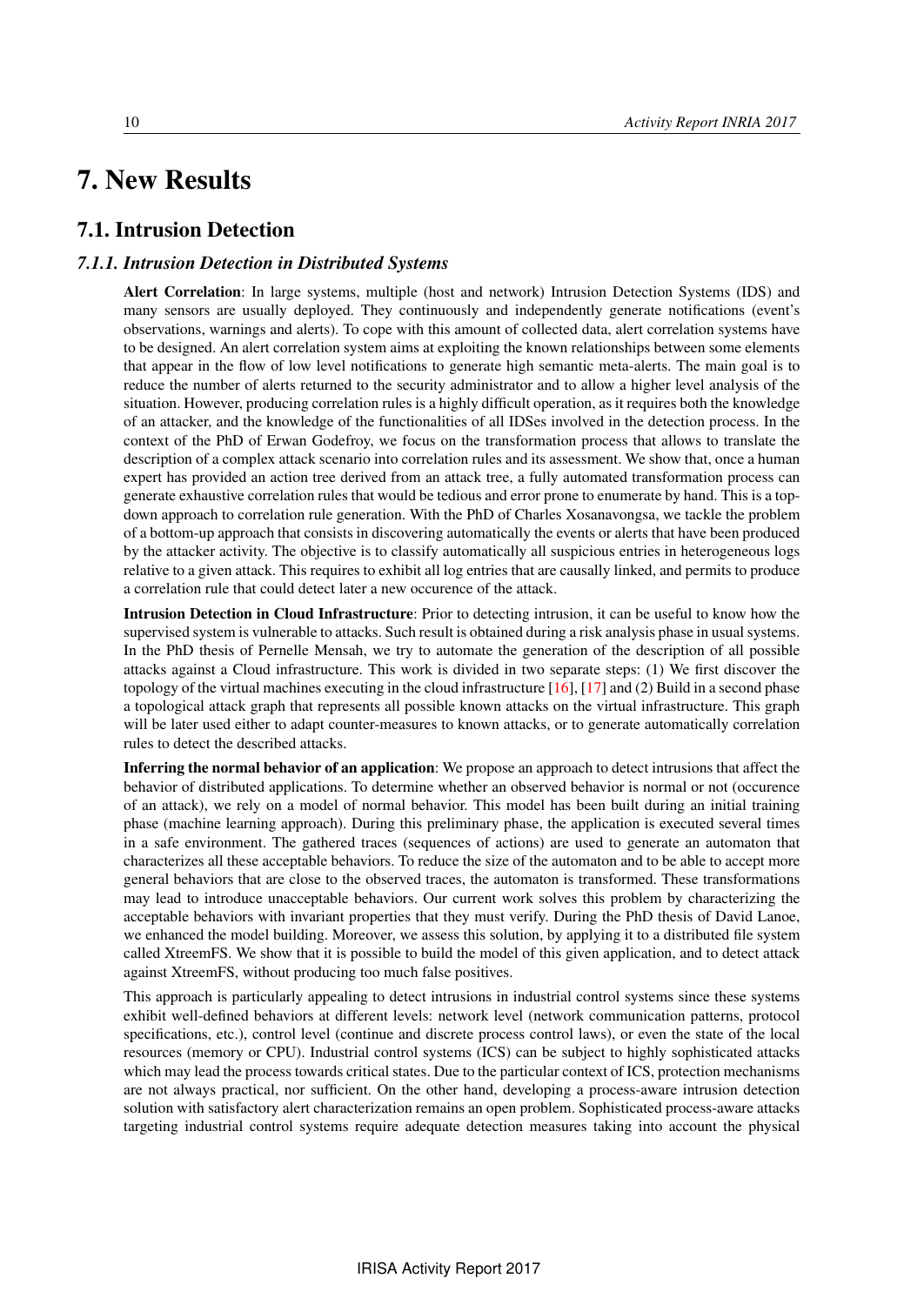process. We propose an approach relying on automatically mined process specifications to detect attacks on sequential control systems. The specifications are synthesized as monitors that read the execution traces and report violations to the operator. In contrast to other approaches, a central aspect of our method consists in reducing the number of mined specifications suffering from redundancies. We evaluate our approach on a hardware-in-the-loop testbed with a complex physical process model and discuss our approach's mining efficiency and attack detection capabilities. This work has been submitted to the Safeprocess'18 conference.

#### *7.1.2. Illegal Information Flow Detection*

Our research work on intrusion detection based on information flow has been initiated in 2002. This research work has resulted in Blare, a framework for Intrusion Detection Systems <sup>3</sup>, including KBlare, an implementation as a Linux Security Module (LSM), JBlare, an implementation for the Java Virtual Machine (JVM), and AndroBlare, for Android applications.

Information Leaks: Qualitative information flow aims at detecting information leaks, whereas the emerging quantitative techniques target the estimation of information leaks. Quantifying information flow in the presence of low inputs is challenging, since the traditional techniques of approximating and counting the reachable states of a program no longer suffice. We propose an automated quantitative information flow analysis for imperative deterministic programs with low inputs. The approach relies on a novel abstract domain, the cardinal abstraction, in order to compute a precise upper-bound over the maximum leakage of batch-job programs. We prove the soundness of the cardinal abstract domain by relying on the framework of abstract interpretation. We also prove its precision with respect to a flow-sensitive type system for the two-point security lattice. This approach has been published in POPL'17 [8].

Correct information flow monitoring by design: As mentionned previously, our research team is developing an information monitor called Blare. Like most of its competitors (e.g. Laminar or Weir) our solution is based on the Linux Security Module (LSM) framework. However, this framework was initially designed with access control in mind. A natural question arises from this matter of fact: does the LSM framework can be used to correctly track information flow (at the operating system level) ? In the context of his PhD thesis, Laurent Georget has studied this very same question.

To tackle this problem, Laurent Georget has designed an ad hoc static analysis that run as a GCC plugin during the Linux kernel compilation. This analysis can prove (or disprove) the fact that LSM hooks within a chosen set of system calls (known to realize information flows between operating systems containers like files, sockets or pipe) are placed at correct locations so as to intercept these possible information flows. The experiments conducted by Laurent Georget have revealed that on an initial set of 38 system calls, 28 were correctly instrumented by LSM, 4 of them were equipped with a LSM hook that could miss some information flow (under certain circumstances), 3 were simply lacking a LSM hook, and 3 false positives had to be manually analyzed and requalified. Laurent Georget was able to produce a kernel patch to remove all missing and misplaced hooks. This patch can be prove to be correct using the same tool. This contribution was published at FormaliSE 2017 [12].

We had detected for a long time a subtle bug in our information flow monitor implementation (Blare) that we were able to track down to a race condition between two concurrent system calls reading and writing into the same pipe. Laurent Georget has proposed during its PhD an elegant solution to this complex problem: he proposed to divide each information flow into three stages: the activation, the execution and the deactivation. Only the activation and deactivation can be observed by the monitor using LSM hooks placed at the beginning and the exit of a system call. This way, it becomes possible to track causal dependencies between concurrent system calls within the LSM framework. Laurent Georget has proved (using the Coq proof assistant) that his approach is correct and computes the smallest possible over-approximation, in the sense that for any concurrent execution where multiple system calls are used there exists a linearization of this execution that produces the information flow computed by his algorithm. Laurent Georget has implemented his algorithm in the Linux kernel. This contribution was publish at Software Engineering & Formal Methods (2017) where it was granted the best paper award [11]. Laurent Georget has defended his PhD thesis in September 2017 .

<sup>3</sup> http://www.blare-ids.org/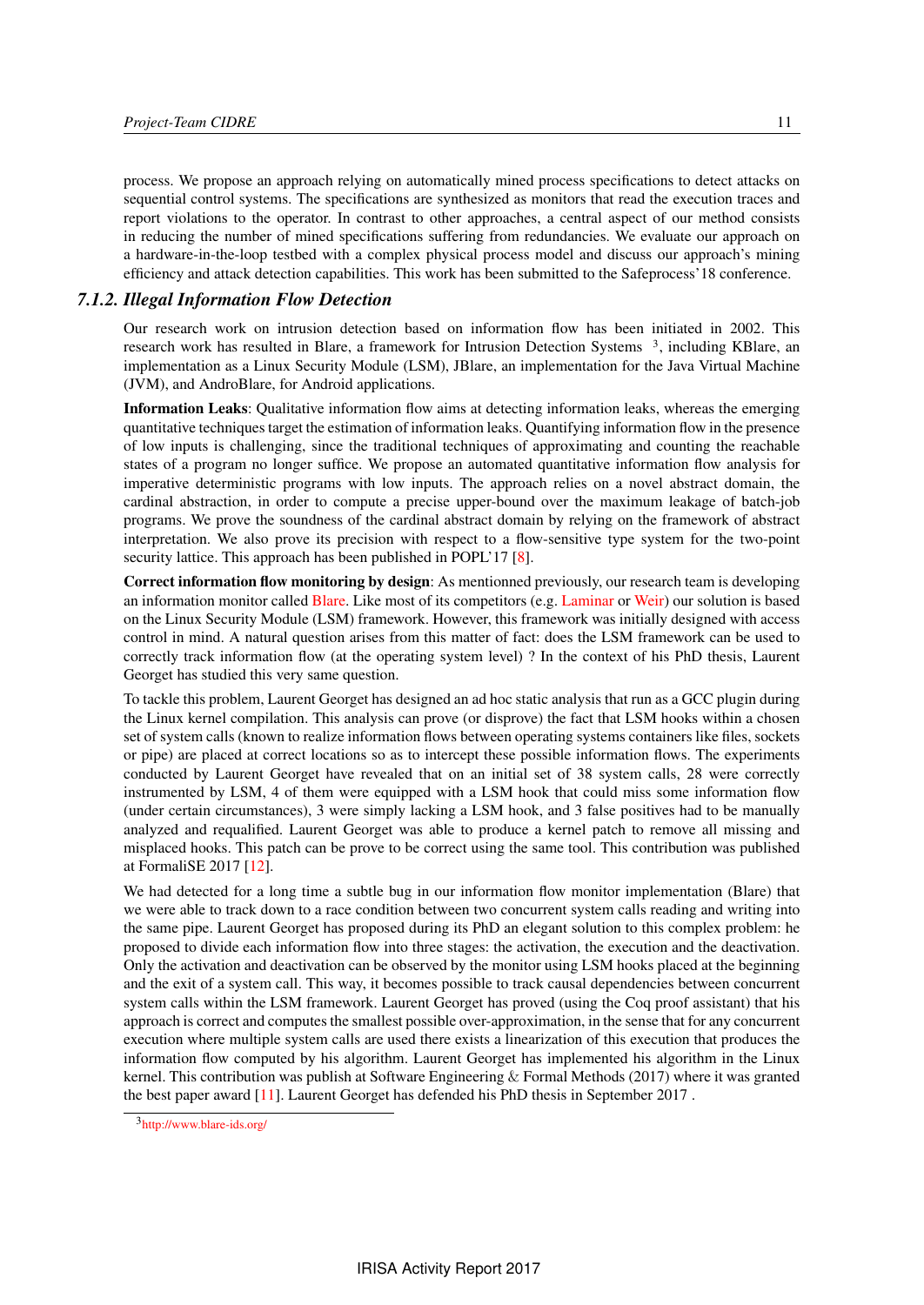Advanced Persistent Threats: Long lived attack campaigns known as Advanced Persistent Threats (APTs) have emerged as a serious security risk. These attack campaigns are customised for their target and performed step by step during months on end. The major difficulty in detecting an APT is keeping track of the different steps logged over months of monitoring and linking them. In [29], we described TerminAPTor, an APT detector which highlights links between the traces left by attackers in the monitored system during the different stages of an attack campaign. TerminAPTor tackles this challenge by resorting to Information Flow Tracking (IFT). TerminAPTor was presented last year and we have pursue our effort in this area. More precisely, we have focus on the evaluation of this solution and thus we face to the lack of public datasets of attacks. We develop Moirai a framework dedicated to attacks scenario sharing [22] .

Characterizing Android Malware: Android has become the world's most popular mobile operating system, and consequently the most popular target for unscrupulous developers. These developers seek to make money by taking advantage of Android users who customize their devices with various applications, which are the main malware infection vector. Indeed, the most likely way a user executes a repackaged application is by downloading a seemingly harmless application from a store and executing it. Such an application may have been modified by an attacker in order to add malicious pieces of code.

To fight repackaged applications containing malicious code, most official application marketplaces have implemented security analysis tools that try to detect and remove malware. Countermeasures adopted by the attackers to bypass these new controls can be divided into two main approaches: avoiding static analysis and avoiding dynamic analysis. A static analysis of an application consists of analysing its code and its resources without executing it. Conversely, dynamic analysis stands for any kind of analysis that requires executing the application in order to observe its actions.

The Kharon project [30] goes a step further from classical dynamic analysis of malware 4. Funded by the Labex CominLabs and involving partners of CentraleSupélec, Inria and INSA Centre Val de Loire, this project aims to capture a compact and comprehensive representation of malware. To achieve such a goal we have developed tools to monitor operating systems' information flows induced by the execution of a marked application. We support the idea that the best way to understand malware impact is to observe it in its normal execution environment i.e., a real smartphone. Additionally, the main challenge is to be able to trigger malicious behaviors even when the malware tries to escape dynamic analysis.

In this context, we have developed an original solution whose main purpose is a relavant dynamic analysis of the malicious code. We develop the GroddDroid software, that mainly consists of 'helping the malware to execute'. To reach this goal, GroddDroid relies on a previous static analysis that evidence all the execution paths leading to the malicious code. We compute a global control flow graph (CFG) that exhibits execution paths to reach specific parts of code, even if these paths use callbacks that are handled in the Android framework itself [15]. Finally, GroddDroid slightly modifies the bytecode of the infected application in order to defeat the protection against dynamic analysis and executes the suspicious code in its most favorable execution conditions. Thus, GroddDroid helps to understanding malware's objectives and the consequences on the health of a user's device.

GroddDroid can also be used for classifying applications between goodware and malware. We show in [19] that benign applications have a System Flow Graph (a graph that represent flows at operating system level) that can be anticipated. Malware that perform complex operations such as installing backdoor or launching a Tor client, have a CFG that differ enough to be classified easily.

Our main research direction and challenges in this area are to continue to enhance these technologies in order to reach a sufficient level of software maturity to deploy a permanent platform of malware analysis in the LHS (Laboratory of High Security) and to create new opportunities with industrial partners.

#### *7.1.3. Intrusion Detection in Low-Level Software Components*

In order to protect the IDS itself, we have initiated different research activities in the domain of hardware security. Our goal is to use co-design software/hardware approaches against traditional software attacks. In a

<sup>4</sup> http://kharon.gforge.inria.fr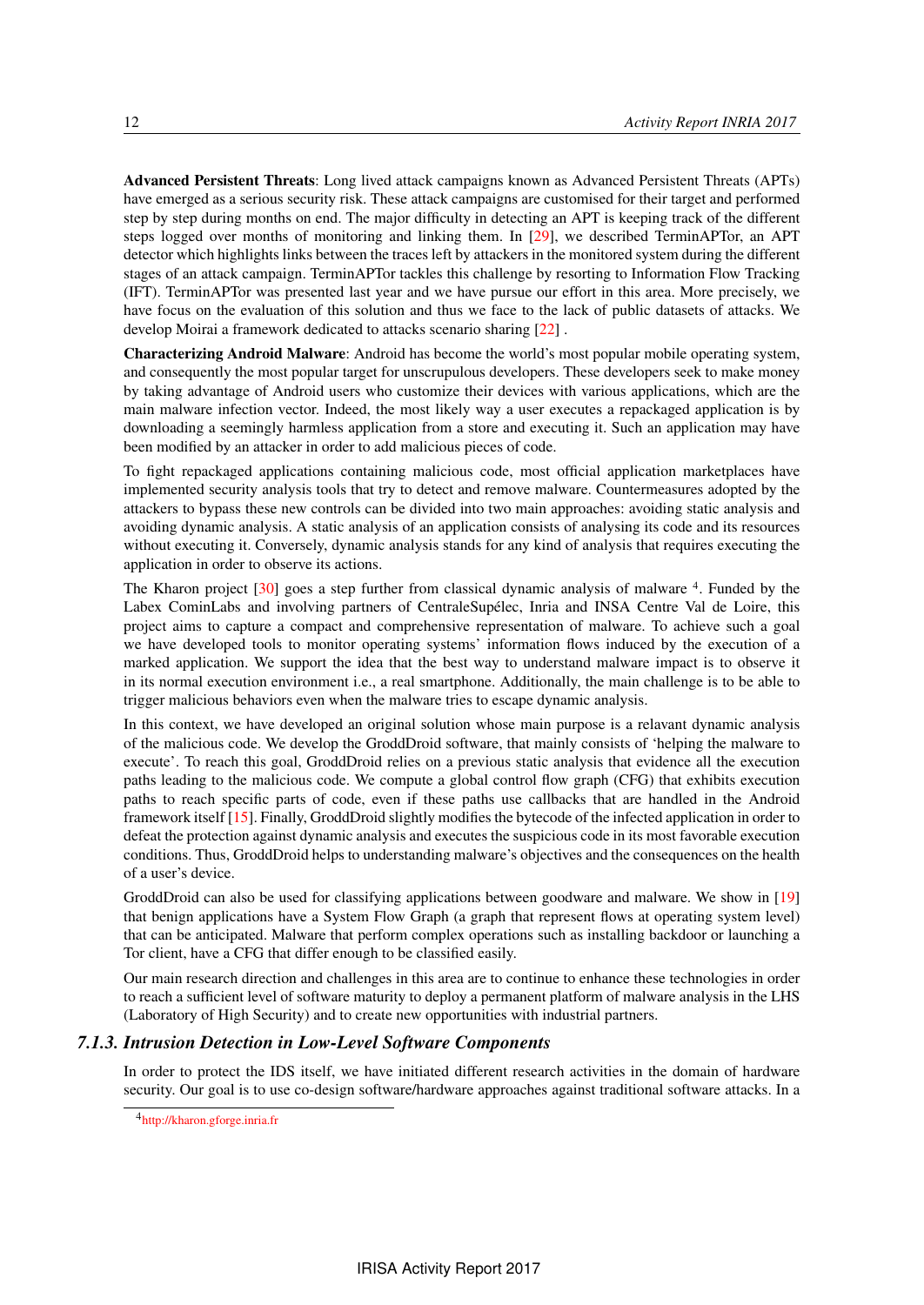bilateral research project with HP Inc Research Labs, we investigate how dedicated hardware could be used to monitor the whole software stack (from the firmware to the user-mode applications). In the CominLabs HardBlare project, we study the use of a dedicated co-processor to enforce Information Flow Control (IFC) on the main CPU. Finally, in the context of the PhD thesis of Thomas Letan (ANSSI), we investigate the use of formal methods to evaluate the security guarantees provided by hardware platforms, which combine different CPUs, chipsets and memories.

Highly privileged software, such as firmware, is an attractive target for an attacker. Thus, BIOS vendors use cryptographic signatures to ensure firmware integrity at boot time. Nevertheless, such boot time protection does not prevent an attacker from exploiting vulnerabilities at runtime. To detect such runtime attacks, we proposed an event-based monitoring approach that relies on an isolated co-processor [10]. We instrument the code executed on the main CPU to send information about its behavior to the monitor. In this work, we focus on the detection of attacks targeting the System Management Mode (SMM), a highly privileged x86 execution mode executing firmware code at runtime. We use the control flow of the code as a model of its behavior. We evaluate our approach with two open-source implementations: EDK II and coreboot. We evaluate its ability to detect state-of-the-art attacks and its runtime execution overhead by simulating an x86 system coupled with an ARM Cortex A5 co-processor. The results show that our solution detects intrusions from the state of the art while remaining acceptable in terms of performance overhead in the context of the SMM. This work has been done in collaboration with HP Inc Research Labs, in the context of the PhD of Ronny Chevalier.

Over time, hardware designs have constantly grown in complexity and modern platforms involve multiple interconnected hardware components. During the last decade, several vulnerability disclosures have proven that trust in hardware can be misplaced. The approach we developed with Thomas Letan rely on a formal definition of Hardware-based Security Enforcement (HSE) mechanisms, a class of security enforcement mechanisms such that a software component relies on the underlying hardware platform to enforce a security policy. We then model a subset of a x86-based hardware platform specifications and we prove the soundness of a realistic HSE mechanism within this model using Coq, a proof assistant system.

The HardBlare project proposes a software/hardware co-design methodology to ensure that security properties are preserved all along the execution of the system but also during files storage. It is based on the Dynamic Information Flow Tracking (DIFT) that generally consists in attaching tags to denote the type of information that are saved or generated within the system. These tags are then propagated when the system evolves and information flow control is performed in order to guarantee the safe execution and storage within the system monitored by security policies. We proposed ARMHEx [20], a practical solution targeting DIFT on ARM-based SoCs (e.g. Xilinx Zynq). Current DIFT implementations suffer from two major drawbacks. First, recovering required information for DIFT is generally based on software instrumentation leading to high time overheads. ARMHEx takes profit of ARM CoreSight debug components and static analysis to drastically reduce instrumentation time overhead (up to 90% compared to existing works). Then, security of the DIFT hardware extension itself is not considered in related works. In this work, we tackle this issue by proposing a solution based on ARM Trustzone. This work has been done in the context of the PhD of Muhammad Abdul Wahab and Mounir Nasr Allah.

### *7.1.4. Vizualization*

When using Intrusion Detection Systems (IDS), the large quantities of alerts generated are difficult to handle by security experts. To help solving this problem, we have proposed VEGAS, an alerts visualization and classification tool that allows primary visions based on their principal component analysis (PCA) representation. Following this, we have studied the context of collaboration between the various security actors. We have then proposed an extension to VEGAS that allows to help the actors to collaborate. We have developped an interface that permits the front-end operator to quickly understand the security events, and group them to organize incidents and send them to dedicated analysts. Conversely, once the incidents have been analysed, the analysts can send information to the front-line operators to help them understanding the futur security events.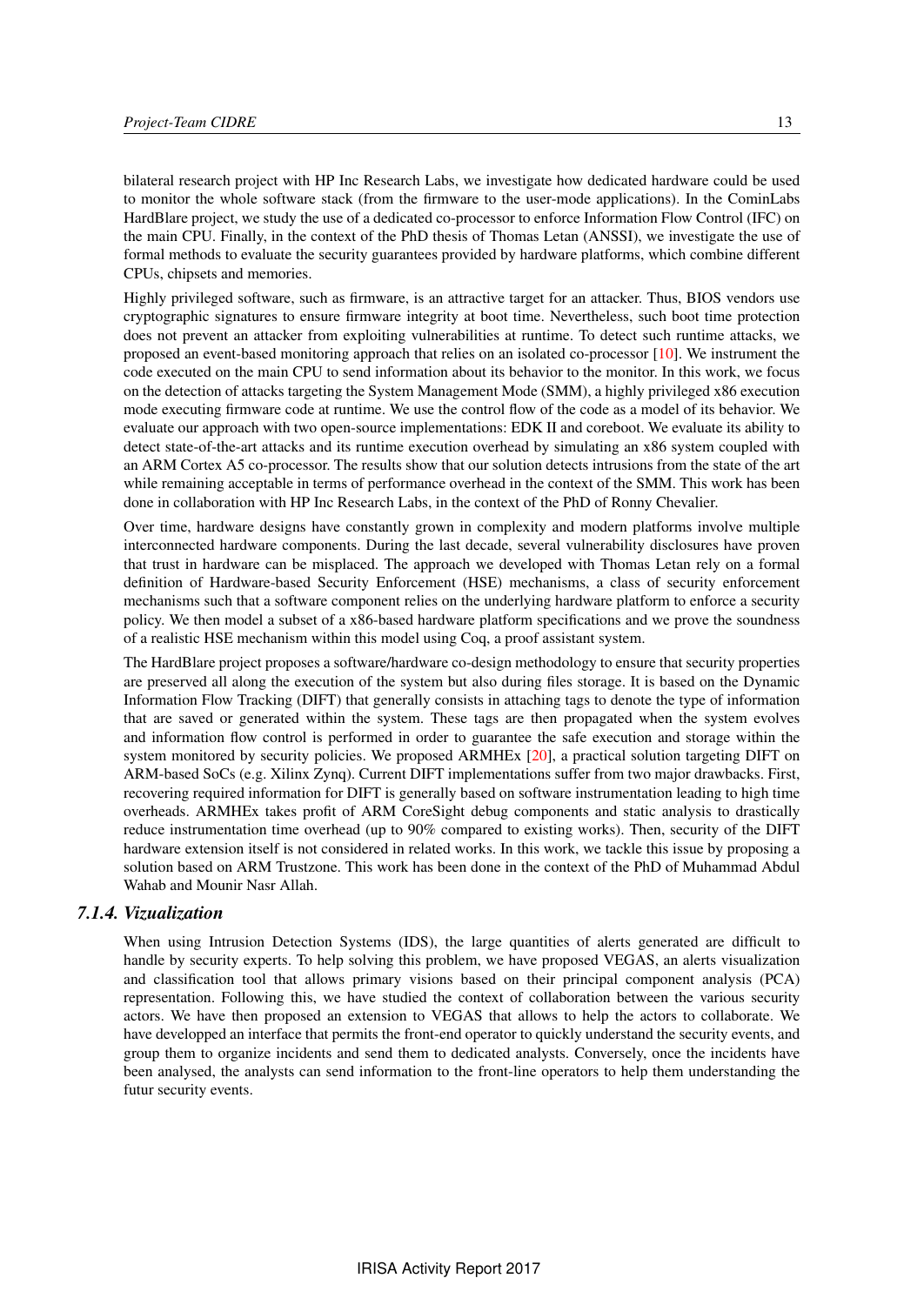We also developed another tool called STARLORD [14] that permits to an administrator the explore in a 3D graph representing the links between the heterogeneous entries in various logs produced either by the system, applications or IDSes. To emphasize the important relations between the lines of logs that can potentially be part of an attack activity, we classify these links in order to present only the part of the graph that is linked to an indicators of compromission.

Our previous research on visualization of security events has lead to two proofs-of-concept (See ELVIS and CORGI softwares). We are currently pursuing business opportunities on this topic. Indeed SplitSec is a soon to be founded startup developing tools to help security experts to better manage and understand security data. Scalable analysis solutions and data visualisations adapted for security are combined into powerful tools for incident response. Until June 2017, Christopher Humphries has been hired by Inria as a technology transfer engineer to build these tools based on promising research prototypes.

## 7.2. Privacy

### *7.2.1. Image Encryption*

More and more users prefer to share their photos through image-sharing platforms of social networks than using e-mail or personal webpages. Since the provider of the image-sharing platform can clearly know the contents of any published images, the users have to trust the provider to respect their privacy or has to encrypt their images. In the context of the PhD of Kun He, we have proposed an IND-CPA image encryption algorithm that preserve the image format after encryption, and we have shown that our encryption algorithm can be used on several widely used image-sharing platforms such as Flickr, Pinterest, Google+ and Twitter. Kun He has completed her PhD thesis in September 2017 [5].

## 7.3. Security of Communicating and Distributed Systems

#### *7.3.1. Routing Protocol for Tactical Mobile Ad Hoc Networks*

In the context of the PhD thesis of Florian Grandhomme, we propose new secure and efficient algorithms and protocols to provide inter-domain routing in the context of tactical mobile ad hoc network. The proposed protocol has to handle context modification due to the mobility of Mobile Ad hoc NETwork (MANET), that is to say split of a MANET, merge of two or more MANET, and also handle heterogeneity of technology and infrastructure. The solution has to be independent from the underlying intra-domain routing protocol and from the infrastructure: wired or wireless, fixed or mobile. This work is done in cooperation with DGA-MI.

New generation military equipment, soldiers and vehicles, use wireless technology to communicate on the battlefield. During missions, they form a MANET. Since the battlefield includes coalition, each group may communicate with another group, and inter-MANET communication may be established. Inter-MANET (or inter-domain MANET) communication should allow communication, but maintain a control on the exchanged information. Several protocols have been proposed in order to handle inter-domain routing for tactical MANETs. During the thesis we have shown that simulator (NS3) or emulator (CORE) do not handle correctly ad hoc network behavior and then that solution in the state of the art are more complex than needed. Based on this analysis, we propose some preconizations to design Inter-domain protocols for MANET and we propose the ITMAN (Inter Tactical Mobile Ad hoc Network) protocol that allows also to handle simple routing policy (merge, link and deny). We evaluate this new protocol through experimentation and we show that our proposition is quite efficient. On going work on this protocol is the definition and implementation of more subtle routing policy that allow announce filtering of giving prefix for example.

#### *7.3.2. Decentralized Cryptocurrency Systems*

Distributed Ledgers (e.g. Bitcoin) occupy currently the first lines of the economical and political media and many speculations are done with respect to their level of coherence and their computability power. Interestingly, there is no consensus on the properties and abstractions that fully capture the behaviour of distributed ledgers. The interest in formalising the behaviour of distributed ledgers is twofold. Firstly, it helps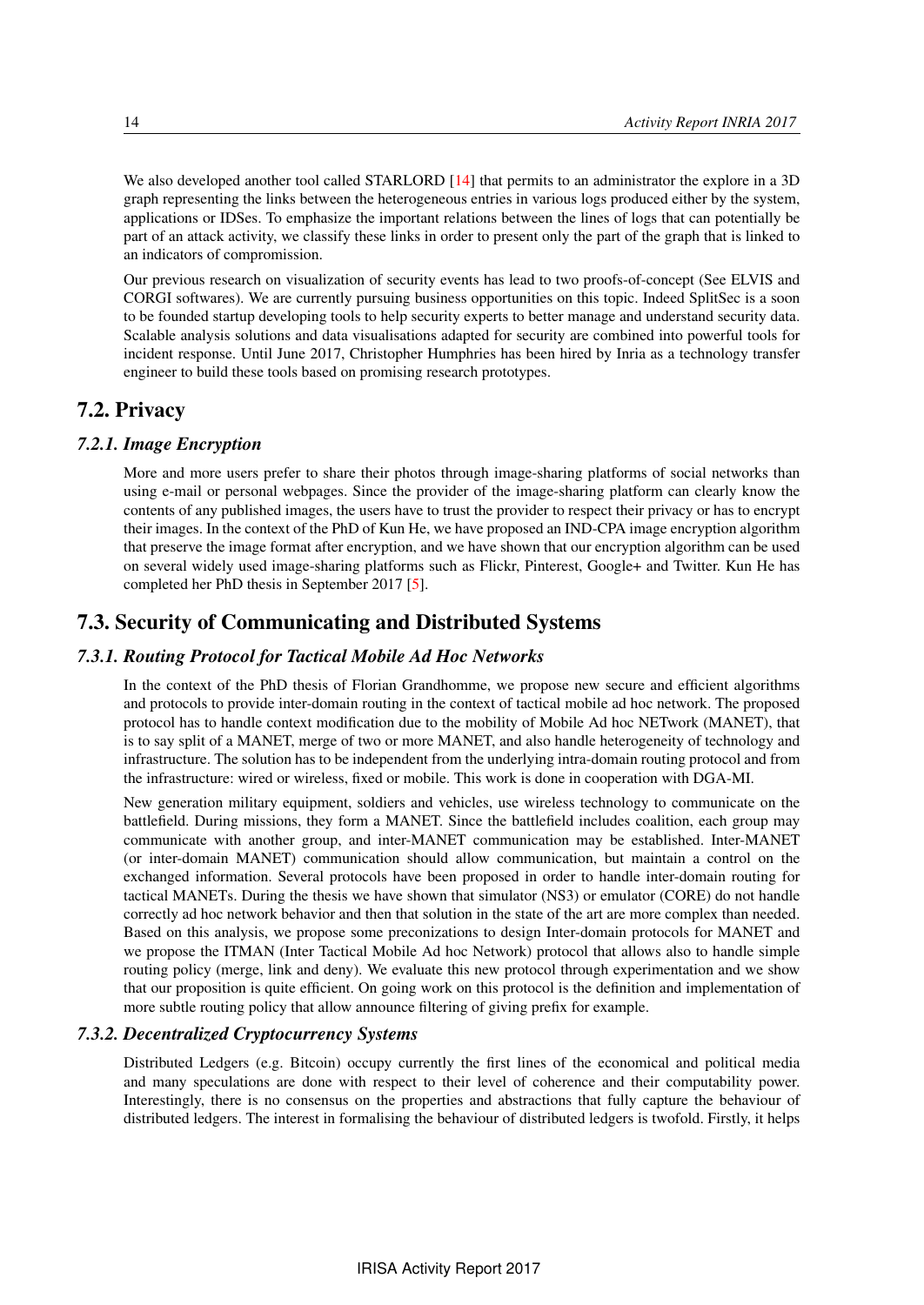to prove the correctness of the algorithms that implement existing distributed ledgers and explore their limits with respect to an unfriendly environment and target applications. Secondly, it facilitates the identification of the minimal building blocks necessary to implement the distributed ledger in a specific environment. Even though the behaviour of distributed ledgers is similar to abstractions that have been deeply studied for decades in distributed systems no abstraction is sufficiently powerful to capture the distributed ledger behaviour. We have defined the Distributed Ledger Register, a register that mimics the behaviour of one of the most popular distributed ledger, i.e. the Bitcoin ledger. The aim of our work is to provide formal guarantees on the coherent evolution of Bitcoin. We furthermore showed that the Bitcoin blockchain maintenance algorithm verifies the distributed ledger register properties under strict conditions. Moreover, we proved that the Distributed Ledger Register verifies the regularity register specification. It follows that the strongest coherency implemented by Bitcoin is regularity under strong assumptions (i.e. partial synchronous systems and sparse reads). In [7] we proposed a study that contradicts the common belief that Bitcoin implements strong coherency criteria in a totally asynchronous system. To the best of our knowledge, our work is the first one that makes the connection between the distributed ledgers and the classical theory of distributed shared registers.

Double spending and blockchain forks are two main issues that the Bitcoin crypto-system is confronted with. The former refers to an adversary's ability to use the very same coin more than once while the latter reflects the occurrence of transient inconsistencies in the history of the blockchain distributed data structure. We present a new approach to tackle these issues: it consists in adding some local synchronization constraints on Bitcoin's validation operations, and in making these constraints independent from the native blockchain protocol. Synchronization constraints are handled by nodes which are randomly and dynamically chosen in the Bitcoin system. In [13] we show that with such an approach, content of the blockchain is consistent with all validated transactions and blocks which guarantees the absence of both double-spending attacks and blockchain forks.

#### *7.3.3. Large Scale Systems*

Population Protocol: the computational model of population protocols is a formalism that allows the analysis of properties emerging from simple and pairwise interactions among a very large number of anonymous finitestate agents. Significant work has been done so far to determine which problems are solvable in this model and at which cost in terms of states used by the protocols and time needed to converge. The problem tackled in is the population proportion problem: each agent starts independently from each other in one of two states, say A or B, and the objective is for each agent to determine the proportion of agents that initially started in state A, assuming that each agent only uses a finite set of state, and does not know the number n of agents. In [18], we show that for any  $\delta \in (0,1)$ , the number of interactions needed per node to converge is  $O(ln(n/\delta))$  with probability at least  $1 - \delta$ . We also prove that each node can determine, with any high probability, the proportion of nodes that initially started in a given state without knowing the number of nodes in the system. This work provides a precise analysis of the convergence bounds, and shows that using the 4-norm is very effective to derive useful bounds.

Distributed Stream Processing Systems: shuffle grouping is a technique used by stream processing frameworks to share input load among parallel instances of stateless operators. With shuffle grouping each tuple of a stream can be assigned to any available operator instance, independently from any previous assignment. A common approach to implement shuffle grouping is to adopt a Round-Robin policy, a simple solution that fares well as long as the tuple execution time is almost the same for all the tuples. However, such an assumption rarely holds in real cases where execution time strongly depends on tuple content. As a consequence, parallel stateless operators within stream processing applications may experience unpredictable unbalance that, in the end, causes undesirable increase in tuple completion times. In [25] we propose Online Shuffle Grouping (OSG), a novel approach to shuffle grouping aimed at reducing the overall tuple completion time. OSG estimates the execution time of each tuple, enabling a proactive and online scheduling of input load to the target operator instances. Sketches are used to efficiently store the otherwise large amount of information required to schedule incoming load. We provide a probabilistic analysis and illustrate, through both simulations and a running prototype, its impact on stream processing applications.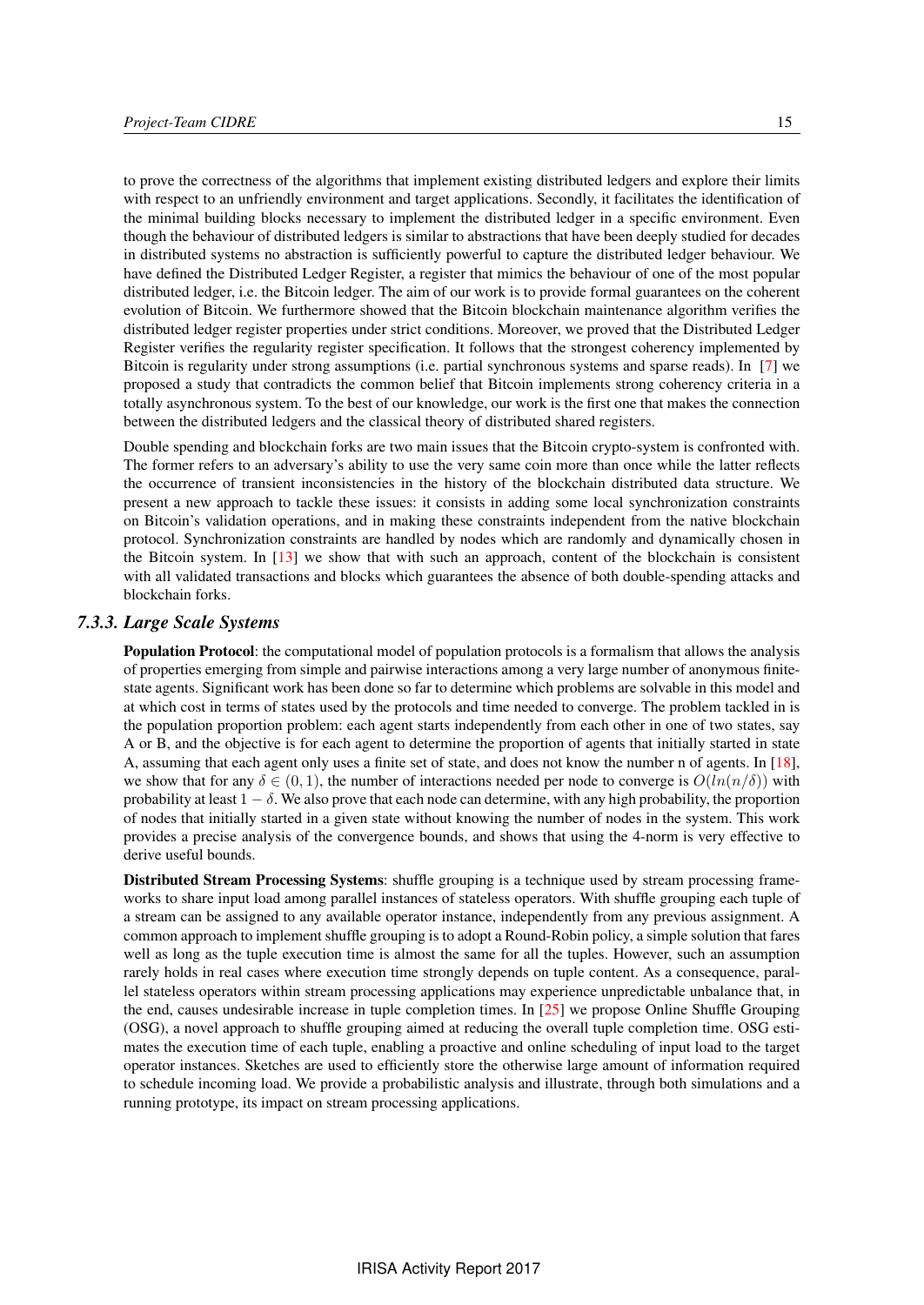The real time analysis of massive data streams is of utmost importance in data intensive applications that need to detect as fast as possible and as efficiently as possible (in terms of computation and memory space) any correlation between its inputs or any deviance from some expected nominal behavior. The IoT infrastructure can be used for monitoring any events or changes in structural conditions that can compromise safety and increase risk. It is thus a recurrent and crucial issue to determine whether huge data streams, received at monitored devices, are correlated or not as it may reveal the presence of attacks. We propose a metric, called codeviation, that allows to evaluate the correlation between distributed massive streams. This metric is inspired from classical metric in statistics and probability theory, and as such enables to understand how observed quantities change together, and in which proportion. In  $[6]$ , we propose to estimate the codeviation in the data stream model. In this model, functions are estimated on a huge sequence of data items, in an online fashion, and with a very small amount of memory with respect to both the size of the input stream and the values domain from which data items are drawn. We then generalize our approach by presenting a new metric, the Sketch-metric, which allows us to define a distance between updatable summaries of large data streams. An important feature of the Sketch-metric is that, given a measure on the entire initial data streams, the Sketchmetric preserves the axioms of the latter measure on the sketch. We finally conducted extensive experiments on both synthetic traces and real data sets allowing us to validate the robustness and accuracy of our metrics.

## 8. Bilateral Contracts and Grants with Industry

### 8.1. Bilateral Contracts with Industry

• HP (2013-2019): Embedded Systems Security We aim at researching and prototyping lowlevel intrusion detection mechanisms in embedded system software. This involves mechanisms in continuation of previous work realized by our team as well as investigating new techniques more directly tied to specific HP device architectures. Our main objective is to monitor low-level software (firmware, OS kernels, hypervisors) thanks to a dedicated external co-processor. Ronny Chevalier is doing is PhD in the context of this project. Being under NDA, details about this research program cannot be provided.

### 8.2. Bilateral Grants with Industry

- Orange Labs: Privacy-preserving location-based services Solenn Brunet has completed her PhD thesis in November 2017 within the context of a CIFRE contract with Orange Labs Caen. Her PhD subject was about privacy-preserving services that are able to provide the service to the user while preserving his privacy. In particular, Solenn Brunet has designed new cryptographic primitives to build anonymous accreditation and she has used these primitives to provide data anonymization mechanisms in the context of e-voting and e-cash.
- DGA: BGP-like Inter Domain routing protocol for tactical mobile ad hoc networks: feasibility, performances and quality of service Florian Grandhomme has completed his PhD thesis in September 2017 in cooperation with DGA-MI. The subject of the PhD was to propose new secure and efficient algorithms and protocols to provide inter-domain routing in the context of tactical mobile ad hoc network. The proposed protocol handles context modification due to the mobility of MANET, that is to say split of a MANET, merge of two or more MANET, and also handles heterogeneity of technology and infrastructure. The solution is independent from the underlying intra-domain routing protocol and from the infrastructure: wired or wireles, fixed or mobile.
- DGA: Visualization for security events monitoring Damien Crémilleux has started his PhD thesis in October 2015 in the context of a cooperation with DGA-MI. The subject of the PhD is to define relevant representations to allow front-line security operators to monitors systems from a security perspective. A first proposal was made that led to a tool, VEGAS, that allows to monitor large quantities of alerts in real time and to dispatch these alerts in a relevant way to security analysts.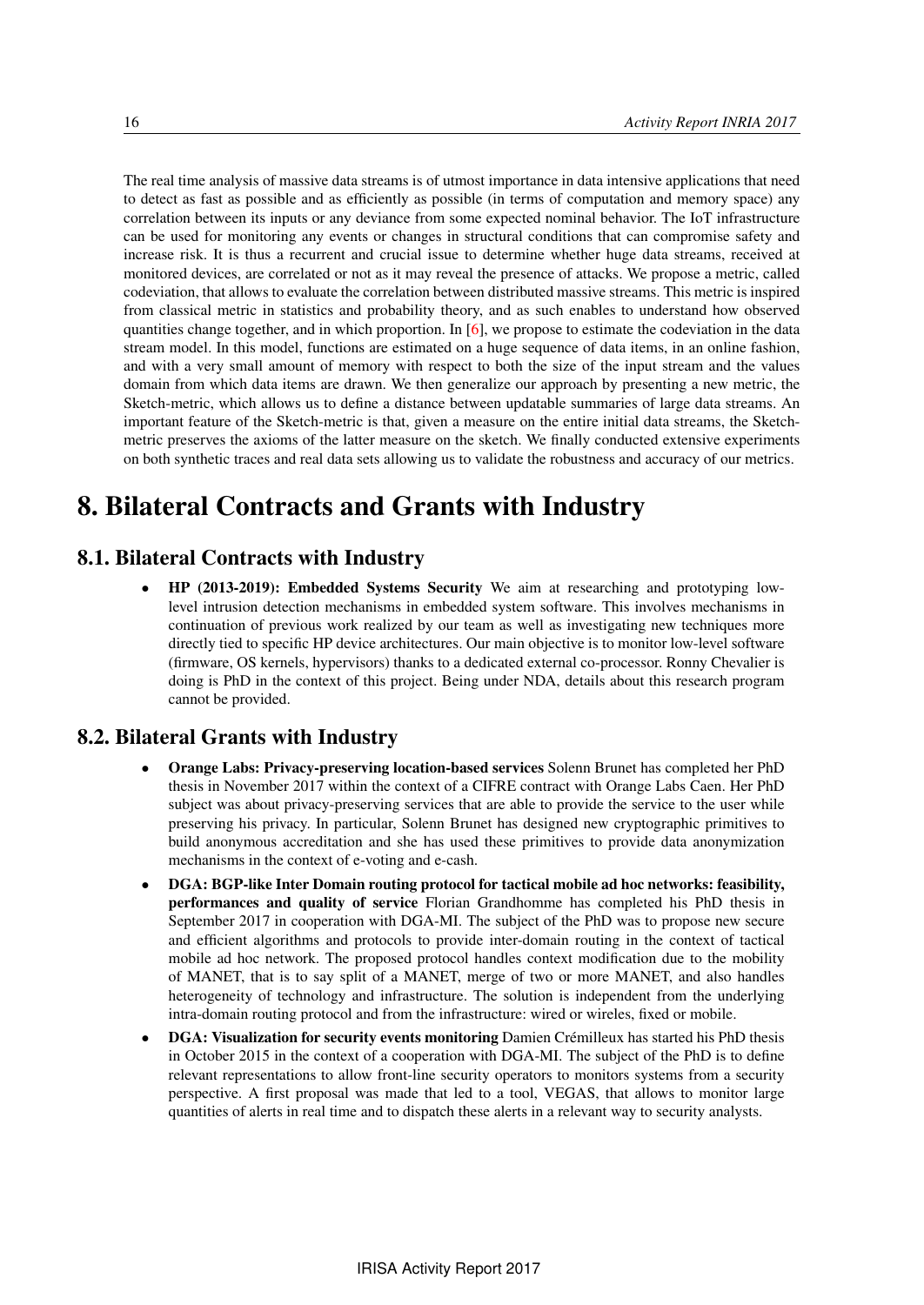- DGA: Intrusion Detection in Distributed Applications David Lanoé has started his PhD thesis in October 2016 in the context of a cooperation with DGA-MI. His work is focussing on the construction of behavioral models (during a learning phase) and their use to detect intrusions during an execution of the modelled distributed application.
- Nokia: Risk-aware security policies adaptation in modern communication infrastructures Pernelle Mensah was hired in January 2016 on this CIFRE funding in order to work on unexplored aspects of information security, and in particular response strategies to complex attacks, in the context of cloud computing architectures. The use case proposed by our industrial partner is a multitenant cloud computing platform involving software-defined networking in order to provide further flexibility and responsiveness in architecture management. The topic of the thesis is to adapt and improve the current risk-aware reactive response tools, based on attack graphs and adaptive security policies, to this specific environment, taking into account the heterogeneity of actors, platforms, policies and remediation options.
- Thales: Privacy and Secure Multi-party Computation Aurélien Dupin has started his PhD thesis in January 2016 within the context of a CIFRE contract with Thales. His PhD subject concerns secure multi-party computation. Secure two-party computation provides a way for two parties to compute a function, that depends on the two parties' inputs, while keeping them private. Known since the 1980s, Yao's garbled circuits appear to be a general solution to this problem, in the semihonest model. Decades of optimizations have made this tool a very practical solution. However, it is well known that a malicious adversary could modify a garbled circuit before submitting it. Many protocols, mostly based on cut-&-choose, have been proposed to secure Yao's garbled circuits in the presence of malicious adversaries. Nevertheless, how much an adversary can modify a circuit and make it still executable have not been studied. In the context of his PhD, Aurélien Dupin is interested by such a question.
- Thales: Combining Attack Specification and Dynamic Learning from traces for correlation rule generation Charles Xosanavongsa has started his PhD thesis in December 2016 in the context of a CIFRE with Thales. His work will focus on the construction of correlation rules. In previous work on correlation rule generation, the usual approach is static. It always relies on the description of the supervised system using a knowledge base of the system. The use of correlation trees is an appealing solution because it allows to have a precise description of the attacks and can handle any kind of IDS. But in practice, the behavior of each IDS is quite difficult to predict, in particular for anomaly based IDS. To manage automatically the correlation rules (and adapt them if necessary), we plan to analyze synthetic traces containing both anomaly based and misused based IDS alerts resulting from an attack.
- Ministry of Defence: Visualisation for the characterization of security events Laetitia Leichtnam has started his PhD thesis in November 2016 in the context of a contract between CentraleSupelec and the French Ministry of Defence. His work consists in presenting events appearing in heterogeneous logs as a dependency graph between the lines of logs. This permits to the administrator to investigate easily the logs to discover the different steps that has performed an attack in the supervised system.
- ANSSI: Security of Low-level Components Thomas Letan has started his PhD thesis in the context of a contract between CentraleSupelec and the French National Computer Security Agency (ANSSI). His work consists in using formal methods to specify hardware/software security mechanisms and to verify that they correctly enforce some security policies.

## 9. Partnerships and Cooperations

## 9.1. Regional Initiatives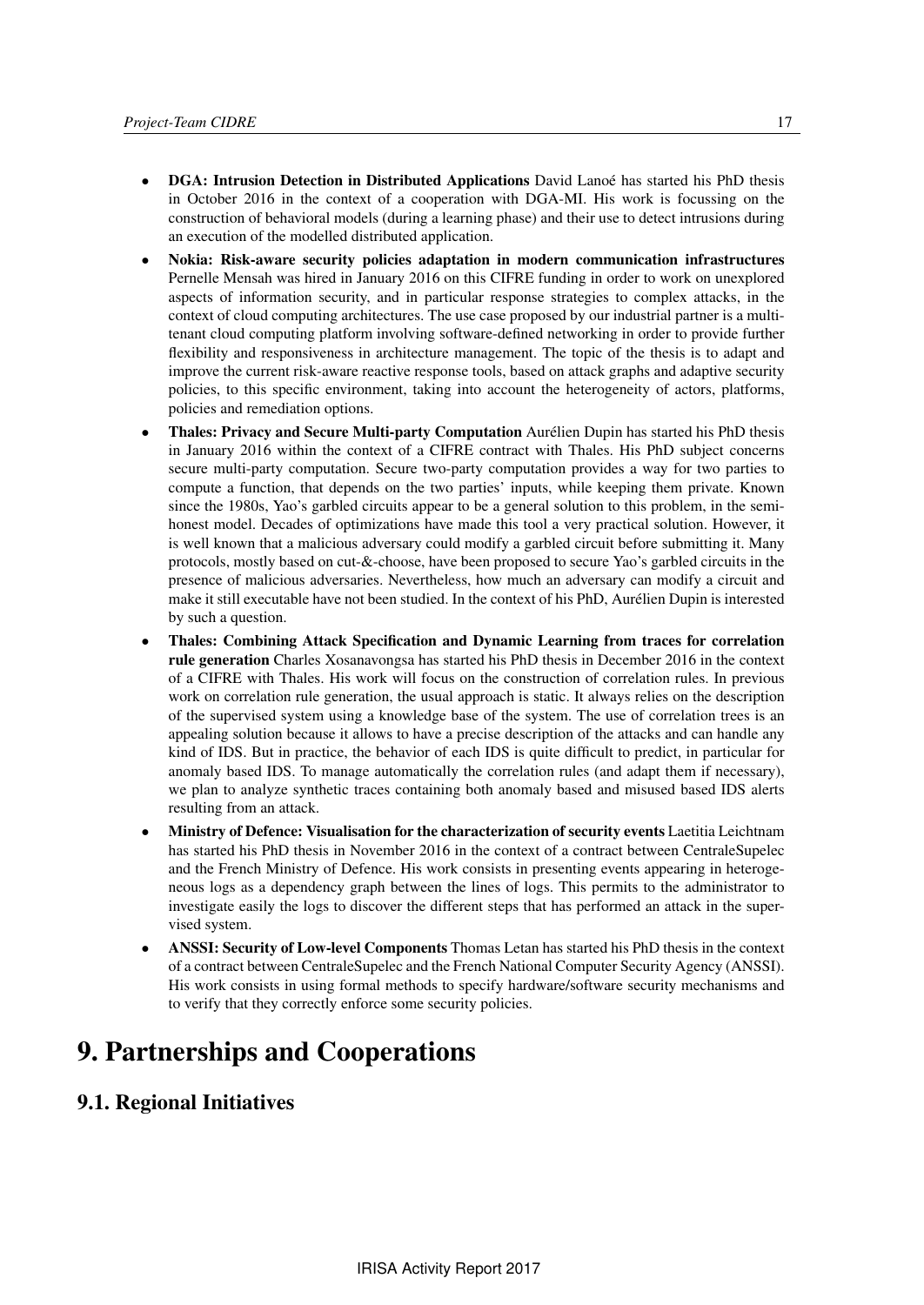- Region Bretagne ARED Grant : the PhD of Mourad Leslous on malicious codes in Android applications is supported by a grant from the Région Bretagne.
- Labex COMINLABS contract (2014-2017): "Kharon-Security" http://kharon.gforge.inria.fr

Google Play offers more than 800'000 applications (apps), and this number increases every day. Google play users have performed more than 25 billion app downloads. These applications vary from games to music, video, books, tools, etc. Unfortunately, each of these application is an attack vector on Android. The number of malicious applications (pieces of malware) discovered during the first six months of 2013 exceeds the number of pieces of malware discovered during the 2010 to 2012 period, more than 700 thousand malicious and risky applications were found in the wild. In this context, we propose the Kharon-Security project to stem the progression of Android pieces of malware. We propose to combine static and dynamic monitoring to compute a behavioral signature of Android malware. Behavioral signatures are helpful to understand how malware infect the devices and how they spread information in the Android operating system. Static analysis is essential to understand which particular event or callback triggers malware payload.

In the project we have already developed GroddDroid a tool dedicated to automatic identification and execution of suspicious code. We have also built a dataset of Android malware. In this dataset, all malware are entirely manually reverse and documented. We have also developed an analysis platform. This platform is been deployed at the High Research Laboratory.

• Labex COMINLABS contract (2015-2018): "HardBlare-Security" - http://www.hardblare. cominlabs.ueb.eu/

The general context of the HardBlare project is to address Dynamic Information Flow Tracking (DIFT) that generally consists in attaching marks to denote the type of information that is saved or generated within the system. These marks are then propagated when the system evolves and information flow control is performed in order to guarantee a safe execution and storage within the system. Existing solutions imply a large overhead induced by the monitoring process. Some attempts rely on a hardware-software approach where DIFT operations are delegated to a coprocessor. Nevertheless, such approaches are based on modified processors. Beyond the fact hardware-assisted DIFT is hardly adopted, existing works do not take care of coprocessor security and multicore/multiprocessor embedded systems.

We plan to implement DIFT mechanisms on boards including a non-modified ARM processor and a FPGA such as those based on the Xilinx Zynq family. The HardBlare project is a multidisciplinary project between CentraleSupélec IETR SCEE research team, CentraleSupélec Inria CIDRE research team and UBS Lab-STICC laboratory. Mounir Nasr Allah is doing his PhD in the context of this project. The main objective of this PhD is to study how hybrid analysis could improve hardware assisted DIFT using static analysis performed at compile-time. Another objective is to manage labels for persistent memory (i.e., files) using a modified OS kernel.

#### • Labex COMINLABS contract (2016-2019): "BigClin" - http://www.bigclin.cominlabs.ueb.eu/

Health Big Data (HBD) is more than just a very large amount of data or a large number of data sources. The data collected or produced during the clinical care process can be exploited at different levels and across different domains, especially concerning questions related to clinical and translational research. To leverage these big, heterogeneous, sensitive and multi-domain clinical data, new infrastructures are arising in most of the academic hospitals, which are intended to integrate, reuse and share data for research.

Yet, a well-known challenge for secondary use of HBD is that much of detailed patient information is embedded in narrative text, mostly stored as unstructured data. The lack of efficient Natural Language Processing (NLP) resources dedicated to clinical narratives, especially for French, leads to the development of ad-hoc NLP tools with limited targeted purposes. Moreover, the scalability and real-time issues are rarely taken into account for these possibly costly NLP tools, which make them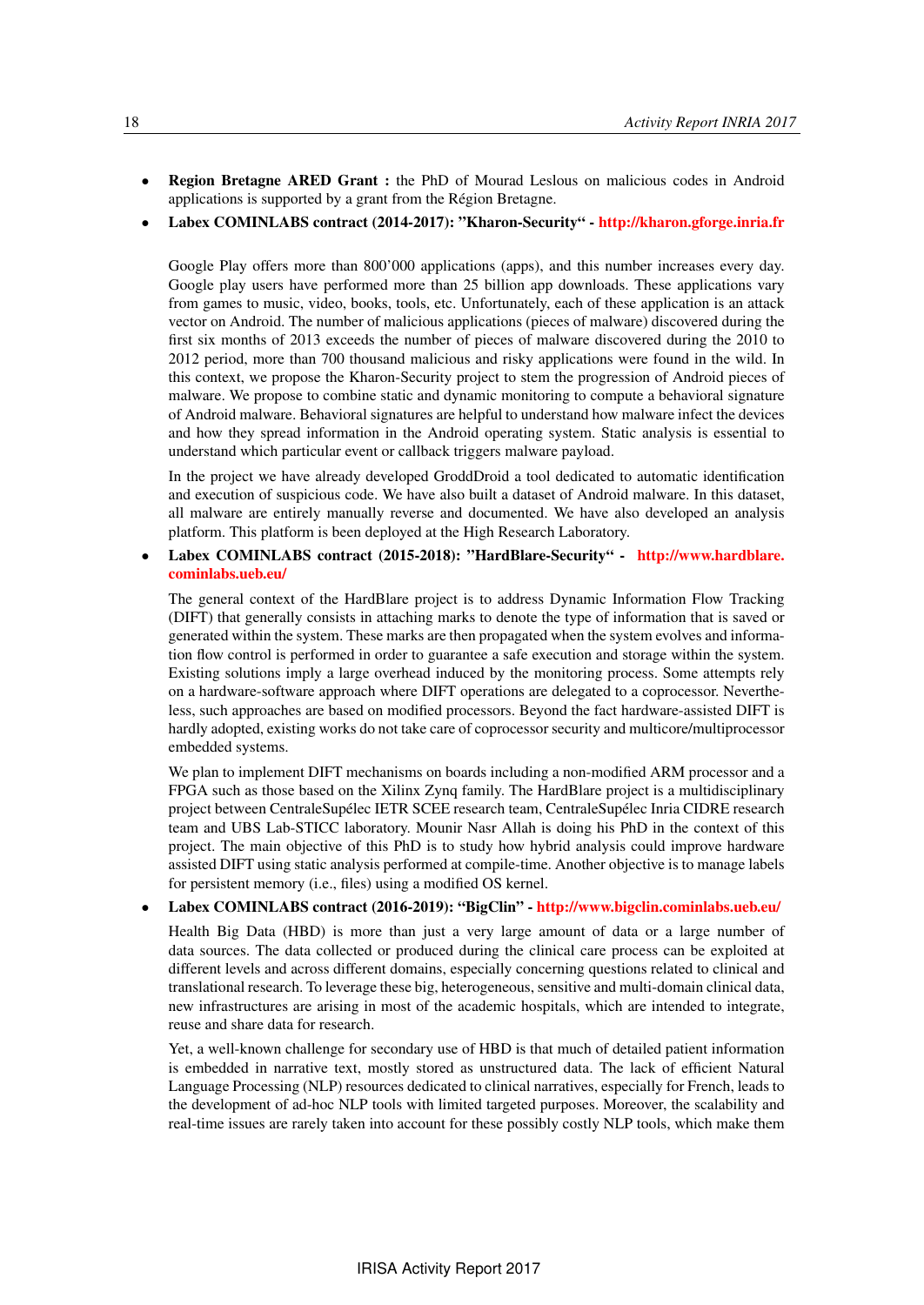inappropriate in real-world scenarios. Some other today's challenges when reusing Health data are still not resolved: data quality assessment for research purposes, scalability issues when integrating heterogeneous HBD or patient data privacy and data protection. These barriers are completely interwoven with unstructured data reuse and thus constitute an overall issue which must be addressed globally.

In this project, we plan to develop distributed methods to ensure both the scalability and the online processing of these NLP/IR and data mining techniques; In a second step, we will evaluate the added value of these methods in several real clinical data and on real use-cases, including epidemilology and pharmaco-vigilance, clinical practice assessment and health care quality research, clinical trials.

## 9.2. National Initiatives

#### *9.2.1. ANR*

• ANR INFRA Project: SOCIOPLUG (2013-2017) - http://socioplug.univ-nantes.fr/index.php/ SocioPlug\_Project

SocioPlug is a collaborative ANR project involving Inria (ASAP and CIDRE teams), the Nantes University, and LIRIS (INSA Lyon and Université Claude Bernard Lyon). The project emerges from the observation that the features offered by the Web 2.0 or by social media do not come for free. Rather they bring the implicit cost of privacy. Users are more of less consciously selling personal data for services. SocioPlug aims to provide an alternative for this model by proposing a novel architecture for large-scale, user centric applications. Instead of concentrating information of cloud platforms owned by a few economic players, we envision services made possible by cheap low-end plug computers available in every home or workplace. This will make it possible to provide a high amount of transparency to users, who will be able to decide their own optimal balance between data sharing and privacy.

• ANR Project: PAMELA (2016-2020) - https://project.inria.fr/pamela/

PAMELA is a collaborative ANR project involving Rennes 1 university (ASAP and CIDRE teams in Rennes), Inria Lille (MAGNET team), LIP6 (MLIA team) and two start-ups, Mediego and Snips. It aims at developing machine learning theories and algorithms in order to learn local and personalized models from data distributed over networked infrastructures. The project seeks to provide first answers to modern information systems built by interconnecting many personal devices holding private user data in the search of personalized suggestions and recommendations. More precisely, we will focus on learning in a collaborative way with the help of neighbors in a network. We aim to lay the first blocks of a scientific foundation for these new types of systems, in effect moving from graphs of data to graphs of data and learned models. CIDRE's contribution in this project involves the design of adversary models and privacy metrics suitable to the privacy-related issues of this distributed learning paradigm.

## 9.3. International Initiatives

#### *9.3.1. Inria International Partners*

#### *9.3.1.1. Informal International Partners*

Emmanuelle Anceaume is actively working with Leonardo Querzoni from the University La Sapienza, Italy, on data streams algorithms and engines. Their cooperation gave rise to one publication in Algotel 2017 [25].

Valérie Viet Triem Tong has shortly visited Prof Alexander Pretchner at TU Munchen in june 2017. She has participated to a workshop about Android Malware analysis.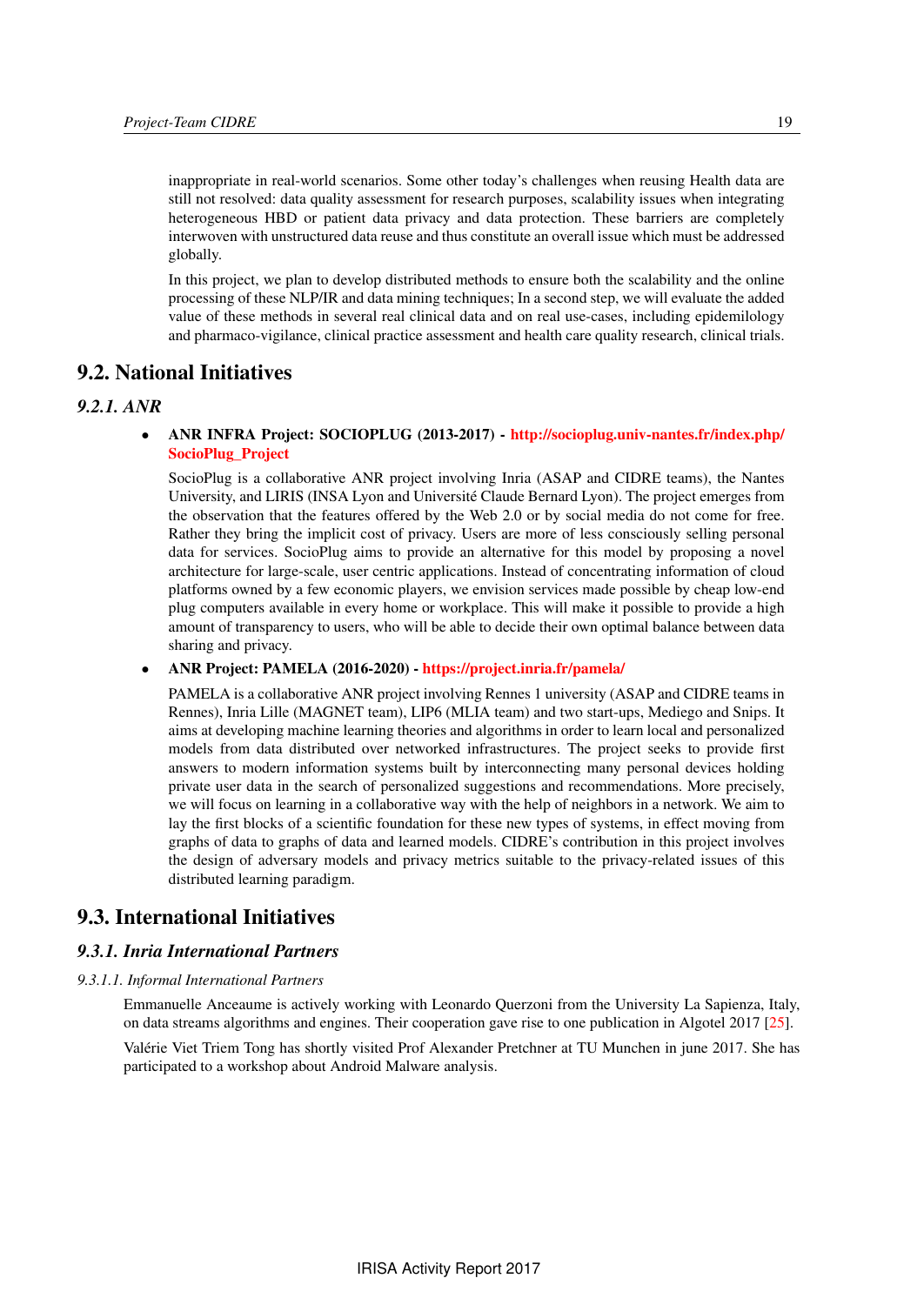## 9.4. International Research Visitors

#### *9.4.1. Research Stays Abroad*

In the context of the project with HP Inc Labs, Ronny Chevalier and Guillaume Hiet collaborate with the security team of HP Labs in Bristol. They are working more specifically with David Plaquin and Maugan Villatel, who are co-authors of the article published at ASCAC. Ronny Chevalier has spent 3 monts to HP Labs at Bristol.

Mounir Nasr Allah is currently visiting ARM R&D labs at Cambridge for 6 months in the context of the HardBlare project. This visit has been funded by the EIT Digital Doctoral School Program. He is working with Alastair Reid on the use of formal methods to prove that some hardware security mechanisms of ARM embedded processors effectively enforce information flow policies.

Mourad Leslous did an international mobility of three months at the Technical University of Munich, in the team of Professor Alexander Pretschner. This mobility was part of the program of EIT Digital Doctoral School, a European institute that promotes entrepreneurship and innovation among PhD students. During this mobility, he worked on control flow and data flow dependencies in order to detect the malicious code inside Android applications.

## 10. Dissemination

## 10.1. Promoting Scientific Activities

#### *10.1.1. Scientific Events Organisation*

*10.1.1.1. General Chair, Scientific Chair*

Emmanuelle Anceaume co-chair with Maria Potop Butucaru, Christian Cachin and Shlomi Dolev the Workshop on Blockchain Technology and Theory 2017, co-located with DISC 2017.

#### *10.1.1.2. Member of the Organizing Committees*

Christophe Bidan served as a member of the organization committee of C&ESAR 2017 (24rd Computers & Electronics Security Applications Rendez-vous), November 2017, Rennes, France.

Frédéric Tronel served as a member of the organization committee of SSTIC 2017 (Symposium sur la sécurité des technologies de l'information et des communications) that took place in Rennes, France from 7th to 9th of June, where it gathered 600 participants.

#### *10.1.2. Scientific Events Selection*

*10.1.2.1. Member of the Conference Program Committees*

Emmanuelle Anceaume served as a member of the following program committees:

- Algotel 2017 (19èmes Rencontres Francophones sur les Aspects Algorithmiques des Télécommunications), May 2017, Quiberon, France.
- ICDCS 2017 (37th IEEE International Conference on Distributed Computing Systems), Atlanta, USA, 2017
- DEBS 2017 (11th ACM International Conference on Distributed and Event-based Systems), Barcelona, Spain 2017
- NCA 2017 (16th International Symposium on Network Computing and Applications), October 2017, Cambridge, MA, USA.
- PECS 2017 (3rd International Conference on Pervasive and Embedded Computing), Porto, Portugal, 2017
- ADSN2017 (6th International Workshop on Assurance in Distributed Systems and Networks, Atlanta, USA, 2017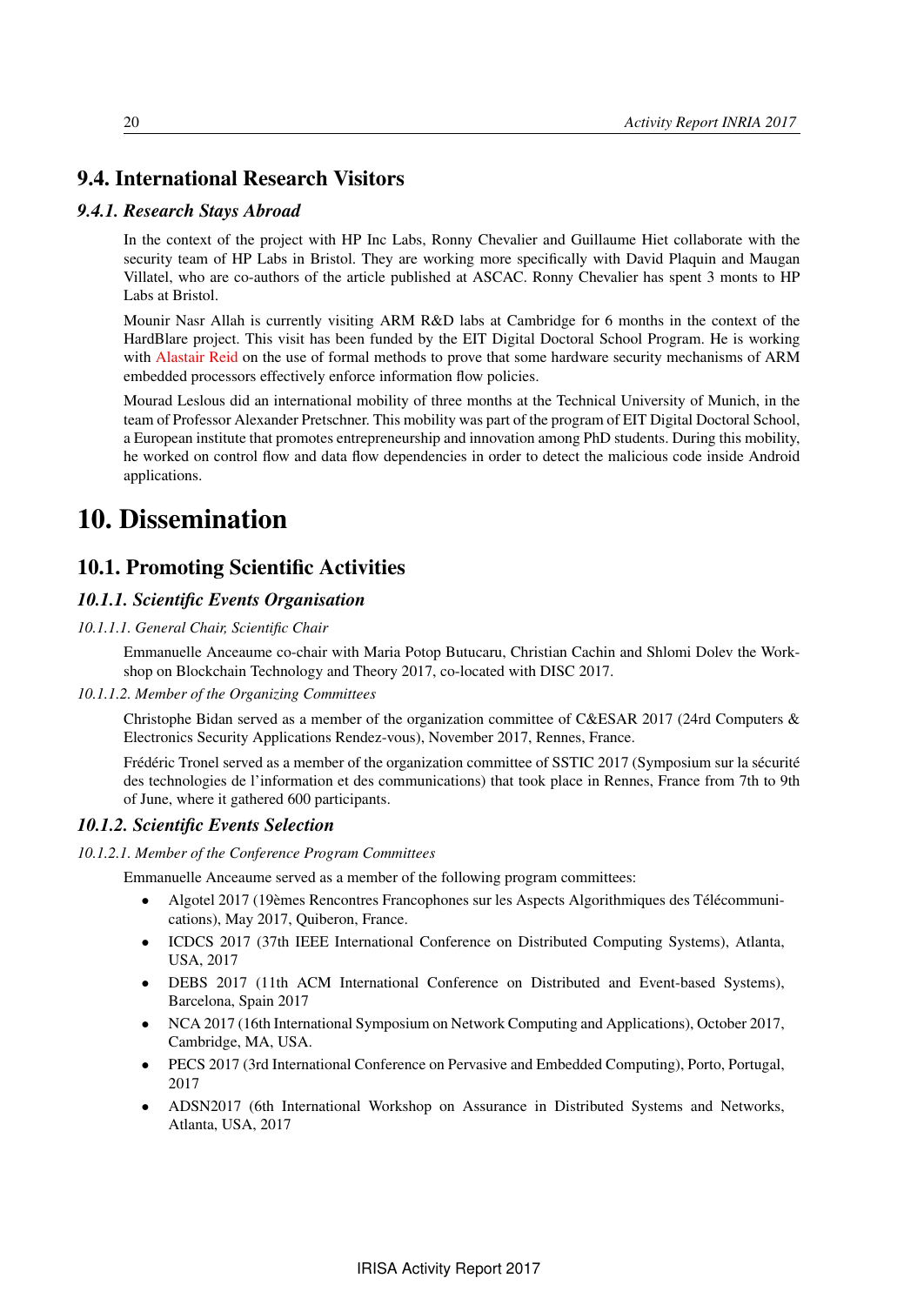Christophe Bidan served as a member of the following program committees:

- CRiSIS 2017 (12th International Conference on Risks and Security of Internet and Systems), September 2017, Dinard, France.
- C&ESAR 2017 (24rd Computers & Electronics Security Applications Rendez-vous), November 2017, Rennes, France.

Frédéric Majorczyck served as a member of the program committee of VizSec 2017 (IEEE Symposium on Visualization for Cyber Security), October 2017, Phoeniz, Arizona, USA.

Guillaume Piolle served as a member of the program committee of APVP 2017 (Atelier sur la Protection de la Vie Privée), June 2017, Autrans, France.

Eric Totel served as a member of the program committee of RESSI 2017 (Les Rendez-vous de la recherche et de l'enseignement en sécurité des systèmes d'information).

Frédéric Tronel served as a member of the program committee of SSTIC 2017 (Symposium sur la sécurité des technologies de l'information et des communications) June 2017, Rennes, France.

Gilles guette served as a member of the following program committees:

• ICISSP 2017 (International Conference on Information System Security and Privacy), February 2017, Porto, Portugal.

#### *10.1.2.2. Reviewer*

- Gilles Guette IEEE ISNCC 2017 (IEEE International Symposium on Networks, Computers and Communications).
- Michel Hurfin NCA 2017 (16th International Symposium on Network Computing and Applications).
- Jean-François Lalande ICISSP 2017 (3rd International Conference on Information Systems Security and Privacy).

#### *10.1.3. Journal*

#### *10.1.3.1. Member of the Editorial Boards*

Michel Hurfin belongs to the editorial board of the Springer open access journal of Internet Services and Applications.

#### *10.1.3.2. Reviewer - Reviewing Activities*

- Emmanuelle Anceaume Elsevier JPDC (Journal of Parallel and Distributed Computing), Performance Evaluation, IEEE TDSC (Transactions on Dependable and Secure Computing), and IEEE TPDS (Transactions on Parallel and Distributed Systems).
- Michel Hurfin Springer JISA (Journal of Internet Services and Applications) and Springer TOCS (Theory of Computing Systems).
- Jean-François Lalande IARIA IJAS (International Journal on Advances in Security), and Elsevier Computer Communications (International Journal for the Computer and Telecommunications Industry).
- Guillaume Piolle ACM TOIT (Transactions on Internet Technologies).
- Eric Totel IEEE Transactions on Reliability.

### *10.1.4. Invited Talks*

Emmanuelle Anceaume was invited to give

- a keynote at Algotel 2017, May 2017, entitled "Bitcoin and its distributed ledger"
- a keynote at WIFS 2017, December 2017, entitled: "A primer on blockchain technology and the bitcoin cryptocurrency"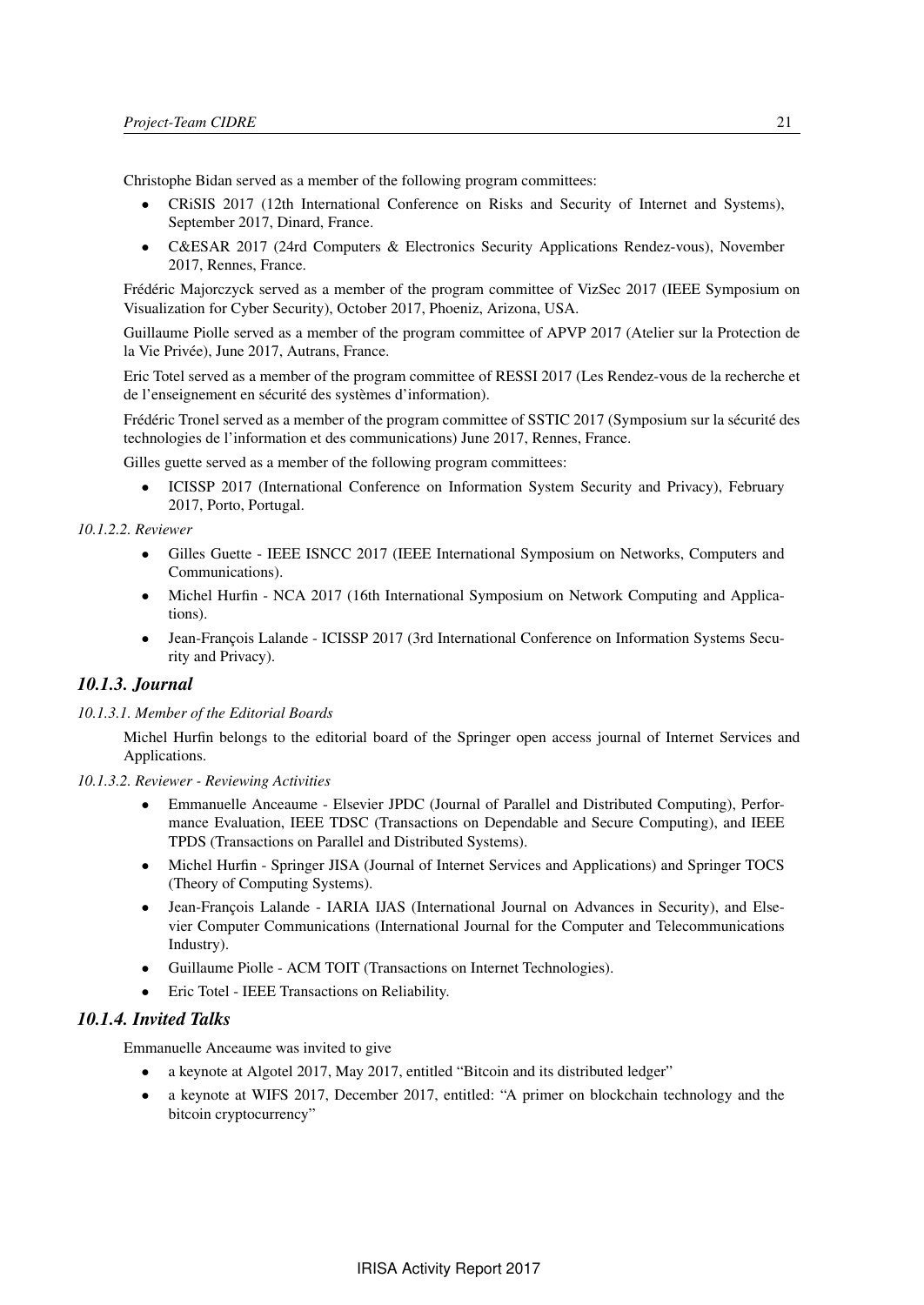#### *10.1.5. Leadership within the Scientific Community*

Ludovic Mé serves the Scientific Council of the LIRIMA (Laboratoire International de Recherche en Informatique et Mathématiques Appliquées).

Ludovic Mé chairs the steering Committee of the annual French conference RESSI (Rendez-Vous de la Recherche et de l'Enseignement de la Sécurité des Systèmes d'Information). He is a member of the Steering Committee of the annual international conference RAID (International Symposium on Research in Attacks, Intrusions and Defenses).

#### *10.1.6. Research Administration*

Emmanuelle Anceaume has participated in various juries (Post-doctoral grants, delegation Inria, PEDR Inria). As a member of the CE Inria, Emmanuelle Anceaume has participated to the hiring committee CR2/CR1 of Rennes and Sophia Antipolis.

Michel Hurfin is the local representative of the "mission jeunes chercheurs" in Rennes. He is a member of the "Commission personnel" and is in charge of the PhD student recruitment campaign of Inria Rennes Bretagne Atlantique. He is a member of the councils of the doctoral school Matisse. He is a member of the advisory board of the doctoral training center of EIT Digital in Rennes.

Ludovic Mé acts as Scientific Officer for the Rennes - Bretagne Atlantic Inria Research Center. As such, he is also a member of the Evaluation Commission and of the Internal Scientific Council of Inria.

Ludovic Mé leads the expert group dedicated to the evaluation of the French laboratories working in the "computing and telecom" domain, relatively to the way they protect their scientific and technical patrimony (PPST French regulation).

Valérie Viet Triem Tong has participated in the scientific evaluation comity *Global Security and Cybersecurity* (CES 39) of the French Research Agency (ANR). Valérie Viet Triem Tong has also participated in the Inria post-doctoral grant.

## 10.2. Teaching - Supervision - Juries

#### *10.2.1. Certification*

The master degree program "Mastère Spécialisé en Cybersécurité" has received the SecNum*edu* label. This label testifies that this program meets the requirements of a charter that has been jointly established by ANSSI (Agence Nationale de la Sécurité des Systèmes d'Information) and various actors (administrations, companies, ...) of the domain. This label was awarded during the annual Forum International de la Cybersécurité (FIC) in January 2017 at Lille.

#### *10.2.2. Teaching*

- Master: Emmanuelle Anceaume, *Research in Computer Science Distributed Algorithms*, 20 hours of lecture, M2; Université Rennes 1, France;
- Licence: Christophe Bidan, *Algorithms and Data Structures*, 36 hours of lecture including 7.5 hours of lectures, L3 - first year of the engineering degree, CentraleSupélec, France;
- Licence: Christophe Bidan, *Software Engineering*, 12 hours, L3 first year of the engineer degree, CentraleSupélec, France;
- Licence: Christophe Bidan, *Supervision of student project*, 1 project, L3 first year of the engineer degree, CentraleSupélec, France;
- Master: Christophe Bidan is responsible for the module *Secured information systems*, M2 third year of the engineer degree, CentraleSupélec, France;
- Master: Christophe Bidan, *Applied cryptography*, 6 hours of lecture, M2 master 2 degree, University of Rennes 1, France;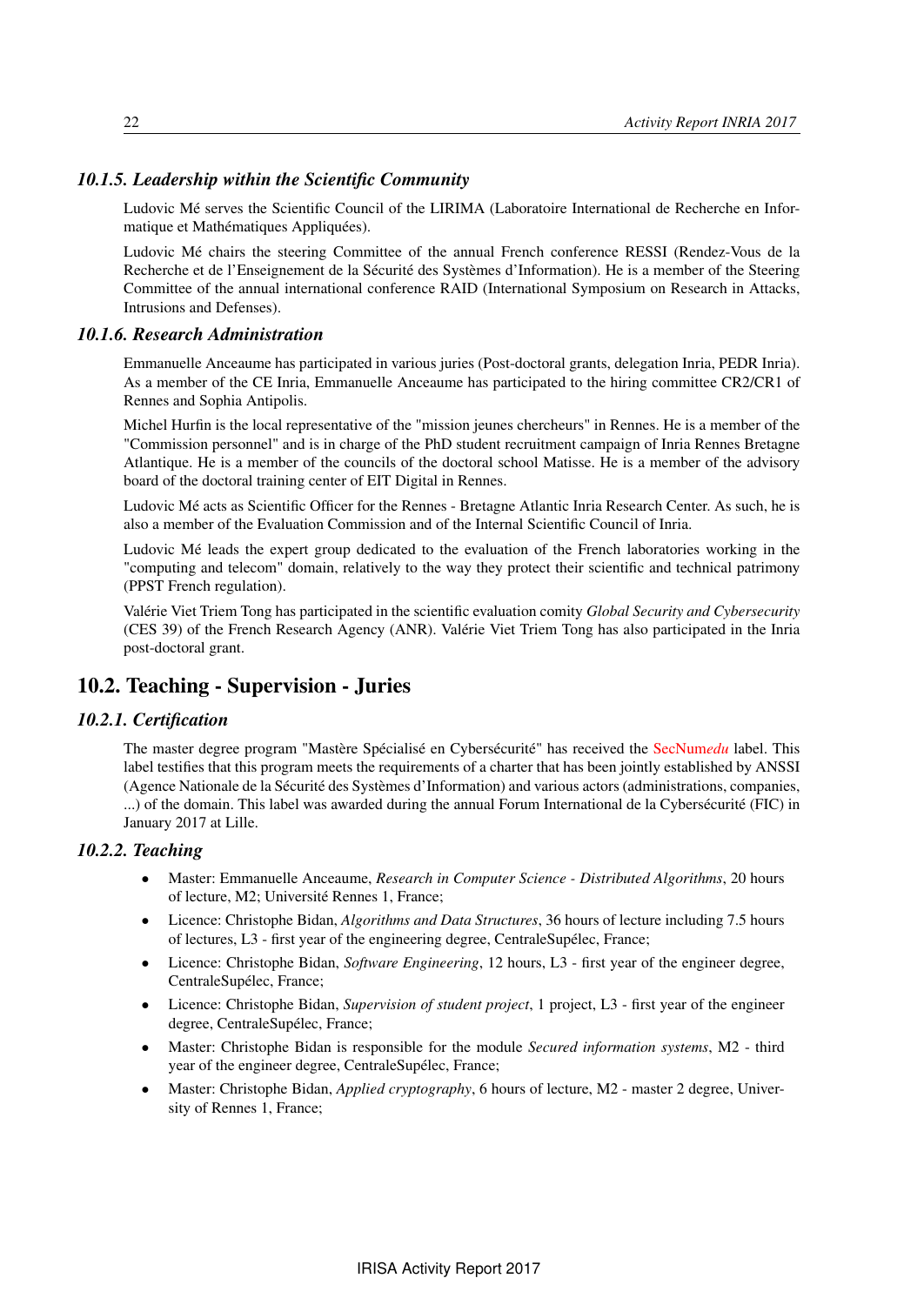- Master: Christophe Bidan, *Applied cryptography*, 15 hours including 6 hours of lecture, M2 third year of the engineer degree, CentraleSupélec, France;
- Master : Christophe Bidan, *Cryptographic Protocols*, 6 hours of lecture, mastère CS (Cyber Security), CentraleSupélec, France;
- Master: Christophe Bidan, *Information systems*, 4.5 hours, M1 second year of the engineer degree, CentraleSupélec, France;
- Master: Christophe Bidan, *Supervision of student project*, 2 projects, M1 second year of the engineer degree, CentraleSupélec, France;
- Licence: Gilles Guette, *Algorith and Complexity*, 28 hours, L1 Licence, ISTIC/University of Rennes, France;
- Licence: Gilles Guette, *Network Initiation*, 57.5 hours, L3 Licence, ISTIC/University of Rennes, France;
- Licence: Gilles Guette, *Network Initiation*, 41.5 hours, L3 first year of the engineer degree, ESIR, France;
- Master: Gilles Guette, *Network Routing*, 32 hours, M1 second year of the engineer degree, ESIR, France;
- Master: Gilles Guette, *Mobile Network Routing*, 5 hours, M1 second year of the engineer degree, ESIR, France;
- Master: Gilles Guette, *Advanced Network Services*, 10 hours, M1 second year of the engineer degree, ESIR, France;
- Master: Gilles Guette, *Network Project*, 24 hours, M1 second year of the engineer degree, ESIR, France;
- Master: Gilles Guette, *Security*, 28 hours, M1 second year of the engineer degree, ESIR, France;
- Master: Gilles Guette, *Network and System Security*, 12 hours, M2 third year of the engineer degree, ESIR, France;
- Master: Gilles Guette, *Network Modeling*, 18 hours, M2 third year of the engineer degree, ESIR, France;
- Master: Gilles Guette, *Sensors Network*, 30 hours, M2 Master, ISTIC/University of Rennes, France;
- Master: Gilles Guette, *Supervision of student*, Contrat de professionnalisation, M2 third year of the engineer degree, ESIR, France;
- Master: Gilles Guette, *Supervision of student internship*, M2 ISTIC/University of Rennes, France;
- Licence: Guillaume Hiet, *Algorithms and Data Structures*, 12.5 hours, L3 first year of the engineer degree, CentraleSupélec, France;
- Master: Guillaume Hiet, *Computer security and privacy for the engineer*, 8 hours, M1 second year of the engineer degree, CentraleSupélec, France;
- Master: Guillaume Hiet, *Buffer overflow vulnerabilities*, 16 hours, M2 third year of the engineer degree, CentraleSupélec, France;
- Master: Guillaume Hiet, *Buffer overflow vulnerabilities*, 16 hours, M2 Mastère Spécialisé CS (Cyber Security), CentraleSupélec, France;
- Master: Guillaume Hiet, *Pentest*, 19 hours, M2 third year of the engineer degree, CentraleSupélec, France;
- Master: Guillaume Hiet, *Pentest*, 3 hours, M2 Mastère Spécialisé CS (Cyber Security), Centrale-Supélec, France;
- Master: Guillaume Hiet, *Introduction to Linux*, 3 hours, M2 Mastère Spécialisé CS (Cyber Security), CentraleSupélec, France;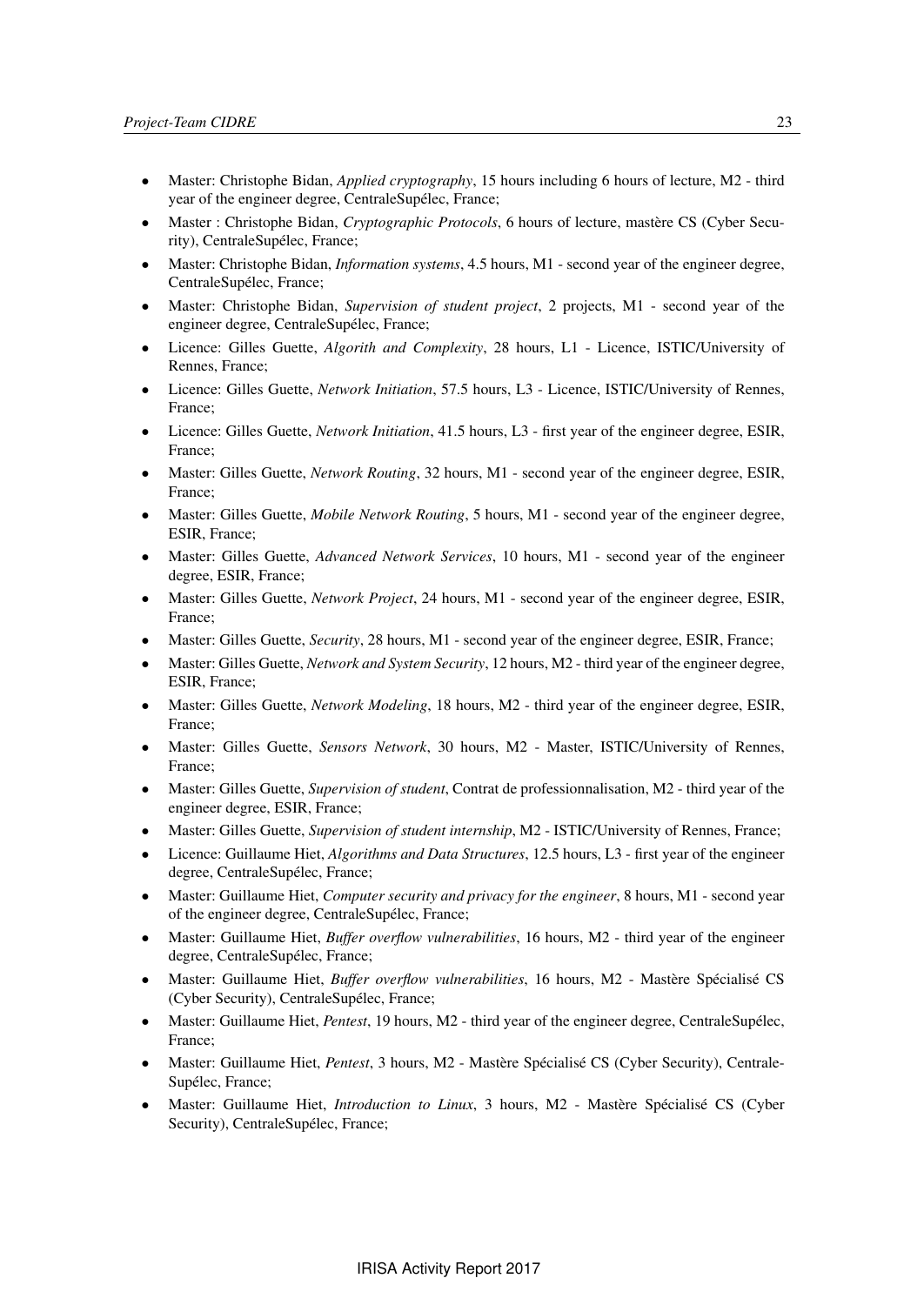- Master: Guillaume Hiet, *Java Security*, 4.5 hours, M2 Mastère Spécialisé CS, CentraleSupélec, France;
- Master: Guillaume Hiet, *Linux Security*, 18 hours, M2 Mastère Spécialisé CS , CentraleSupélec, France;
- Master: Guillaume Hiet, *Linux Security*, 7.5 hours, third year of the engineer degree, Centrale-Supélec, France;
- Master: Guillaume Hiet, *LDAP*, 7.5 hours, third year of the engineer degree, CentraleSupélec, France;
- Master: Guillaume Hiet, *Intrusion Detection*, 15 hours, M2 Mastère Spécialisé CS, Centrale-Supélec, France;
- Master: Guillaume Hiet, *Intrusion Detection*, 13.5 hours, M2 third year of the engineer degree, M2 research degree of University of Rennes 1, CentraleSupélec, France;
- Master: Guillaume Hiet, *Security Monitoring*, 3 hours, M2, cycle "Sécurité Numérique", INHESJ, France;
- Master: Guillaume Hiet, *Computer Security*, 31.5 hours, M2, Mastère Spécialisé Architecte des Systèmes d'Information, CentraleSupélec, France;
- Master: Guillaume Hiet, *Intrusion Detection*, 16 hours, M2, University of Rennes 1, France;
- Master: Guillaume Hiet, *Intrusion Detection*, 10 hours, M2 third year of the engineer degree, ESIR, France;
- Master: Guillaume Hiet, *Intrusion Detection*, 9 hours, M2, Université of Limoges, France;
- Master: Guillaume Hiet, *Firewall*, 6 hours, M2, University of Rennes 1, France;
- Master: Guillaume Hiet, *Supervision of student project*, 4 projects, M1 second year of the engineer degree, CentraleSupélec, France;
- Master: Guillaume Hiet, *Supervision of student project*, 2 projects, M2 third year of the engineer degree, CentraleSupélec, France;
- Master: Guillaume Hiet, *Supervision of student project*, 2 projects, M2 Mastère Spécialisé CS (Cyber Security), CentraleSupélec, France;
- Master:Jean-François Lalande, *Legal aspects of information security*, 3.5 hours, M2 master CyberSecurity, CentraleSupélec, France;
- Master: Guillaume Hiet, *Android Malware*, 3.5 hours, M2, Mastère Spécialisé CS (Cyber Security), France;
- Master: Jean-François Lalande, *Supervision of student project*, 2 projects, M1 second year of the engineer degree, CentraleSupélec, France;
- Master: Jean-François Lalande, *Supervision of student project*, 2 projects, M2 third year of the engineer degree, CentraleSupélec, France;
- Master: Jean-François Lalande, *Supervision of student project*, 1 projects, M2 Mastère Spécialisé CS (Cyber Security), CentraleSupélec, France;
- Licence : Ludovic Mé, *Software Engineering*, 18 hours, L3 first year of the engineer degree, CentraleSupélec, France;
- Licence : Ludovic Mé, *Software Engineering tutorials*, 6 hours, L3 first year of the engineer degree, CentraleSupélec, France;
- Licence : Ludovic Mé, *Software Engineering and Java development*, 18 hours, L3 first year of the engineer degree, CentraleSupélec, France;
- Master : Ludovic Mé, *Information systems tutorials*, 6 hours, M1 second year of the engineer degree, CentraleSupélec, France;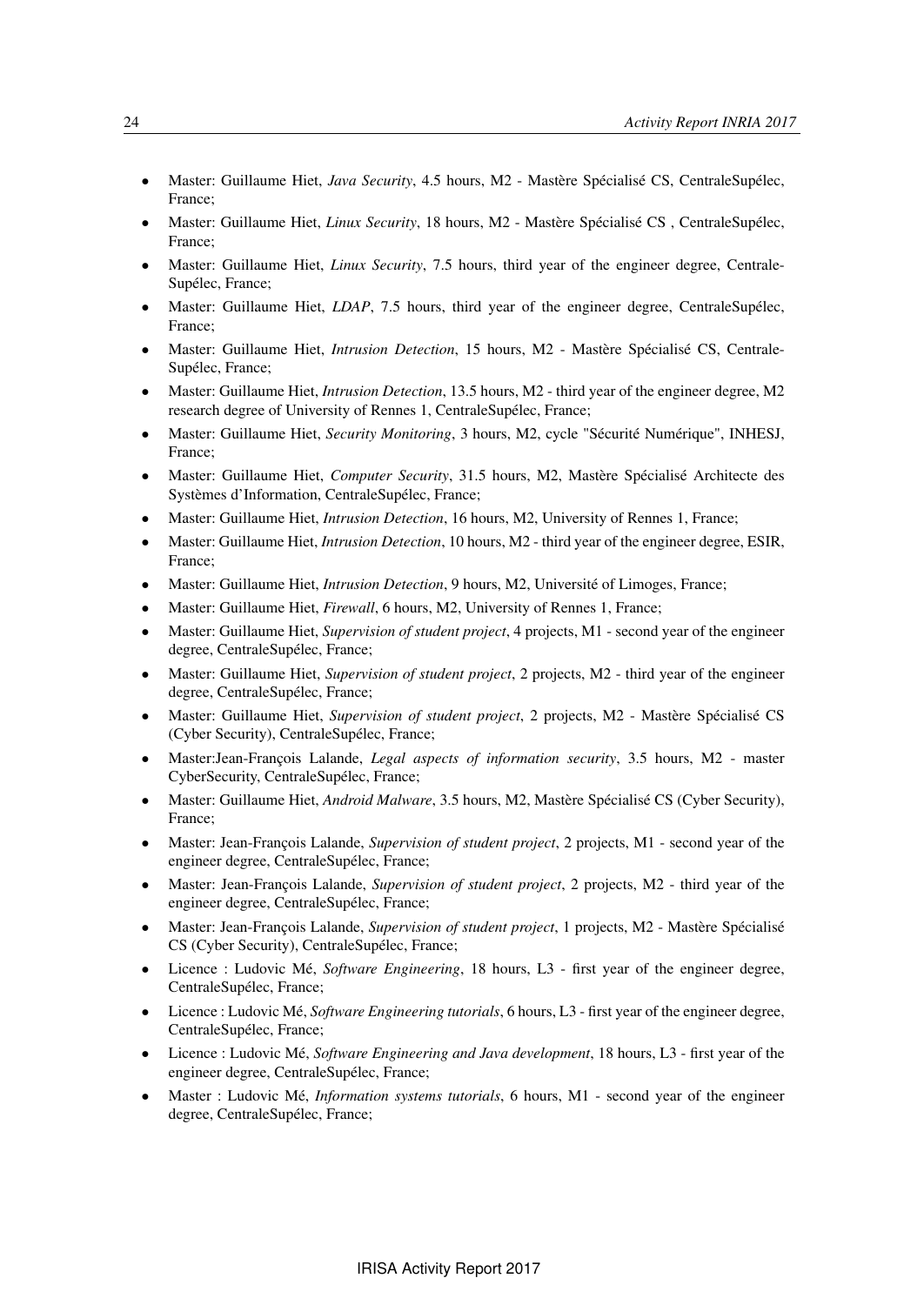- Master : Ludovic Mé, *Supervision of student project*, 1 project, 38 hours, M1 second year of the engineer degree, CentraleSupélec, France;
- Licence: Guillaume Piolle, *Software engineering*, 1.5 hours, L3 first year of the engineering degree, CentraleSupélec, France;
- Master: Guillaume Piolle, *Modelling, Algorithms and Programming*, 22 hours, M1 second year of the engineer degree, CentraleSupélec, France;
- Master: Guillaume Piolle, *Computer security and privacy*, 5 hours, M1 second year of the engineer degree, CentraleSupélec, France;
- Master: Guillaume Piolle, *Software project*, 3.5 hours, M1 second year of the engineer degree, CentraleSupélec, France;
- Master: Guillaume Piolle, *Relational databases*, 6 hours, M1 second year of the engineer degree, CentraleSupélec, France;
- Master: Guillaume Piolle, *Computer networks*, 30 hours, M1 second year of the engineer degree, CentraleSupélec, France;
- Master: Guillaume Piolle, *Security Policies*, 4.5 hours, M2 third year of the engineer degree, CentraleSupélec, France;
- Master: Guillaume Piolle, *Java programming*, 4.5 hours, M2 third year of the engineer degree, CentraleSupélec, France;
- Master: Guillaume Piolle, *Computer networks*, 9 hours, M2 third year of the engineer degree, CentraleSupélec, France;
- Master: Guillaume Piolle, *Software engineering*, 12 hours, M2 third year of the engineer degree, CentraleSupélec, France;
- Master: Guillaume Piolle, *Network Access Control*, 9 hours, M2 third year of the engineer degree, CentraleSupélec, France;
- Master: Guillaume Piolle, *Web development*, 32 hours, M2 third year of the engineer degree, CentraleSupélec, France;
- Master: Guillaume Piolle, *Privacy protection*, 18 hours, M2 third year of the engineer degree, CentraleSupélec, France;
- Master: Guillaume Piolle, *Computing project*, 60 hours, M2 third year of the engineer degree, CentraleSupélec, France;
- Master: Guillaume Piolle, *Legal aspects of information security*, 4.5 hours, M2 master CyberSecurity, CentraleSupélec, France;
- Licence : Eric Totel, *Foundations of computer science, data structures and algorithms*, 9 hours, L3 first year of the engineer degree, CentraleSupélec, France;
- Licence : Eric Totel, *Software Modeling*, 15 hours, L3 first year of the engineer degree, Centrale-Supélec, France;
- Master : Eric Totel, *Operating Systems*, 30 hours, M1 second year of the engineer degree, CentraleSupélec, France;
- Master : Eric Totel, *C language*, 24 hours including 6 hours of lecture, M2 master CS (Cyber Security), CentraleSupélec, France;
- Master : Eric Totel, *C language and C++ language*, 12 hours including 6 hours of lecture, M2 third year of the engineer degree, CentraleSupélec, France;
- Master : Eric Totel, *Dependability* , 9 hours including 7.5 hours of lecture, M2 third year of the engineer degree and master research, CentraleSupélec, France;
- Master : Eric Totel, *Dependability*, 3 hours of lecture, M2 third year of the engineer degree (ingénierie des systèmes automatisés), CentraleSupelec, France;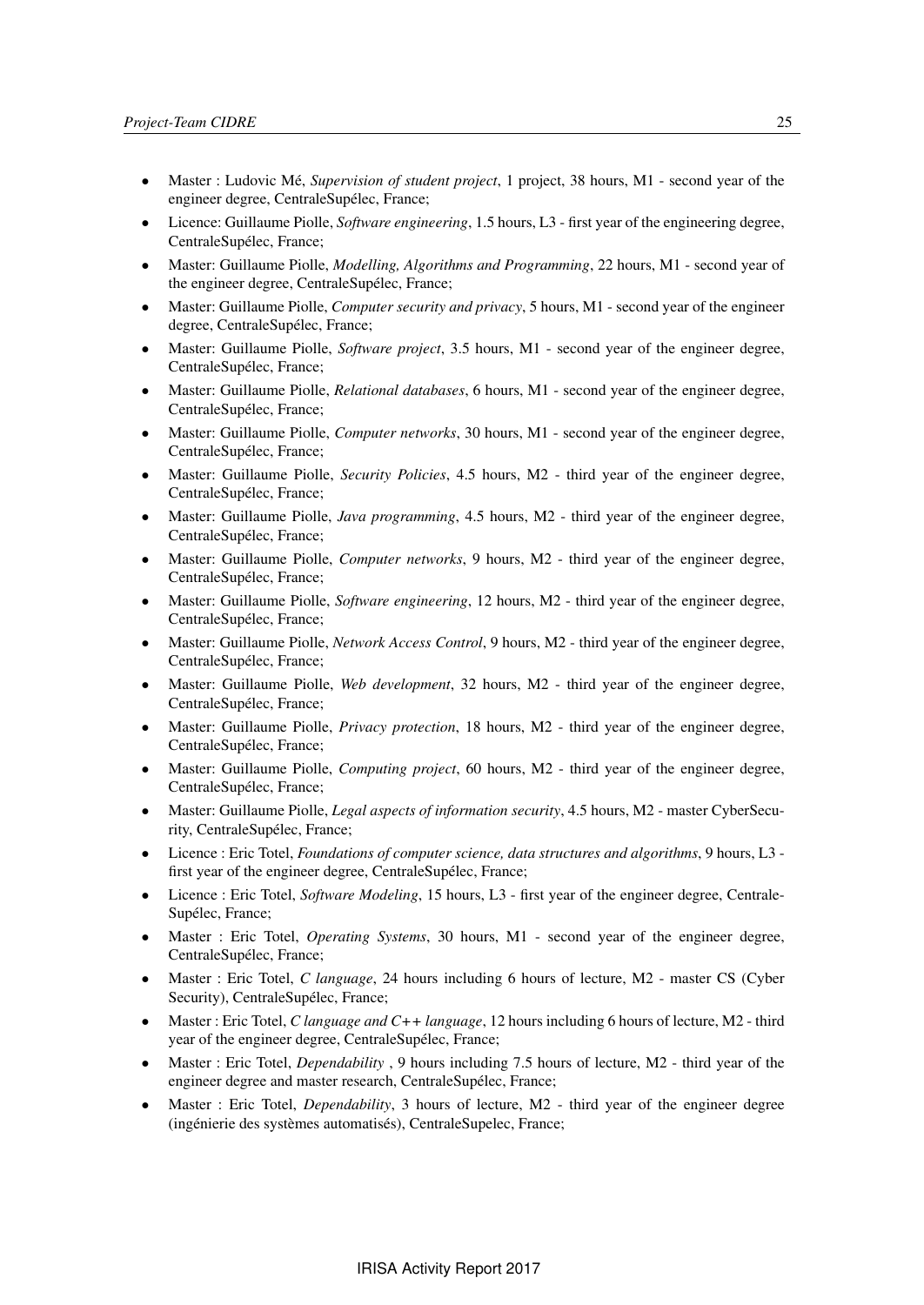- Master : Eric Totel, *Dependability*, 4.5 hours of lecture, M2 post-graduate training (master Architecture des Réseaux de Communication), CentraleSupélec, France;
- Master : Eric Totel, *Intrusion Detection*, 6 hours of lecture, M2 M2 master CS (Cyber Security), CentraleSupélec, France;
- Master : Eric Totel, *Intrusion Detection*, 9 hours of lecture, M2 master 2 degree, University of Rennes 1, France;
- Master : Eric Totel, *Supervision of student project*, 4 projects, M1 second year of the engineer degree, CentraleSupélec, France;
- Master : Eric Totel, *Supervision of student project*, 1 project, M2 third year of the engineer degree, CentraleSupélec, France;
- Licence: Frédéric Tronel, *Software engineering*, 40 hours, L3 first year of the engineer degree, CentraleSupélec, France;
- Licence: Frédéric Tronel, *Operating Systems*, 12 hours, L3 first year of the engineer degree, CentraleSupélec, France;
- Master: Frédéric Tronel is responsible of the M2 degree in *CyberSecurity* (mastère spécialisé), organized jointly by CentraleSupélec and Institut Mines Télécom (IMT) Atlantique, France;
- Master: Frédéric Tronel, *Operating systems*, 21 hours hours, M2 third year of the engineer degree, CentraleSupélec, France;
- Master: Frédéric Tronel, *Compilers*, 18 hours, M2 third year of the engineer degree, Centrale-Supélec, France;
- Master: Frédéric Tronel, *Automatic reasoning*, 4.5 hours, M<sub>2</sub> third year of the engineer degree, CentraleSupélec, France;
- Master: Frédéric Tronel, *Assembly Language*, 6 hours, M2 third year of the engineer degree, CentraleSupélec, France;
- Master: Frédéric Tronel, *Buffer overflow vulnerabilities (theory and practice)*, 20.5 hours, M2 third year of the engineer degree, CentraleSupélec, France;
- Master: Frédéric Tronel, *Firewall*, 15 hours, M2 third year of the engineer degree, CentraleSupélec, France;
- Master: Frédéric Tronel, *Calculability in distributed systems*, 6 hours, M2, jointly with University of Rennes 1 and CentraleSupélec, France;
- Master: Frédéric Tronel, *Computer network*, 8 hours, M2, jointly with University of Rennes 1 and CentraleSupélec, France;
- Licence : Valérie Viet Triem Tong, *Algorithms and Data Structures*, 36 hours of lecture including 7 hours of lectures, L3 - first year of the engineering degree, CentraleSupélec, France;
- Licence : Valérie Viet Triem Tong, *Supervision of student project*, 6 projects of 2nd year of the engineer degree, CentraleSupélec, France;
- Master : Valérie Viet Triem Tong, *Games Theory*, 18 hours, M1 second year of the engineering degree, CentraleSupélec, France;
- Master : Valérie Viet Triem Tong, *Formal Methods*, 9 hours, M2 third year of the engineering degree, CentraleSupélec, France;
- Master : Valérie Viet Triem Tong, *Intrusion detection using information flow control*, 9 hours, M2 / third year of the engineering degree, CentraleSupélec, France;
- Master : Valérie Viet Triem Tong, *Programming in Java*, 12 hours, M1 international students (NplusI) second year of the engineering degree, CentraleSupélec, France;
- Master : Valérie Viet Triem Tong, *Small elements of decidability*, 7.5 hours, M2 third year of the engineering degree, CentraleSupélec, France;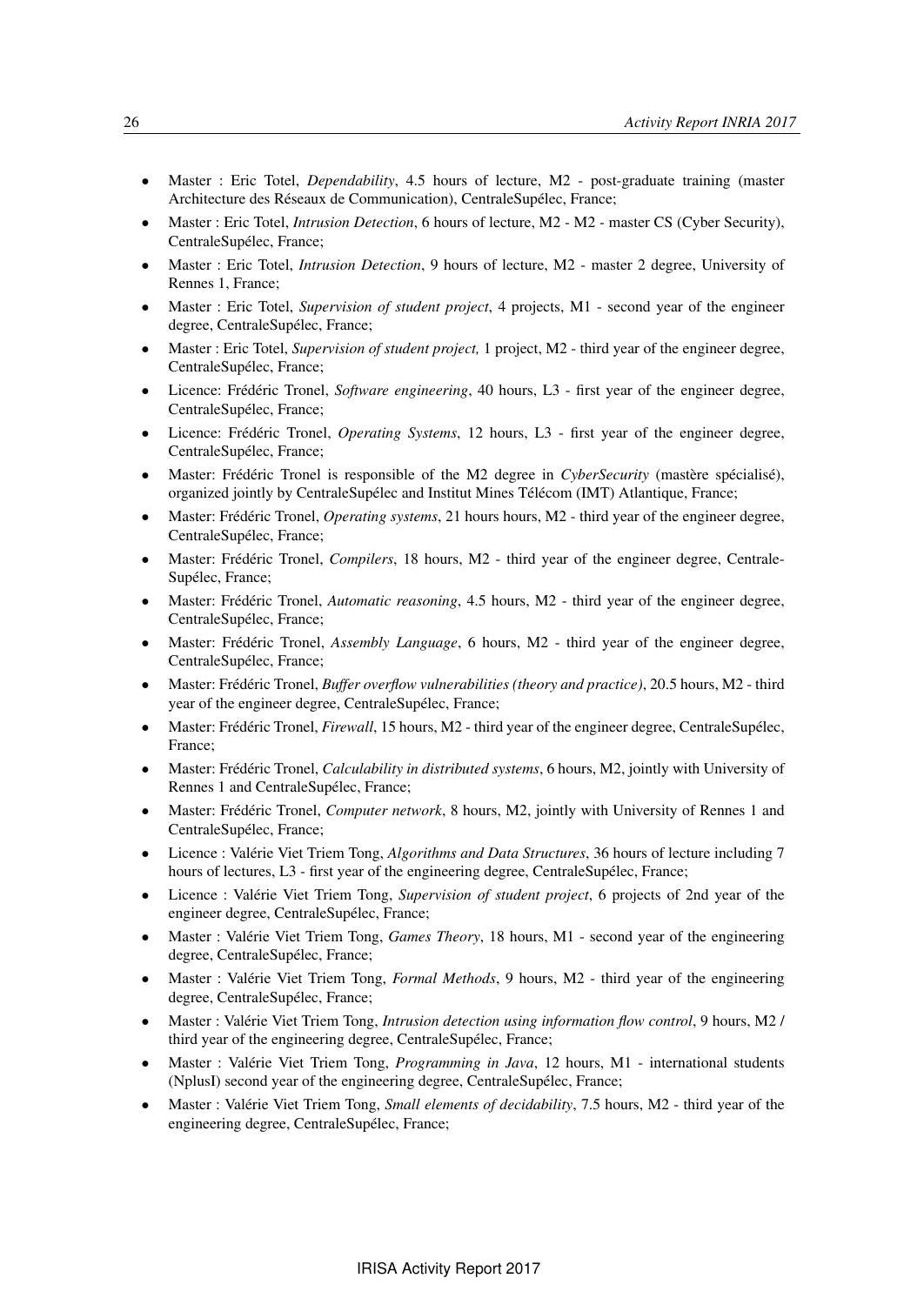- Master : Valérie Viet Triem Tong, *Supervision of student project*, 1 project, mastere CS (Cyber Security), CentraleSupélec, France;
- Master : Valérie Viet Triem Tong, *Supervision of student project*, 8 projects, M1 second year of the engineer degree, CentraleSupélec, France;
- Master : Valérie Viet Triem Tong, *Supervision of student project*, 1 project year of the engineer degre, CentraleSupélec, France;
- Doctorant : Valérie Viet Triem Tong, *Malware analysis by OS information flow tracking*, 2 hours, Summerschool - Cyber in Berry, Bourges, France;

#### *10.2.3. Supervision*

*10.2.3.1. Theses defended in 2017*

- PhD: Laurent Georget, *Suivi de flux d'information correct pour les systèmes d'exploitation Linux*, Octobre 2017, supervised by Mathieu Jaume (25% - MdC LIP6), Guillaume Piolle (25%), Frédéric Tronel (25%), and Valérie Viet Triem Tong (25%);
- PhD: Deepak Subramanian, *Multi-level Information Flow Monitoring*, started in January 2013, supervised by Christophe Bidan (20%) and Guillaume Hiet (80%);
- PhD: Antoine Guellier, *Utilisation de la cryptographie homomorphe pour garantir le respect de la vie privée*, started in October 2013, supervised by Christophe Bidan (50%) and Nicolas Prigent (50%);
- PhD: Kun He, *Mise en œuvre de techniques de droit à l'oubli pour les contenus numériques*, started in October 2013, supervised by Christophe Bidan (50%) and Gaetan LeGuelvouit (50% - IRT B-Com);
- PhD: Solenn Brunet, *Privacy-preserving location-based services*, started in October 2014, supervised by Christophe Bidan(40%), Sébastien Gambs (30%) and Jacques Traoré (30% - Orange Labs Caen);
- PhD: Florian Grandhomme, *Protocole de routage externe type BGP dans un environnement réseaux tactiques adhoc mobiles : faisabilité et performances*, started in October 2014, supervised by Gilles Guette (50%), Adlen Ksentini (25% - Eurecom), and Thierry Plesse (25% - DGA MI).

*10.2.3.2. Theses in progress*

- PhD in progress: Mouna Hkimi, *Détection d'intrusion dans les systèmes distribués*, started in October 2013, supervised by Eric Totel (50%) and Michel Hurfin (50%);
- PhD in progress: Thomas Letan, *Contribution à la sécurité des couches basses des systèmes d'information*, started in January 2015, supervised by Guillaume Hiet (50%), Pierre Chifflier (25% - ANSSI), and Ludovic Mé (25%);
- PhD in progress: Damien Crémilleux, *Visualisation d'évènements de sécurité pour la supervision*, started in October 2015, supervised by Christophe Bidan (30%), Nicolas Prigent (35%), and Frédéric Majorczyk (35% - DGA MI);
- PhD in progress: Mourad Leslous, *Déclenchement automatique de codes jugés suspects dans les applications Android*, started in October 2015, supervised by Thomas Genet (20% - Celtique Inria project), Jean François Lalande (40% - INSA Centre Val de Loire), and Valérie Viet Triem Tong  $(40\%);$
- PhD in progress: Mounir Nasr Allah, *Contrôle de flux d'information par utilisation conjointe d'analyse statique et d'analyse dynamique accélérée matériellement*, started in November 2015, supervised by Guillaume Hiet (75%) and Ludovic Mé (25%);
- PhD in progress: Pernelle Mensah, *Adaptation de la Politique de Sécurité guidée par l'Évaluation du Risque dans les Infrastructures de Communication modernes*, started in January 2016, supervised by Eric Totel (25%), Guillaume Piolle (25%), Christine Morin (25% - Myriad Inria project), and Samuel Dubus (25% - Nokia);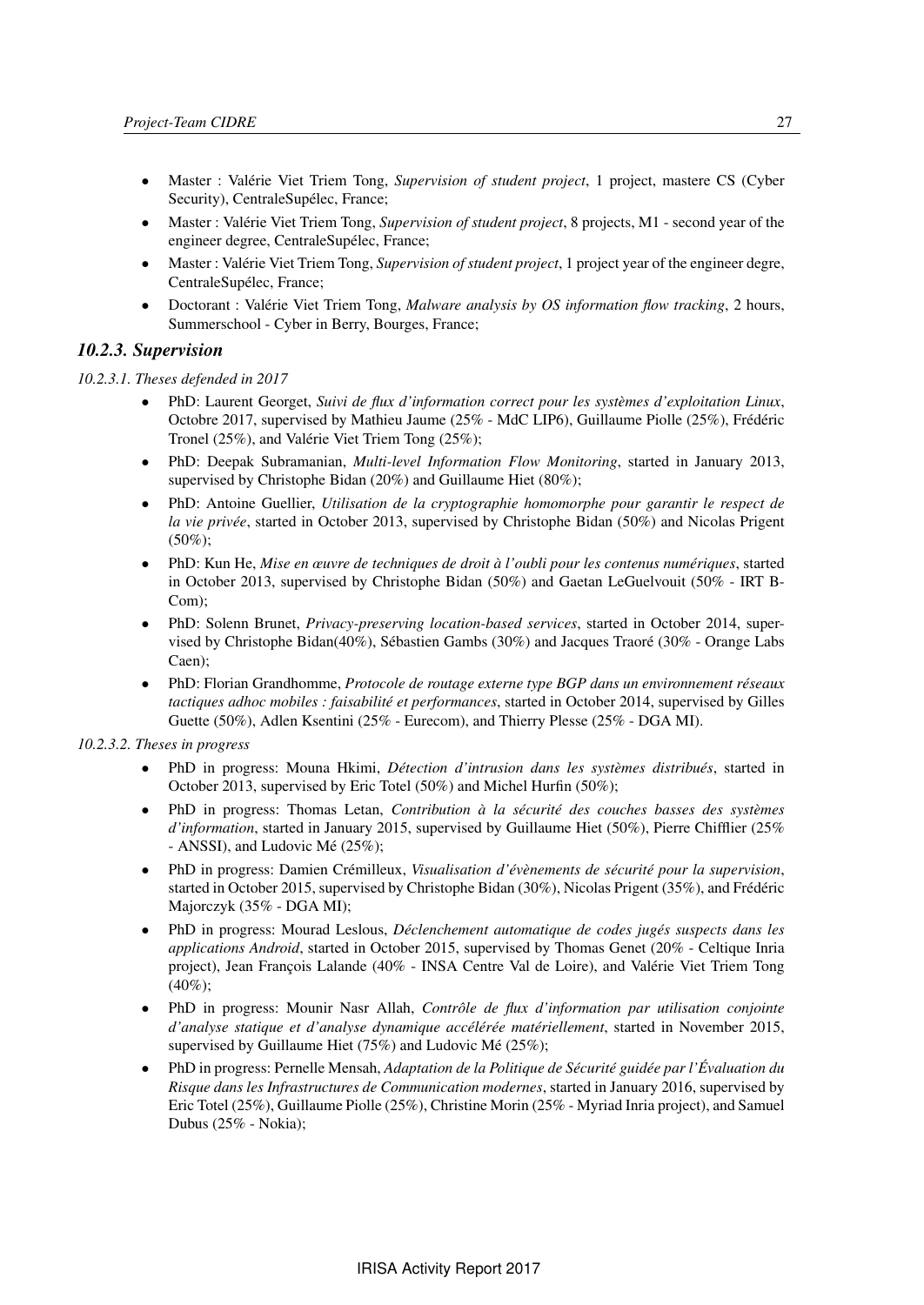- PhD in progress: David Lanoë, *Détection d'intrusion dans les applications distribuées : l'approche comportementale comme alternative à la corrélation d'alertes*, started in october 2016, supervised by Michel Hurfin (50%) and Eric Totel (50%);
- PhD in progress: Aurélien Trulla, *Caractérisation de malware Android par suivi de flux d'information et nouvelles techniques d'évasion*, started in October 2016, supervised by Jean Louis Lanet (25% - Tamis Inria project) and Valérie Viet Triem Tong (75%);
- PhD in progress : Ronny Chevalier, "Enhanced computer platform security through an intrusiondetection approach", started in November 2016, supervised by Guillaume Hiet (50%), Boris Balacheff (25% - HP), and Ludovic Mé (25%);
- PhD in progress: Laetitia Leichtnam, *Visualisation pour la caractérisation d'événements de sécurité*, started in october 2016, supervised by Eric Totel (40%), Nicolas Prigent (30%) and Ludovic Mé (30%);
- PhD in progress : Charles Xosanavongsa, *Combining Attack Specification and Dynamic Learning from traces for correlation rule generation*, started in december 2016, supervised by Eric Totel (50%) and Ludovic Mé (50%);
- PhD in progress : Pierre Graux, *Security of Hybrid Mobile Applications*, started in october 2017, supervised by Valérie Viet Triem Tong (50%) and Jean-Francçois Lalande (50%);
- PhD in progress : Vasile Cazacu, *Calcul distribué pour la fouille de données cliniques*, started February 2017, supervised by Emmanuelle Anceaume (50%) and Marc Cuggia (50%)
- PhD in progress : Aurélien Dupin, *Secure multi-partie computations*, started February 2016, supervised by Christophe Bidan(40%), David Pointchavalm (30% - ENS) and Renaud Dubois (30% - Thales).

#### *10.2.3.3. Supervision of external PhD candidates*

- LL. D. (Doctor of Laws) in progress: Gustav Malis, *Droit à l'effacement des données mises à disposition par les personnes elles-mêmes*, started in March 2014, supervised by Annie Blandin (80% - IODE) and Guillaume Piolle (20%);
- PhD in progress: Oualid Koucham, *Détection d'intrusions pour les systèmes de contrôle industriels*, started in January 2015, supervised by Stéphane Mocanu (50% - Gipsa-lab), Guillaume Hiet (25%), and Jean-Marc Thiriet (25% - Gipsa-lab);
- PhD in progress : Yves Mocquard, *Population protocols*, started in september 2015, supervised by Bruno Sericola (Dyonisos Inria project) and Emmanuelle Anceaume;.

#### *10.2.4. Juries*

Ludovic Mé was a member of the PhD committee for the following PhD and HDR thesis:

• Pierre Laperdrix, *Browser Fingerprinting: Diversity to Augment Authentication and Build Clientside Countermesures*, INSA of Rennes, 03/10/2017 (President of the Jury);

Ludovic Mé has reported the following PhD thesis:

• Pierre Parrend, *Emergent Industrial Ecosystems*, University of Strasbourg, 12/12/2017.

Christophe Bidan was a member of the PhD committee for the following PhD thesis:

- Jean Aimé Maxa, *Architecture de communication sécurisée d'une flotte de drones*, Université Toulouse 3 Paul Sabatier (UT3 Paul Sabatier), 28/06/2017;
- Eric Asselin, *Système de détection d'intrusion adapté au système de communication aéronautique ACARS*, Institut National Polytechnique de Toulouse (INP Toulouse), 28/06/2017 (reviewer);

Jean-François Lalande has reported the following PhD thesis:

• Julien Hatin, *Evaluation de la confiance dans un processus d'authentification*, 24/11/2017.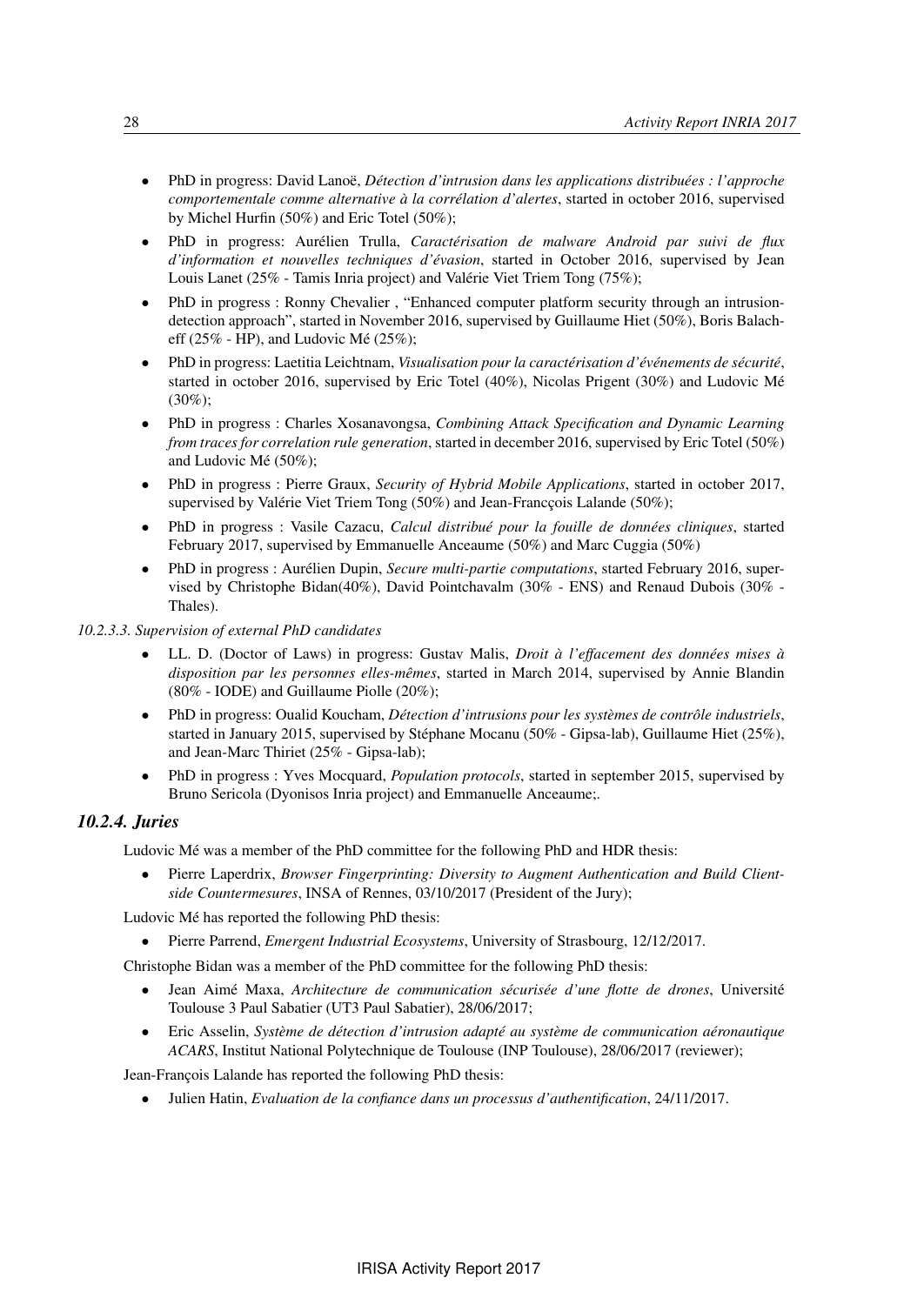Eric Totel was a member of the PhD commitee for the following PhD thesis:

- Giannakou Anna, *Self-Adaptable Security Monitoring for IaaS Cloud Environments*, 06/07/2017 (President of the Jury).
- Yacine Hebbal, *Semantic monitoring mechanisms dedicated to security monitoring in IaaS cloud*, 18/09/2017 (President of the Jury).

Valérie Viet Triem Tong has reported the following PhD thesis:

• Franck de Goer de Herve, *Rétro-ingénierie de programmes binaires en une exécution - une analyse dynamique légère basée au niveau des fonctions*, 10/20/2017.

### 10.3. Popularization

Valérie Viet Triem Tong has participated to the scientific television show *l'Esprit Sorcier* recorded at *Musée des Sciences et de l'Industrie* during the *Fête de la Science*. She has also participated to the scientific promotion movie about *High Security Laboratory* recorded at Nancy.

Damien Crémilleux has participated to the event "Ma thèse en 180s" and the "RCC challenge: my thesis 3.0" for the popularization of his work's thesis on security visualization.

## 11. Bibliography

### Publications of the year

#### Doctoral Dissertations and Habilitation Theses

- [1] S. BRUNET. *Design of Anonymous Accreditation and Data Anonymization Mechanisms*, Université de Rennes 1 [UR1], November 2017, https://hal-centralesupelec.archives-ouvertes.fr/tel-01655322
- [2] L. GEORGET. *Correct information flow tracking for Linux operating systems*, Université Rennes 1, September 2017, https://hal.inria.fr/tel-01657148
- [3] F. GRANDHOMME. *Inter-domain routing studies (BGP-like) for tactical mobile ad hoc networks : feasibility and performances*, Universite de Rennes 1, November 2017, https://hal.archives-ouvertes.fr/tel-01654631
- [4] A. GUELLIER. *Strongly Private Communications in a Homogeneous Network*, Centrale Supélec, May 2017, https://hal-centralesupelec.archives-ouvertes.fr/tel-01644172
- [5] K. HE. *Content Privacy and Access Control on Image-Sharing Platforms*, CentraleSupélec, September 2017, https://hal-centralesupelec.archives-ouvertes.fr/tel-01636207

#### Articles in International Peer-Reviewed Journals

[6] E. ANCEAUME, Y. BUSNEL. *Lightweight Metric Computation for Distributed Massive Data Streams*, in "Transactions on Large-Scale Data- and Knowledge-Centered Systems", April 2017, vol. 10430, n<sup>o</sup> 33, pp. 1–39 [*DOI :* 10.1007/978-3-662-55696-2\_1], https://hal.archives-ouvertes.fr/hal-01634353

#### International Conferences with Proceedings

[7] E. ANCEAUME, R. LUDINARD, M. POTOP-BUTUCARU, F. TRONEL. *Bitcoin a Distributed Shared Register*, in "SSS 2017 - 19th International Symposium on Stabilization, Safety, and Security of Distributed Systems", Boston, MA, United States, Lecture Notes in Computer Science, Springer, November 2017, vol. 10616, pp. 456-468 [*DOI :* 10.1007/978-3-319-69084-1\_34], https://hal.archives-ouvertes.fr/hal-01522360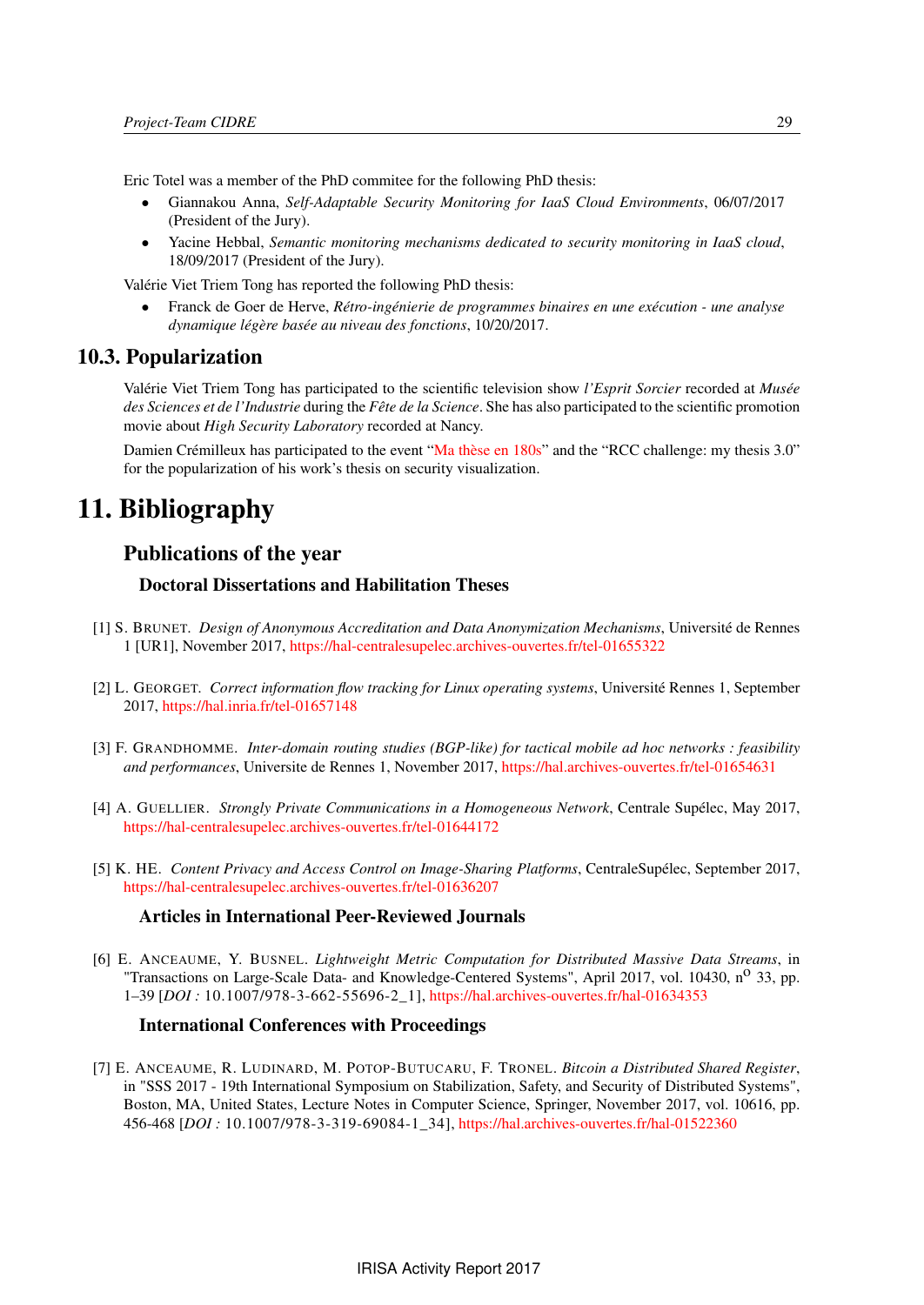- [8] M. ASSAF, D. A. NAUMANN, J. SIGNOLES, E. TOTEL, F. TRONEL. *Hypercollecting Semantics and its Application to Static Analysis of Information Flow*, in "POPL 2017 - ACM Symposium on Principles of Programming Languages", Paris, France, ACM SIGPLAN Notices - POPL '17, ACM, January 2017, vol. 52, n<sup>o</sup> 1, pp. 874-887 [*DOI*: 10.1145/3009837.3009889], https://hal.inria.fr/hal-01618360
- [9] I. BOUREANU, D. GERAULT, P. LAFOURCADE, C. ONETE. *Breaking and fixing the HB+DB protocol*, in "Wisec 2017 - Conference on Security and Privacy in Wireless and Mobile Networks", Boston, United States, July 2017, pp. 241 - 246 [*DOI :* 10.1145/3098243.3098263], https://hal.archives-ouvertes.fr/hal-01588562
- [10] R. CHEVALIER, M. VILLATEL, D. PLAQUIN, G. HIET. *Co-processor-based Behavior Monitoring: Application to the Detection of Attacks Against the System Management Mode*, in "ACSAC 2017 - 33rd Annual Computer Security Applications Conference", Orlando, United States, Proceedings of the 33rd Annual Computer Security Applications Conference, ACM, December 2017, vol. 2017, pp. 399-411 [*DOI :* 10.1145/3134600.3134622], https://hal.inria.fr/hal-01634566

#### [11] *Best Paper*

L. GEORGET, M. JAUME, G. PIOLLE, F. TRONEL, V. VIET TRIEM TONG. *Information Flow Tracking for Linux Handling Concurrent System Calls and Shared Memory*, in "15th International Conference on Software Engineering and Formal Methods (SEFM 2017)", Trento, Italy, A. CIMATTI, M. SIRJANI (editors), LNCS, Springer International Publishing, September 2017, pp. 1-16 [*DOI :* 10.1007/978-3-319-66197- 1\_1], http://hal.upmc.fr/hal-01535949.

- [12] L. GEORGET, M. JAUME, G. PIOLLE, F. TRONEL, V. VIET TRIEM TONG. *Verifying the Reliability of Operating System-Level Information Flow Control Systems in Linux*, in "5th International FME Workshop on Formal Methods in Software Engineering", Buenos Aires, Argentina, IEEE Press, May 2017, pp. 10-16 [*DOI :* 10.1109/FORMALISE.2017.1], https://hal.inria.fr/hal-01535862
- [13] T. LAJOIE-MAZENC, R. LUDINARD, E. ANCEAUME. *Handling Bitcoin Conflicts Through a Glimpse of Structure*, in "Proceedings of the 32nd ACM SIGAPP Symposium On Applied Computing", Marrakesh, Morocco, Proceedings of the 32nd ACM SIGAPP Symposium On Applied Computing, April 2017 [*DOI :* 10.1145/3019612.3019657], https://hal.archives-ouvertes.fr/hal-01634368
- [14] L. LEICHTNAM, E. TOTEL, N. PRIGENT, L. MÉ. *STARLORD: Linked Security Data Exploration in a 3D Graph*, in "VizSec - IEEE Symposium on Visualization for Cyber Security", Phoenix, United States, October 2017, pp. 1 - 4 [*DOI :* 10.1109/VIZSEC.2017.8062203], https://hal.inria.fr/hal-01619234
- [15] M. LESLOUS, V. VIET TRIEM TONG, J.-F. LALANDE, T. GENET. *GPFinder: Tracking the Invisible in Android Malware*, in "12th International Conference on Malicious and Unwanted Software", Fajardo, Puerto Rico, IEEE Conputer Society, October 2017, https://hal-centralesupelec.archives-ouvertes.fr/hal-01584989
- [16] P. MENSAH, S. DUBUS, W. KANOUN, C. MORIN, G. PIOLLE, E. TOTEL. *Connectivity Extraction in Cloud Infrastructures*, in "CNSM 2017 - 13th International Conference on Network and Service Management", Tokyo, Japan, November 2017, pp. 1-5, https://hal.inria.fr/hal-01593346
- [17] P. MENSAH, S. DUBUS, W. KANOUN, C. MORIN, G. PIOLLE, E. TOTEL. *Connectivity Graph Reconstruction for Networking Cloud Infrastructures*, in "NCA 2017 - 16th IEEE International Symposium on Network Computing and Applications", Cambridge, MA, United States, October 2017, https://hal.inria.fr/hal-01612988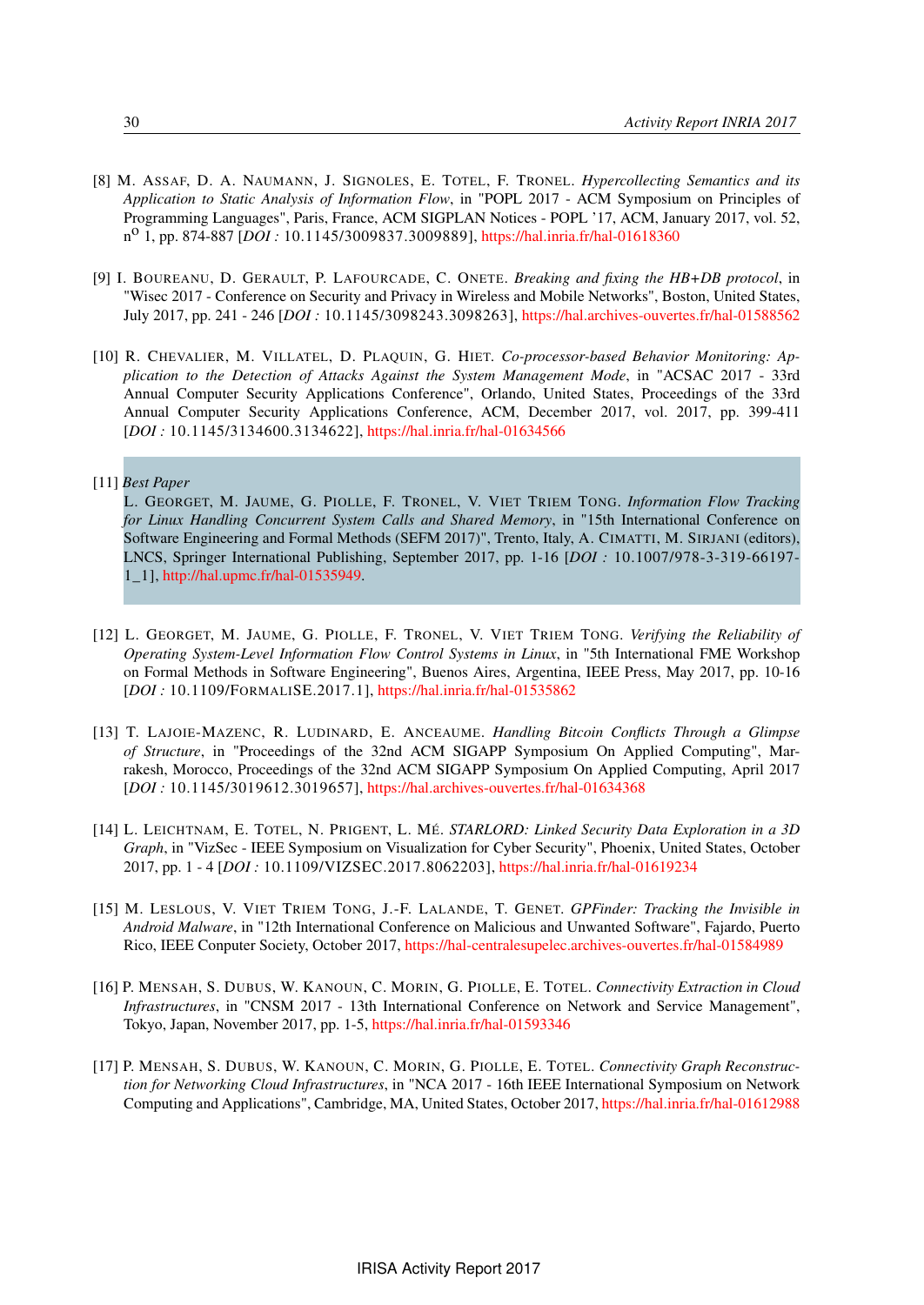- [18] Y. MOCQUARD, B. SERICOLA, E. ANCEAUME. *Probabilistic Analysis of Counting Protocols in Largescale Asynchronous and Anonymous Systems*, in "Proceedings of the 16th IEEE International Conference on Network Computing and Applications", Boston, United States, October 2017, https://hal.archives-ouvertes.fr/ hal-01580275
- [19] V. VIET TRIEM TONG, A. TRULLA, M. LESLOUS, J.-F. LALANDE. *Information flows at OS level unmask sophisticated Android malware*, in "14th International Conference on Security and Cryptography", Madrid, Spain, SciTePress, July 2017, vol. 6, pp. 578-585 [*DOI :* 10.5220/0006476705780585], https:// hal-centralesupelec.archives-ouvertes.fr/hal-01535678
- [20] M. A. WAHAB, P. COTRET, M. N. ALLAH, G. HIET, V. LAPOTRE, G. GOGNIAT. *ARMHEx: A hardware extension for DIFT on ARM-based SoCs*, in "Field Programmable Logic (FPL)", Ghent, Belgium, September 2017, https://hal.archives-ouvertes.fr/hal-01558473
- [21] M. A. WAHAB, P. COTRET, M. NASR ALLAH, G. HIET, V. LAPOTRE, G. GOGNIAT. *ARMHEx: a framework for efficient DIFT in real-world SoCs*, in "Field Programmable Logic (FPL)", Ghent, Belgium, September 2017, https://hal.archives-ouvertes.fr/hal-01558475

#### National Conferences with Proceedings

- [22] G. BROGI, V. VIET TRIEM TONG. *Sharing and replaying attack scenarios with Moirai*, in "RESSI 2017: Rendez-vous de la Recherche et de l'Enseignement de la Sécurité des Systèmes d'Information", Autrans, France, May 2017, https://hal.archives-ouvertes.fr/hal-01533275
- [23] G. FOURNIER, P. AUDREN DE KERDREL, P. COTRET, V. VIET TRIEM TONG. *DroneJack: Kiss your drones goodbye!*, in "SSTIC 2017 - Symposium sur la sécurité des technologies de l'information et des communications", Rennes, France, June 2017, pp. 1-8, https://hal.inria.fr/hal-01635125
- [24] L. GEORGET, M. JAUME, G. PIOLLE, F. TRONEL, V. VIET TRIEM TONG. *Suivi de flux d'information correct sous Linux*, in "16èmes journées AFADL (Approches formelles dans l'assistance au développement de logiciels)", Montpellier, France, A. IDANI, N. KOSMATOV (editors), June 2017, pp. 19-26, http://hal.upmc. fr/hal-01535937
- [25] N. RIVETTI, E. ANCEAUME, Y. BUSNEL, L. QUERZONI, B. SERICOLA. *Ordonnancement dynamique pour un équilibrage de charge quasi-optimal dans les systèmes de traitement de flux*, in "ALGOTEL 2017 - 19èmes Rencontres Francophones sur les Aspects Algorithmiques des Télécommunications", Quiberon, France, May 2017, https://hal.archives-ouvertes.fr/hal-01519432
- [26] M. A. –. WAHAB, P. COTRET, M. –. NASR ALLAH, G. –. HIET, V. LAPOTRE, G. –. GOGNIAT. *ARMHEx: embedded security through hardware-enhanced information flow tracking*, in "RESSI 2017 : Rendez-vous de la Recherche et de l'Enseignement de la Sécurité des Systèmes d'Information", Grenoble (Autrans), France, May 2017, https://hal.archives-ouvertes.fr/hal-01558155

#### Other Publications

- [27] E. ANCEAUME, Y. BUSNEL. *Byzantine-tolerant Uniform Node Sampling Service*, November 2017, working paper or preprint, https://hal.archives-ouvertes.fr/hal-01634363
- [28] Y. MOCQUARD, B. SERICOLA, E. ANCEAUME. *Probabilistic Analysis of Rumor Spreading Time*, November 2017, working paper or preprint, https://hal.archives-ouvertes.fr/hal-01652777